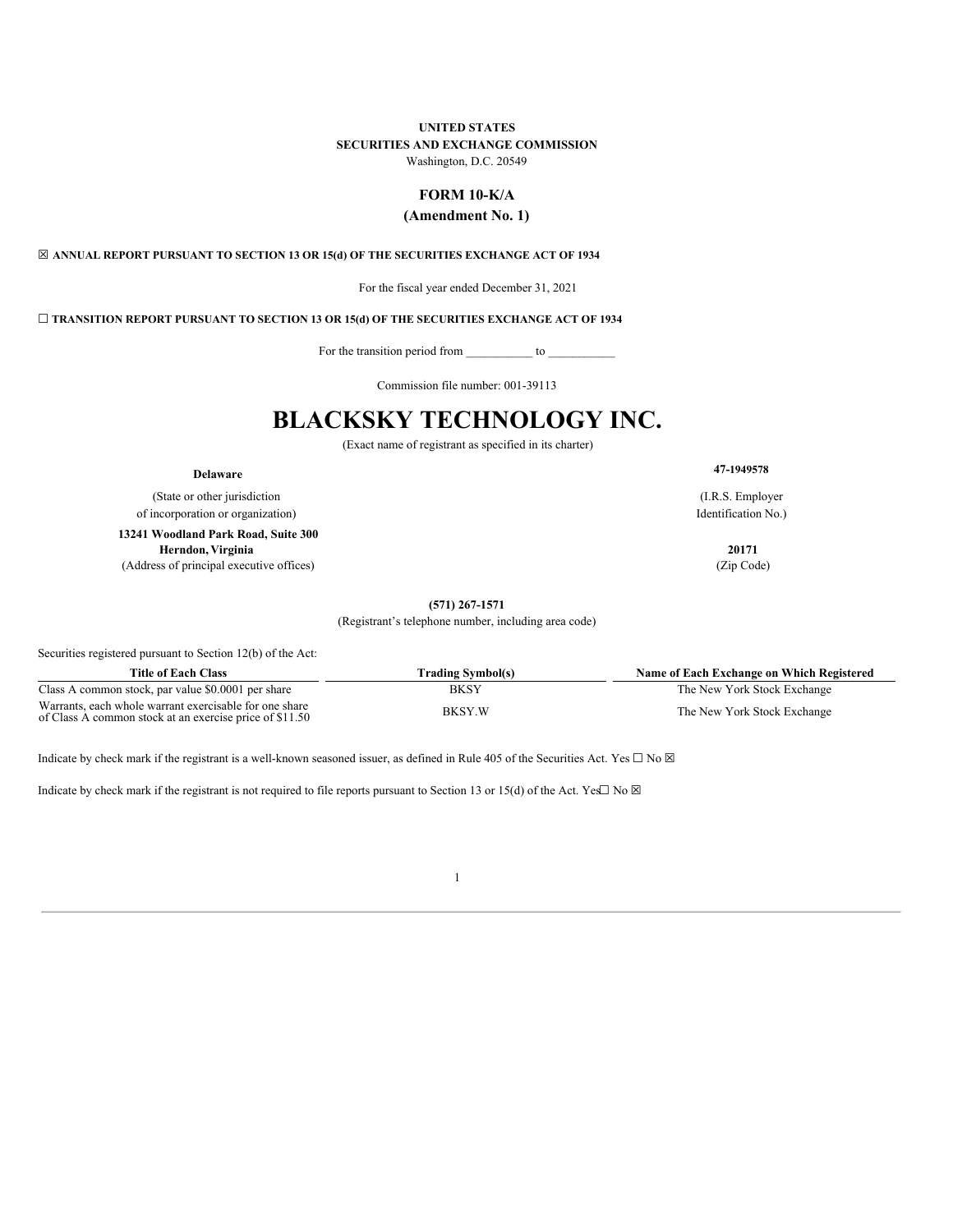Indicate by check mark whether the registrant (1) has filed all reports required to be filed by Section 13 or 15(d) of the Securities Exchange Act of 1934 during the preceding 12 months (or for such shorter period that the registrant was required to file such reports), and (2) has been subject to such filing requirements for the past 90 days.  $\boxtimes$  Yes  $\Box$  No

Indicate by check mark whether the registrant has submitted electronically and posted on its corporate website, if any, every Interactive Data File required to be submitted and posted pursuant to Rule 405 of Regulation S-T (§232.405 of this chapter) during the preceding 12 months (or for such shorter period that the registrant was required to submit and post such files).  $\boxtimes$  Yes  $\Box$  No

Indicate by check mark whether the registrant is a large accelerated filer, an accelerated filer, a non-accelerated filer, or a smaller reporting company. See the definitions of "large accelerated filer," "accelerated filer" and "smaller reporting company" in Rule 12b-2 of the Exchange Act.

| Large accelerated filer |   | Accelerated filer         |   |
|-------------------------|---|---------------------------|---|
| Non-accelerated filer   | ⊠ | Smaller reporting company | ⊠ |
|                         |   | Emerging growth company   | ⊠ |

If an emerging growth company, indicate by check mark if the registrant has elected not to use the extended transition period for complying with any new or revised financial accounting standards provided pursuant to Section 13(a) of the Exchange Act.  $\Box$ 

Indicate by check mark whether the registrant has filed a report on and attestation to its management's assessment of the effectiveness of its internal control over financial reporting under Section 404(b) of the Sarbanes-Oxley Act (15 U.S.C. 7262(b)) by the registered public accounting firm that prepared or issued its audit report.  $\Box$ 

Indicate by check mark whether the registrant is a shell company (as defined in Rule 12b-2 of the Act). Yes $\Box$  No  $\boxtimes$ 

The aggregate market value of the registrant's common stock held by non-affiliates as of June 30, 2021 was approximately \$315,933,750. Shares of the registrant's Class A common stock held by each executive officer and director and by each other person who may be deemed to be an affiliate of the registrant have been excluded from this computation. This calculation does not reflect a determination that certain persons are affiliates of the registrant for any other purpose.

As of March 29, 2022, there were 120,487,582 shares of the registrant's Class A common stock, at \$0.0001 par value, outstanding.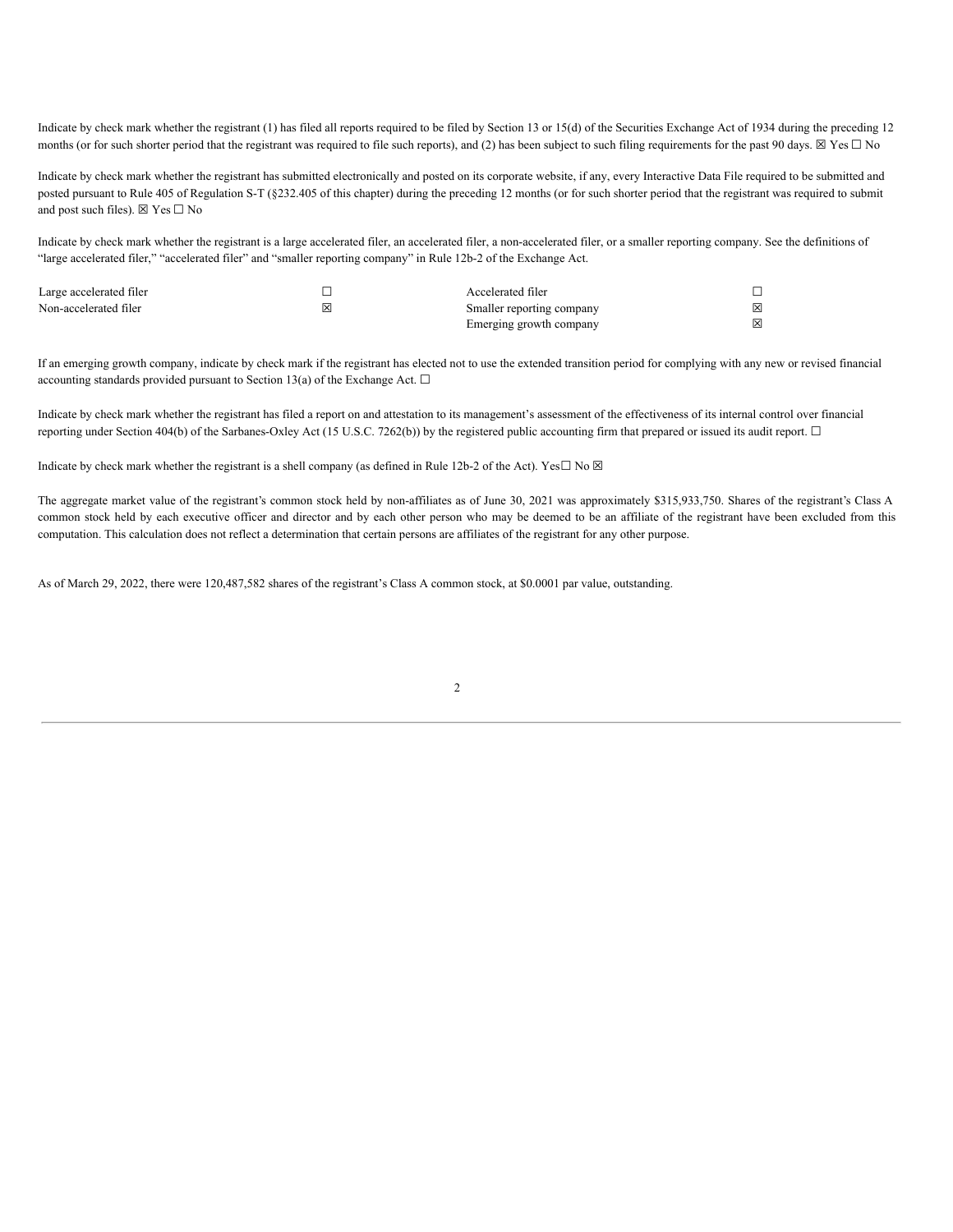# **DOCUMENTS INCORPORATED BY REFERENCE**

None.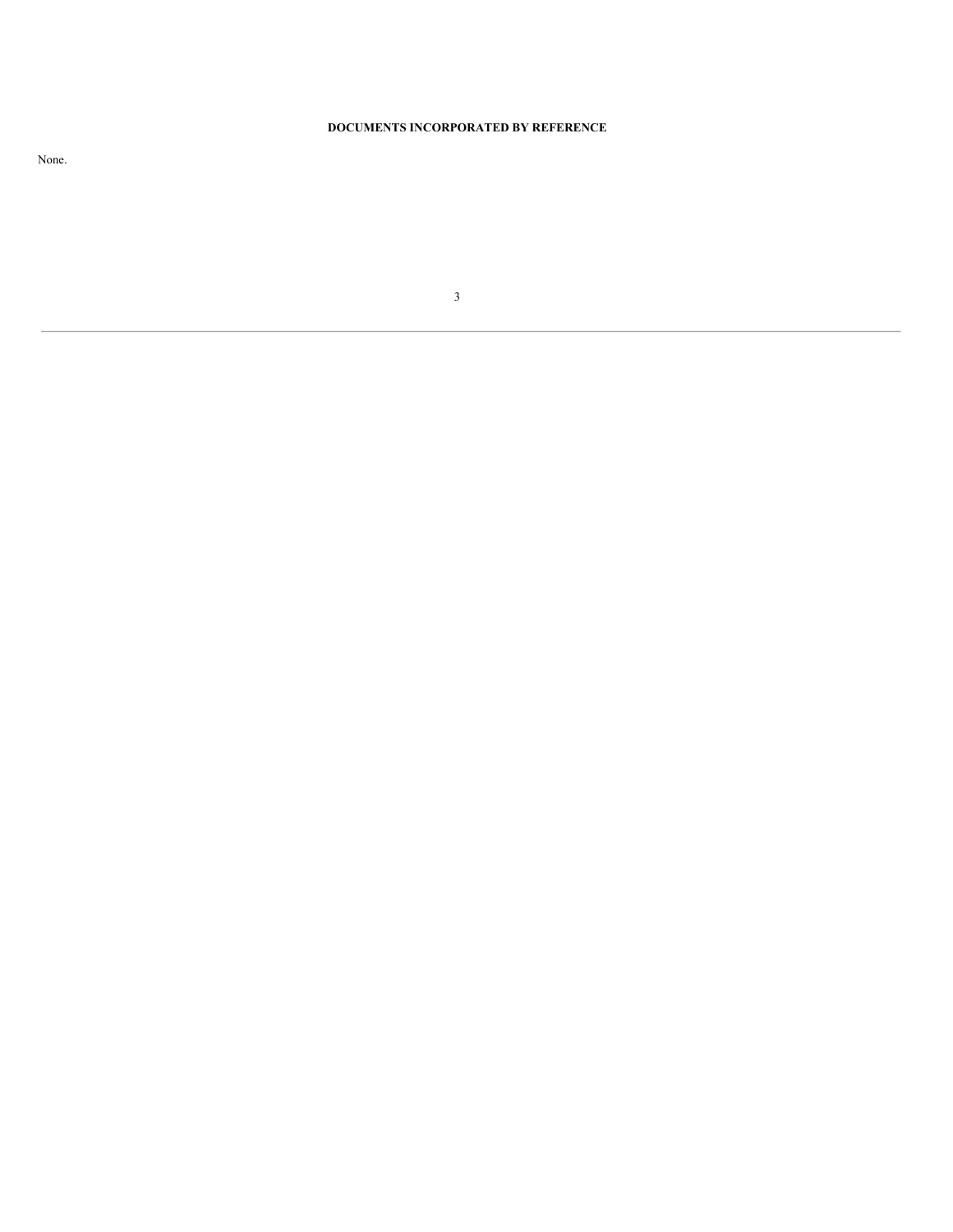# **EXPLANATORY NOTE**

BlackSky Technology Inc. ("we," "us," "our," the "Company") is filing this Amendment No. 1 on Form 10-K/A [\("Amendment](https://www.sec.gov/ix?doc=/Archives/edgar/data/1753539/000175353922000020/bksy-20211231.htm) No. 1") to amend our Annual Report<br>Thing Date"), to include the information required by Icms 11, 2021 ("

Pursuant to Rule 12b-15 under the Securities Exchange Act of 1934, as amended, this Amendment No. 1 also contains new certifications by our principal executive officer and principal financial officer as required by Section

Except as expressly noted in this Amendment No. 1, this Amendment No. 1 does not reflect events that may have occurred subsequent to the Original Filing Date or modify or otherwise update any other disclosures contained in should be read in conjunction with the Original Filing.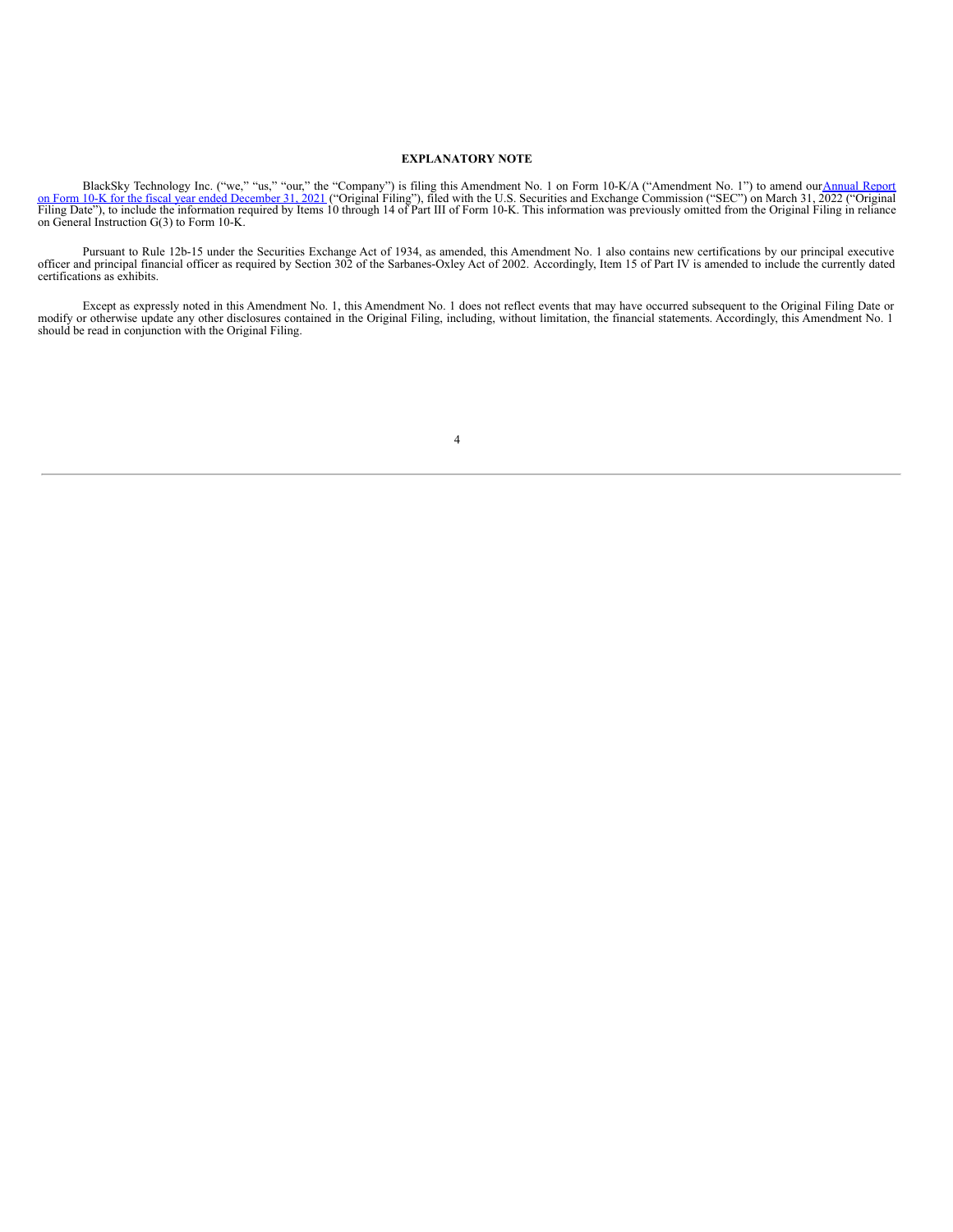# **Table of Contents**

| Part III                                                                                                |    |
|---------------------------------------------------------------------------------------------------------|----|
| Item 10. Directors, Executive Officers and Corporate Governance                                         | 6  |
| Item 11. Executive Compensation                                                                         | 14 |
| Item 12. Security Ownership of Certain Beneficial Owners and Management and Related Stockholder Matters | 24 |
| Item 13. Certain Relationships and Related Transactions, and Director Independence                      | 26 |
| Item 14. Principal Accountant Fees and Services                                                         | 36 |
| Part IV                                                                                                 |    |
| Item 15. Exhibit and Financial Statement Schedules                                                      | 38 |
| Item 16. Form 10-K Summary                                                                              | 40 |
| <b>Signatures</b>                                                                                       | 41 |
|                                                                                                         |    |
|                                                                                                         |    |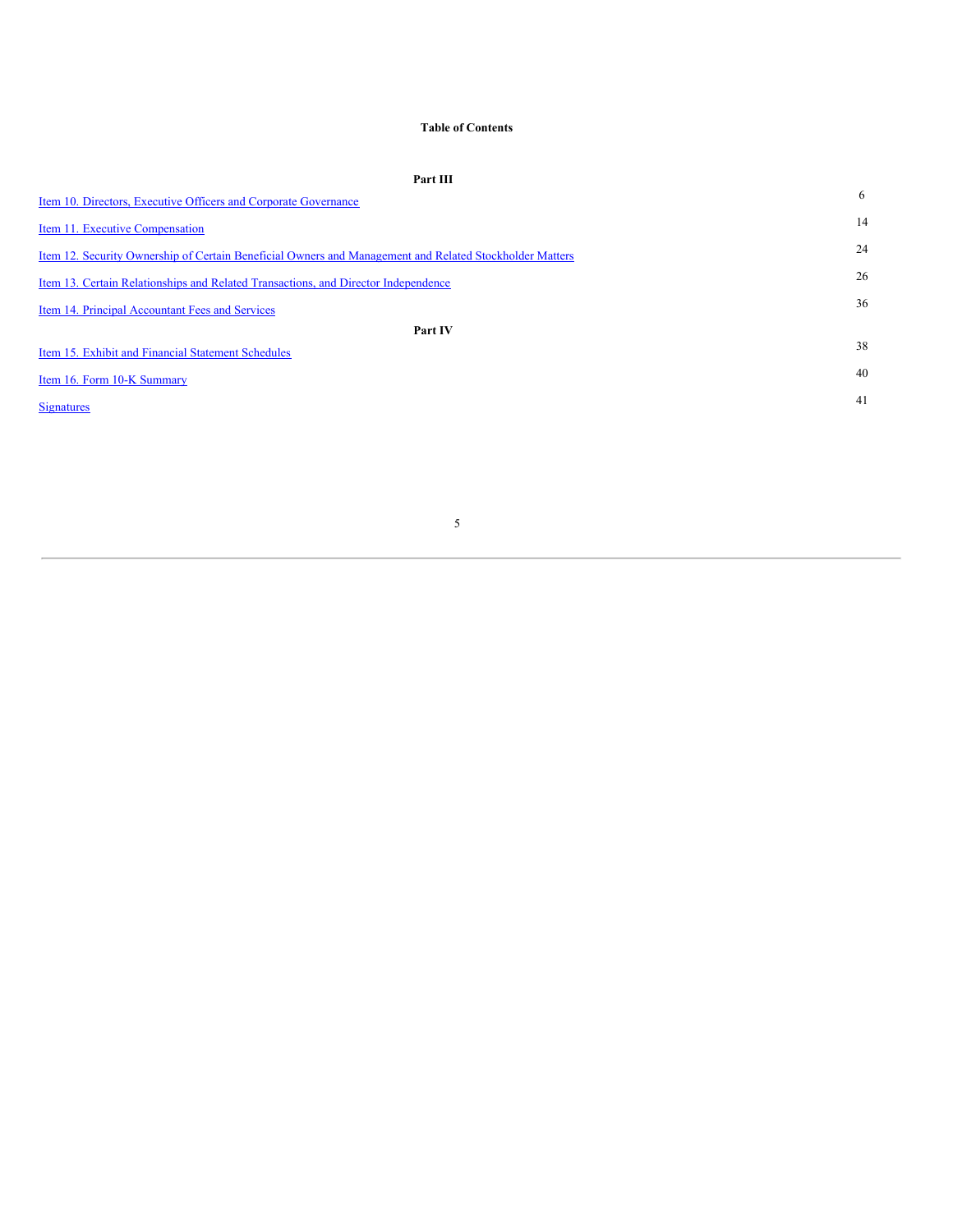# **Part III**

# **Item 10. Directors, Executive Officers and Corporate Governance**

### **Our Directors**

Our business and affairs are managed under the direction of the board of directors (the "Board"). Our Board currently consists of seven directors, five of whom are independent under the listing standards of the New York Stock Exchange, or the NYSE.

Our Board is divided into three classes with staggered three year terms. Only one class of directors is elected at each annual meeting of our stockholders, with the other classes continuing for the remainder of their respective three-year terms. Thus, at each annual meeting of stockholders, a class of directors will be elected for a three year term to succeed the class whose term is then expiring.

The following table sets forth the names, ages as of March 1, 2022 and certain information for each of our directors. There are no arrangements or understandings between any of our directors and any other person pursuant to which he or she is or was to be selected as a director.

|                                                    |              |     |                    | <b>Director of Osprey Technology</b> |                             | <b>Current Term</b> |
|----------------------------------------------------|--------------|-----|--------------------|--------------------------------------|-----------------------------|---------------------|
| Name                                               | <b>Class</b> | Age | Position(s)        | <b>Acquisition Corp.</b>             | <b>Director of BlackSky</b> | <b>Expires</b>      |
| Magid Abraham <sup><math>(2)(3)</math></sup>       |              | 63  | Director           |                                      | September 2021 - Present    | 2022                |
| David DiDomenico                                   |              | 51  | Director           | July 2019 - September 2021           | September 2021 - Present    | 2022                |
|                                                    |              |     |                    |                                      |                             |                     |
| Susan Gordon <sup><math>(3)</math></sup>           | $_{II}$      | 63  | <b>Director</b>    |                                      | September 2021 - Present    | 2023                |
| Timothy Harvey <sup>(1)</sup> (2)                  | П            | 65  | Director           |                                      | September 2021 - Present    | 2023                |
| Brian O'Toole                                      | Ш            | 58  | Director           |                                      | September 2021 - Present    | 2024                |
| William Porteous <sup><math>(1)</math></sup> $(2)$ |              | 49  | Director, Chairman |                                      | September 2021 - Present    | 2023                |
| James Tolonen $(1)(3)$                             | ΠI           | 72  | Director           |                                      | September 2021 - Present    | 2024                |

Member of the audit committee

(2) Member of the compensation committee (3) Member of the nominating and corporate governance committee

**Dr. Magid Abraham** has served on our board of directors since September 2021. Dr. Abraham is founder and CEO of Neurawell Therapeutics, a pharmaceutical company developing mental health treatments. He was founding CEO of comScore for 14 years, which he took public in 2007, focusing on innovation and industry leadership. He was founder and CEO of Paragren Technologies, producing CRM systems. He was president of IRI, a major international research company, which he led through sustained growth and innovation. He became a Visiting Scholar at Stanford in 2016, where he taught for 3 years at the Graduate School of Business. He serves on a number of commercial and institutional boards.

Dr. Abraham is a world expert on consumer and market measurement and syndicated information services. He has authored seminal award winning articles. He received the Advertising Research Foundation's "Lifetime Achievement Award". He earned the AMA's Parlin award and MIT's Buck Weaver award, both in recognition for lifetime contributions and leadership in the theory and practice of Marketing Science. He was named EY Entrepreneur of the Year and inducted in the Entrepreneurship Hall of Fame and designated "Technology Pioneer"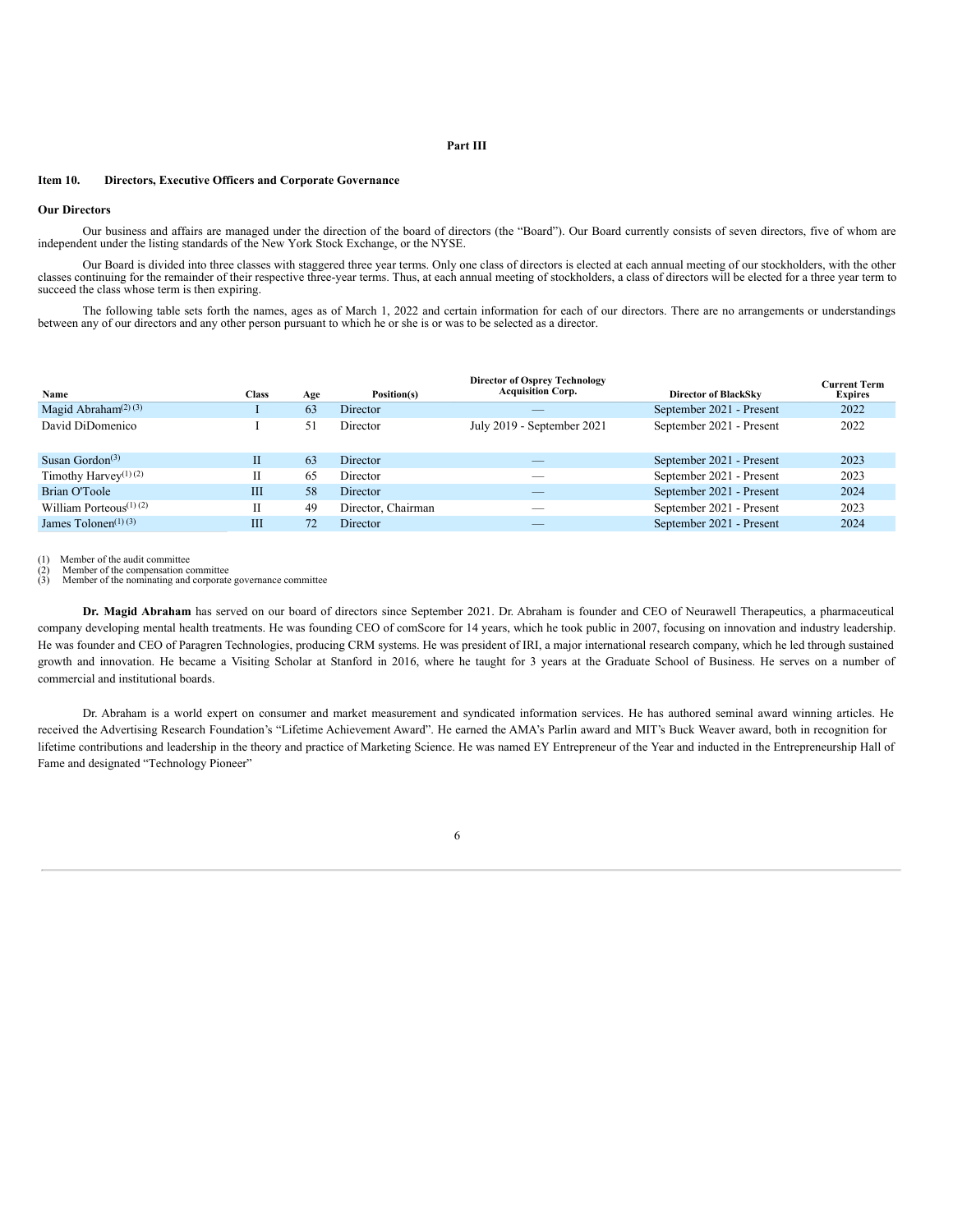by the World Economic Forum. Dr. Abraham received a Ph.D. and an M.B.A. from MIT, and is engineer of the École Polytechnique, France.

Dr. Abraham was selected to serve as a member of our board of directors due to his significant executive experience and expertise on market research, consumer modeling and information systems.

**David DiDomenico** has served on our board of directors since September 2021 and served on the board of directors of Osprey Technology Acquisition Corp. ("Osprey") from July 2019 until the closing of the business combination (the "merger") between Osprey and BlackSky Holdings, Inc. ("Legacy BlackSky") pursuant to that certain Agreement and Plan of Merger, dated February 17, 2021 (the "Merger Agreement"). Mr. DiDomenico has been a Partner of JANA Partners, an investment advisor based in New York City, since 2010. As the Head of JANA's SPAC strategy, Mr. DiDomenico leads JANA's SPAC efforts. In this capacity and during its investment phase, he served as Osprey's Chief Executive Officer and President from June 2019 until the closing of the merger. He has been the Chief Executive Officer and President of Osprey Tech II since September 2020 and a member of its board of directors since March 2021. He previously served as a Co-Portfolio Manager of JANA's hedge fund strategies. Prior to joining JANA Partners LLC in 2010, Mr. DiDomenico was a Managing Director of New Mountain Capital and the Portfolio Manager of the New Mountain Vantage Fund (2005-2010). He was previously an Associate Portfolio Manager at Neuberger Berman (2002-2005). From 1999-2002, Mr. DiDomenico was a member of the Acquisitions Team at Starwood Capital Group where he focused on corporate and real estate transactions. From 1998-1999, he was an Analyst at Tiger Management. From October 2019- June 2021, Mr. DiDomenico served on the board of directors of KAR Auction Services, Inc. (NYSE: KAR), a provider of car auction services in North America and the United Kingdom. He holds an MBA from the Stanford University Graduate School of Business and an AB from Harvard College.

Mr. DiDomenico was selected to serve as a member of our board of directors due to his experience investing in and analyzing technology and technology-related companies for over 20 years, which we believe provides us with access to his extensive and unique expertise in fundamental business analysis, as well as given his broad professional relationships with technologists and investors.

**Hon. Susan Gordon** has served on our board of directors since September 2021. The Honorable Susan Gordon is a highly respected intelligence professional, visionary leader, and trusted strategic advisor on a broad spectrum of complex issues, including cybersecurity, emerging and disruptive technologies, artificial intelligence, and information operations. Ms. Gordon is the former principal deputy director of national intelligence, the nation's highest-ranking career intelligence officer. In that capacity, Ms. Gordon managed the operations of the intelligence community and was a key advisor to the President and National Security Council. Prior to her role as principal deputy director of national intelligence, Ms. Gordon served as deputy director of the National Geospatial-Intelligence Agency (NGA). In this position, she provided leadership to the agency and managed the National System of Geospatial Intelligence. Prior to the NGA, she served 27 years at the Central Intelligence Agency (CIA). At the CIA, Ms. Gordon rose to senior executive positions in each of the Agency's four directorates: operations, analysis, science and technology, and support. Over the course of her career, Ms. Gordon led the establishment of In-Q-Tel, the CIA's venture arm, and ultimately became the Director's senior advisor on cyber issues.

Ms. Gordon is the founder and principal of GordonVentures, LLC, a technology, strategy and risk consultancy and currently serves as a consultant and advisor on technology and global risk. Among other endeavors, she is a member of the board of directors of CACI, Avantus Federal, and National Intelligence University Foundation. Ms. Gordon also serves as a Trustee of the Mitre Corporation and is the Vice Chairperson of the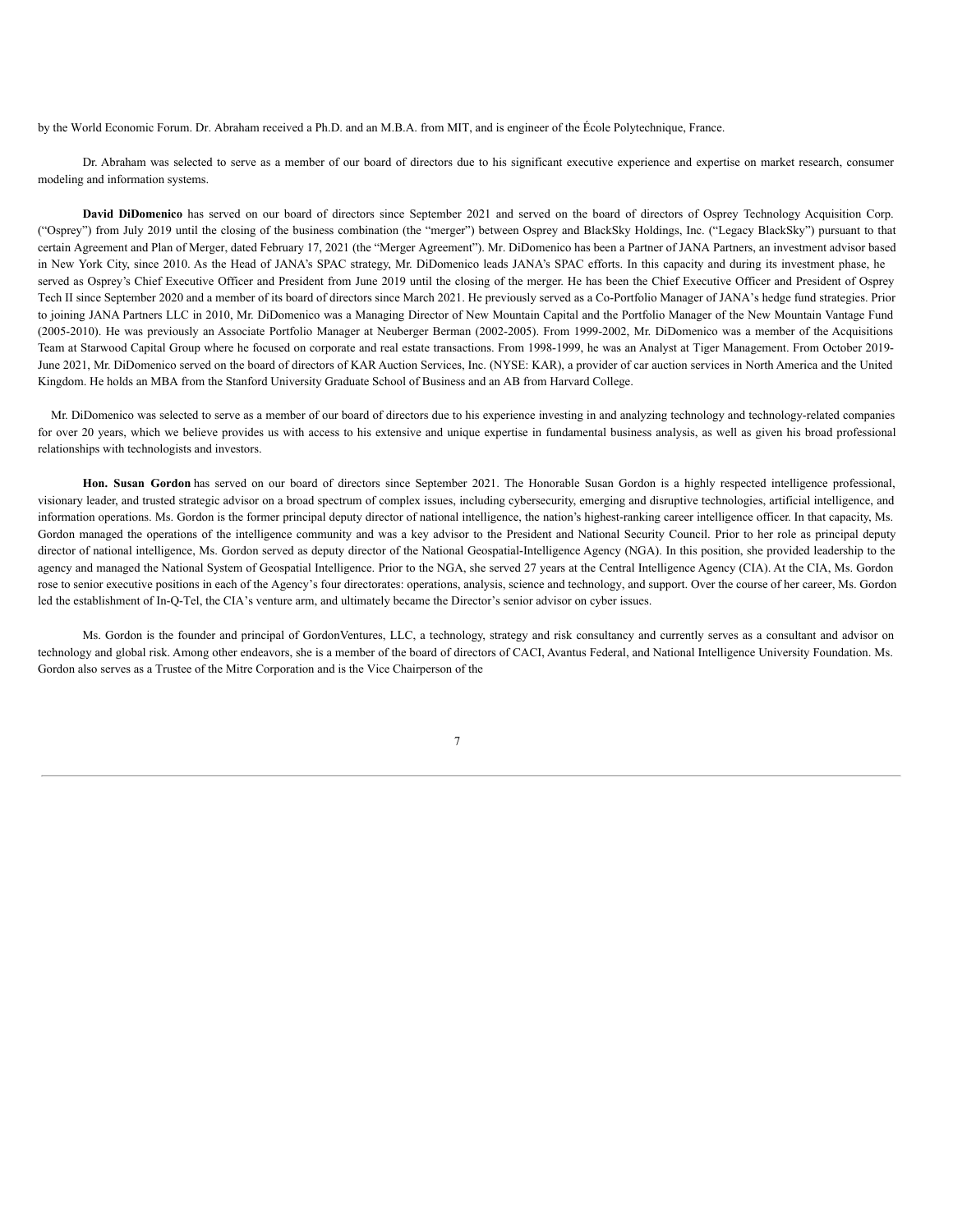National Intelligence University Foundation. She also serves on several technology advisory boards and consults with Microsoft Corporation. Ms. Gordon is a fellow at Duke and Harvard Universities and she continues to support Defense Department and Intelligence Community study activities. She holds a Bachelor of Science degree in zoology (biomechanics) from Duke University.

Ms. Gordon was selected to serve as a member of our board of directors due to her expertise and experience with an exemplary history of leadership in the intelligence community.

**Timothy Harvey** has served on our board of directors since September 2021. Mr. Harvey has been the Executive Chairman of VTS, Inc., a leasing and asset management platform, since April 2017. Prior to that, from December 2014 to April 2017, he served as President of Commercial Solutions at BAE Systems Plc ("BAE"), a leading global defense, aerospace and security company. Mr. Harvey joined BAE as a result of BAE's December 2014 acquisition of SilverSky, a provider of security software and managed services, where he served as CEO and was responsible for the growth and sale of the business to BAE. Mr. Harvey currently serves on the boards of OpenWeb, a social engagement platform, NoFraud, an all-in-one fraud prevention solution, Electric, an information technology company that helps businesses manage their IT security, and Keyfactor, a provider of secure digital identity management solutions. Mr. Harvey graduated with a degree in Finance from the University of Florida and served four years as an officer in the United States Marine Corps.

Mr. Harvey was selected to serve as a member of our board of directors due to his successful track record of leading market growth coupled with his extensive service on the boards of companies of similar size and scale as BlackSky.

**Brian O'Toole** has served as President, Chief Executive Officer and a member of our board of directors since September 2021. Mr. O'Toole became Legacy BlackSky's President in November 2018 and also assumed chief executive officer duties for BlackSky Global in January 2019 and served in both capacities through the closing of the merger. Prior to serving as Legacy BlackSky's President, Mr. O'Toole served as its Chief Technology Officer from June 2016 to November 2018. In addition, Mr. O'Toole has served as a member of Legacy BlackSky's board of directors from January 2019 through the closing of the merger. Mr. O'Toole founded and served as the Chief Executive Officer of OpenWhere, Inc., a startup delivering global scale geospatial intelligence solutions to public and private sector customers, from July 2013 to June 2016, when the Company acquired OpenWhere, Inc. Prior to that, Mr. O'Toole served as the Chief Technology Officer of GeoEye Inc. from August 2008 to June 2013 where he led strategic efforts for developing and expanding technology, products, and solutions in geospatial intelligence and location-based services. Mr. O'Toole's earlier roles include serving as the Vice President of Product Development at Overwatch Systems, founding and serving as the President of ITspatial, and serving as Technical Director and Systems Engineer at GE Aerospace for nine years. Mr. O'Toole received a B.S. in Computer Science from Clarkson University and a M.S. in Computer Engineering from Syracuse University.

Mr. O'Toole was selected to serve as a member of our board of directors due to his experience and the operational insight he brings as our Chief Executive Officer and President and director on Legacy BlackSky's board and due to his extensive experience building and growing companies in the geospatial intelligence industry.

**Will Porteous** has served on our board of directors since September 2021 and served on Legacy BlackSky's board of directors from February 2015, and specifically as Chairman of the board from December 2018, until the closing of the merger. Mr. Porteous is a General Partner with RRE Ventures and also serves as RRE Ventures' Chief Operating Officer. During his 20-year career as an investor, Mr. Porteous has served on the boards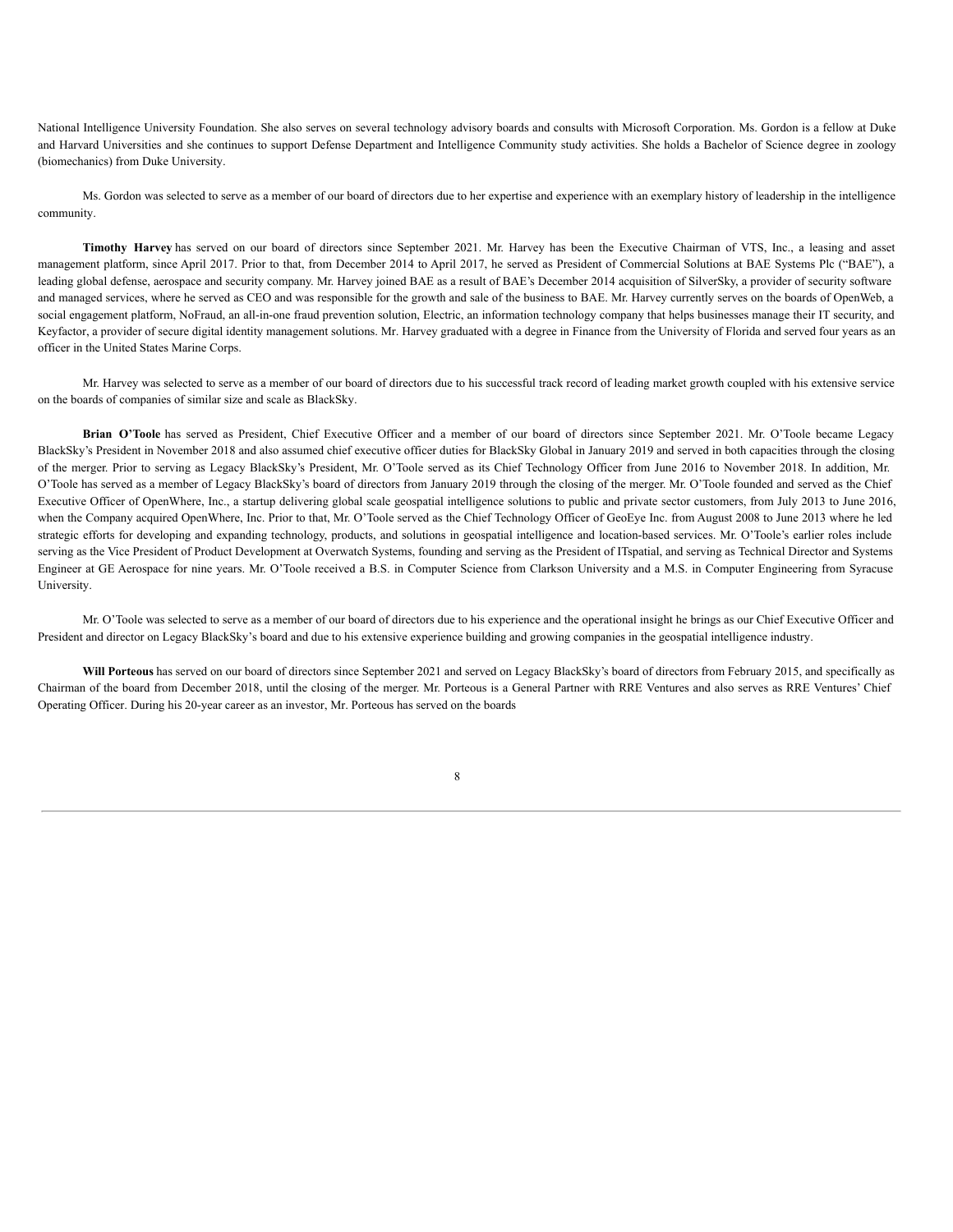of more than 20 companies. In addition to serving on our board, Mr. Porteous also currently serves as a director of Nanit, Paperless Post, Pattern, Pilot Fiber, Spire, Ursa Space Systems, and Wave. From 2010 to 2021, Mr. Porteous also served as a director of Buzzfeed. Mr. Porteous is also Chairman of the Dockery Farms Foundation, which he founded. From 2003 to 2018, Mr. Porteous served as an Adjunct Professor at Columbia Business School where he taught a course on venture capital. Mr. Porteous holds an M.B.A. from Harvard University, an M.S. from the London School of Economics, and a B.A. with Honors from Stanford University.

Mr. Porteous was selected to serve as a member of our board of directors due to his experience at RRE Ventures and his extensive service on the boards of other technology companies.

**James Tolonen** has served on our board of directors since September 2021. Mr. Tolonen served as the Senior Group Vice President and Chief Financial Officer of Business Objects, S.A., an enterprise software solutions provider, where he was responsible for its finance and administration commencing in January 2003 until its acquisition by SAP AG in January 2008. He remained with SAP AG until September 2008. Mr. Tolonen served as the Chief Financial Officer and Chief Operating Officer and a member of the board of directors of IGN Entertainment Inc., an Internet media and service provider, from October 1999 to December 2002. He served as President and Chief Financial Officer of Cybermedia, a PC user security and performance software provider, from April 1998 to September 1998, where he also served as a member of the board of directors from August 1996 to September 1998. Mr. Tolonen served as Chief Financial Officer of Novell, Inc., an enterprise software provider, from June 1989 to April 1998. Since May of 2016, Mr. Tolonen has served as a member of the board of directors of New Relic, Inc. and as chair of the Audit Committee and a member of the Compensation Committee.

Mr. Tolonen previously served on the boards of directors and audit committees of MobileIron, Inc. (2014—2020), Imperva, Inc., (2012—2019), Blue Coat Systems, Inc. (2008—2012), and Taleo Corporation (2010—2012). Mr. Tolonen holds a B.S. in Mechanical Engineering and an M.B.A. from the University of Michigan. Mr. Tolonen is also a Certified Public Accountant, inactive, in the State of California.

Mr. Tolonen was selected to serve as a member of our board of directors due to his background in accounting, his extensive experience as chief financial officer for a number of publicly-held companies, including at several software companies, as well as his involvement on numerous public company audit committees.

# **Our Executive Officers**

The following table sets forth certain information about our executive officers as of March 1, 2022. There are no arrangements or understandings between any of our executive officers and any other person pursuant to which he or she is or was to be selected as an officer.

| Name              | Age | <b>Position</b>                                 |
|-------------------|-----|-------------------------------------------------|
| Brian O'Toole     |     | Chief Executive Officer, President and Director |
| Johan Broekhuysen |     | Chief Financial Officer                         |
| Henry Dubois      | 60  | Chief Development Officer                       |
| Christiana Lin    |     | General Counsel and Corporate Secretary         |

**Brian O'Toole***.* Please see "Our Directors" above for biographical information about Mr. O'Toole.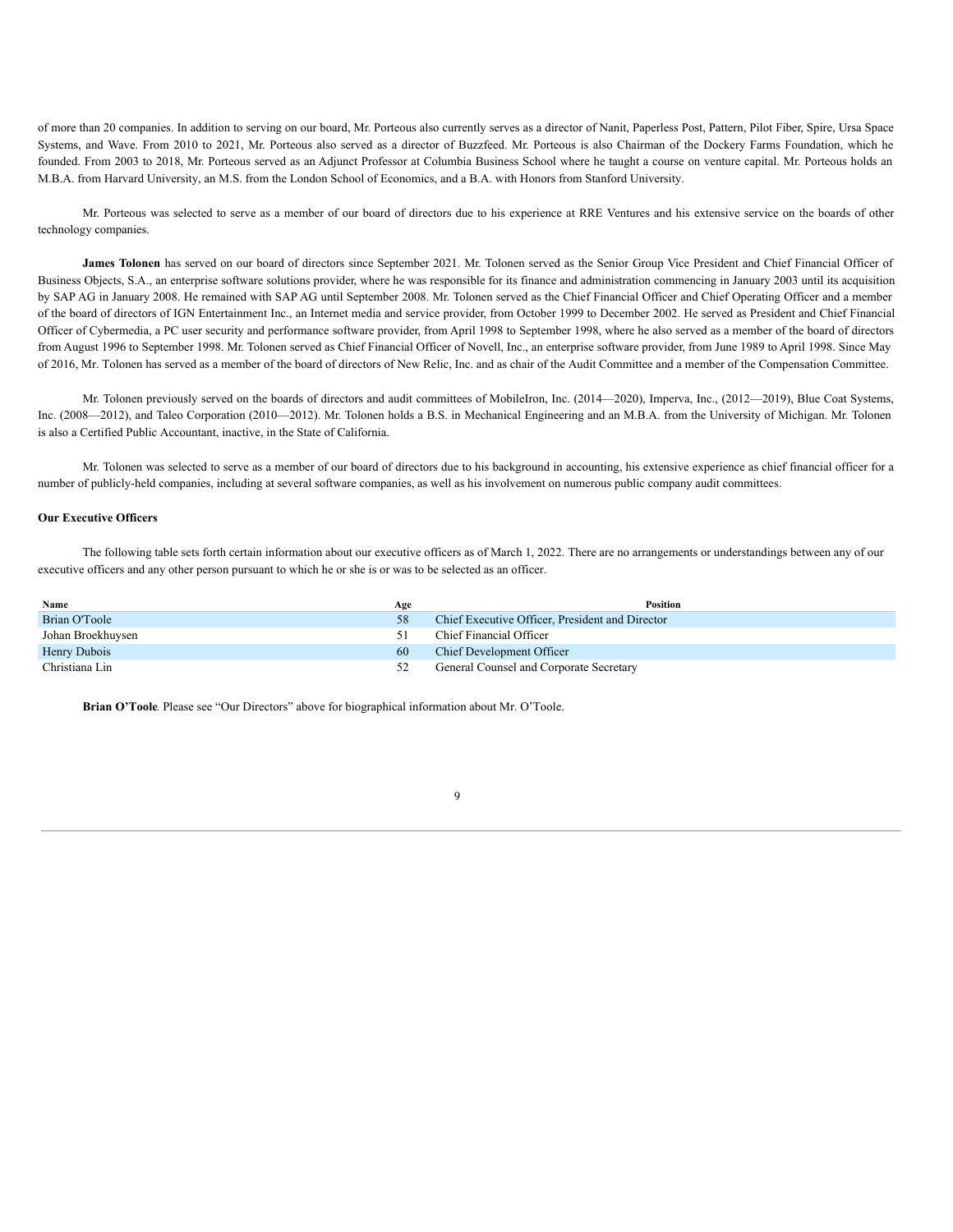**Johan Broekhuysen** has served as our Chief Financial Officer since September 2021. From November 2019 to August 2021, he served as Founding Principal of Open Water Advisory Group LLC, an advisory group that delivers capital solutions to the telecom infrastructure chain. Previous to that, from November 2012 to September 2019, Mr. Broekhuysen served as Chief Financial Officer of Segra (formerly known as Lumos Networks), a fiber-based telecommunications provider, where he led business expansion and was responsible for corporate development, treasury-related matters and SEC reporting. From July 2008 to January 2012, Mr. Broekhuysen initially served as Vice President and Corporate Controller and subsequently as SVP and Corporate Controller, at GlobalLogic, a digital product engineering services company, where he was responsible for accounting and reporting, global tax strategy and compliance and financial planning and analysis. Mr. Broekhuysen received a Bachelor of Commerce in Accounting, Management Accounting, Economics and Commercial Law from Stellenbosch University and is also a licensed certified public accountant (CPA—inactive) in the Commonwealth of Virginia.

**Henry Dubois** has served as our Chief Development Officer since September 2021. Mr. Dubois served as Legacy BlackSky's Chief Development Officer from August 2021 through the closing of the merger and currently leads our merger and acquisition planning as well as other corporate growth initiatives. Before joining us, from February 2009 to August 2021, Mr. Dubois was managing director at HED Consulting, a consulting firm that specializes in planning and implementing viable, sustainable household energy interventions, where he advised companies on strategic initiatives, operating improvements and financial activities. From April 2013 to May 2018 Mr. Dubois also served as Chief Executive Officer and President of Hooper Holmes Inc., a national provider of biometric screenings and comprehensive health and wellness programs. Mr. Dubois also has experience serving as an executive at two geospatial companies and he brings proven experience in growth strategies, deal sourcing and integration. For instance, from February 2005 to December 2012, Mr. Dubois served as CFO and an executive advisor at GeoEye, a commercial satellite imagery company, where he helped grow revenues from \$30 to \$350 million. Similarly, at DigitalGlobe, a vendor of space imagery and geospatial content and operator of civilian remote sensing spacecraft, Mr. Dubois held several executive positions including President, Chief Financial Officer and Chief Operating Officer. Mr. Dubois was also Chief Executive Officer of an Asian telecom company, PT Centralindo Panca Sakti. He brings extensive domestic and international experience leading telecom and satellite imaging companies through periods of growth, merger and acquisition activity. Mr. Dubois currently serves on the board of directors of Endurance Acquisition Corporation (NASDAQ: EDNCU). Mr. Dubois received a Masters of Management, Finance, Marketing and Accounting at Northwestern University's Kellogg School of Management as well as a B.A. in Mathematics at College of the Holy Cross.

**Christiana Lin** has served as our General Counsel and Corporate Secretary since September 2021. Ms. Lin served as Legacy BlackSky's General Counsel and Corporate Secretary from August 2021 through the closing of the merger. Ms. Lin brings over two decades of experience working with business, government and legal teams during growth and innovation cycles. Before joining us, from July 2018 to August 2021, Ms. Lin served as General Counsel and Chief Privacy and Administrative Officer at Rakuten Marketing, a digital advertising and data company, where she helped restructure legacy business lines to increase profitability and built the foundation for accelerating the growth of emerging businesses. Previous to that, from May 2017 to August 2021, Ms. Lin served as Venture Partner at NextGen Partner Ventures, a venture capital firm, as a partner with Outside GC, serving as virtual general counsel to startup technology companies. From February 2001 to February 2017, Ms. Lin served as Executive Vice President, General Counsel, Chief Privacy Officer and Corporate Secretary at comScore, a pioneer in media measurement and analytics. While at comScore, Ms. Lin helped grow the business from an early-stage start-up to a \$450 million-dollar public market capitalization company with teams across Europe, APAC and the Americas. Ms.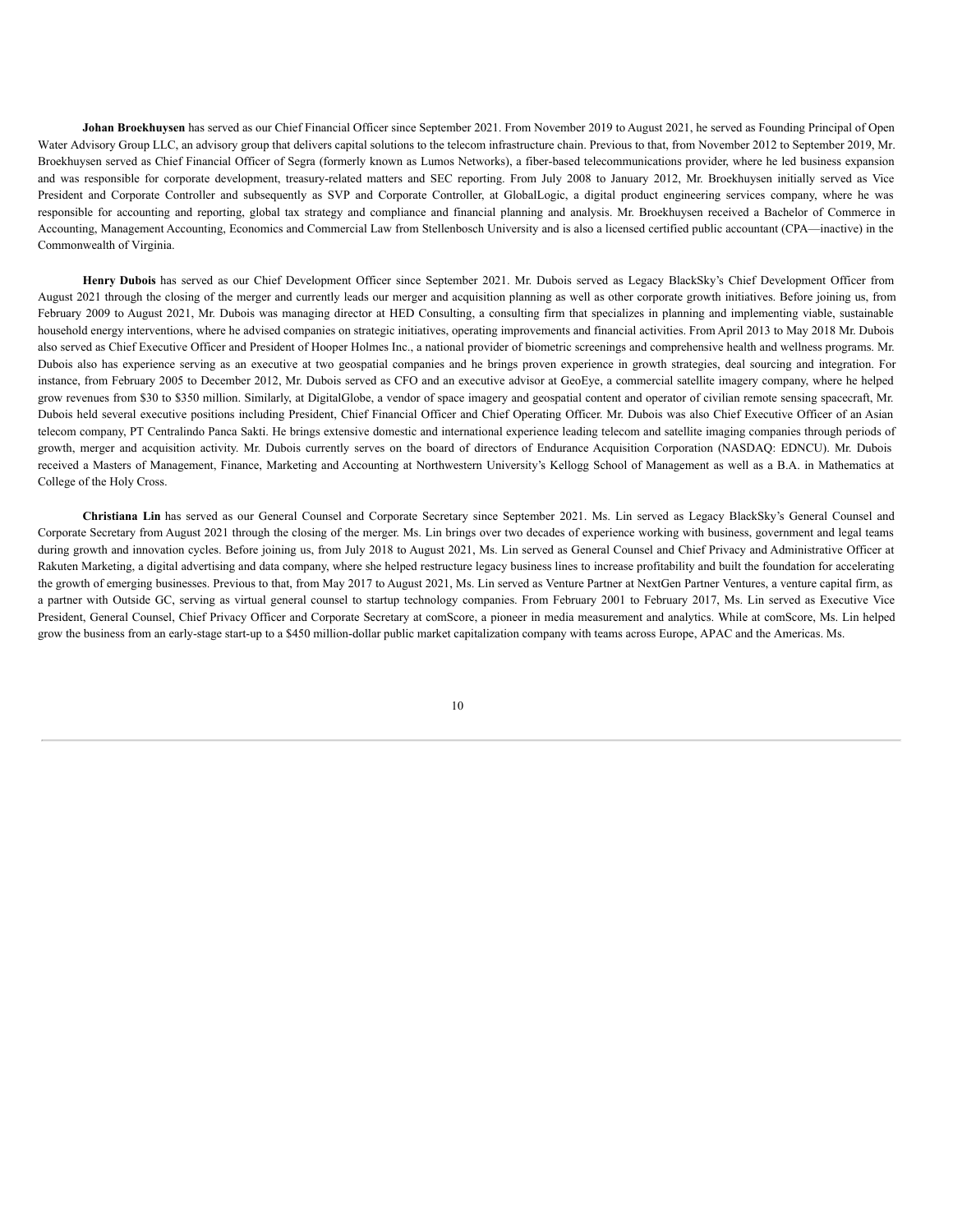Lin received a J.D. from the Georgetown University Law Center and a B.A. in Political Science from Yale University.

# **Code of Business Conduct**

Our board of directors adopted a code of business conduct (the "code of business conduct") that applies to all of our directors, officers and employees, including our chief executive officer and chief financial officer, which is available on our website. Our code of business conduct is a "code of ethics," as defined in Item 406(b) of Regulation S-K.

Copies of the code of business conduct and charters for each of our committees are provided without charge upon request from us and are posted on our website. We will make any legally required disclosures regarding amendments to, or waivers of, provisions of our code of business conduct on our website.

#### **Role of Our Board of Directors in Risk Oversight**

One of the key functions of our board of directors is informed oversight of our risk management process.

Our board of directors does not have a standing risk management committee, but rather administers this oversight function directly through the board of directors as a whole, as well as through various standing committees of our board of directors that address risks inherent in their respective areas of oversight. Our audit committee is responsible for overseeing the management of risks associated with our financial reporting, accounting and auditing matters, our compensation committee oversees the management of risks associated with our compensation policies and programs, and our nominating and corporate governance committee monitors the effectiveness of our corporate governance guidelines.

# **Committees of the Board of Directors**

Our board of directors has three standing committees: an audit committee, a compensation committee, and a nominating and corporate governance committee.

# **Audit Committee**

We have a standing audit committee established in accordance with Section  $3(a)(58)(A)$  of the Exchange Act. The members of our audit committee are Mr. Tolonen, Mr. Porteous and Mr. Harvey. Mr. Tolonen serves as the chairperson of the audit committee. Under the NYSE listing standards and applicable SEC rules, we are required to have at least three members of the audit committee, all of whom must be independent. Each of Mr. Tolonen, Mr. Porteous and Mr. Harvey qualify as an independent director for audit committee purposes under the applicable rules.

Each member of the audit committee meets the financial literacy requirements of the NYSE listing standards, and Mr. Tolonen qualifies as an "audit committee financial expert" as defined in applicable SEC rules.

The purpose of the audit committee is to prepare the audit committee report required by the SEC to be included in our proxy statement and to assist our board of directors in overseeing and monitoring (i) the quality and integrity of our financial statements, (ii) our compliance with legal and regulatory requirements, (iii) our independent registered public accounting firm's qualifications and independence, (iv) the performance of our internal audit function and (v) the performance of our independent registered public accounting firm.

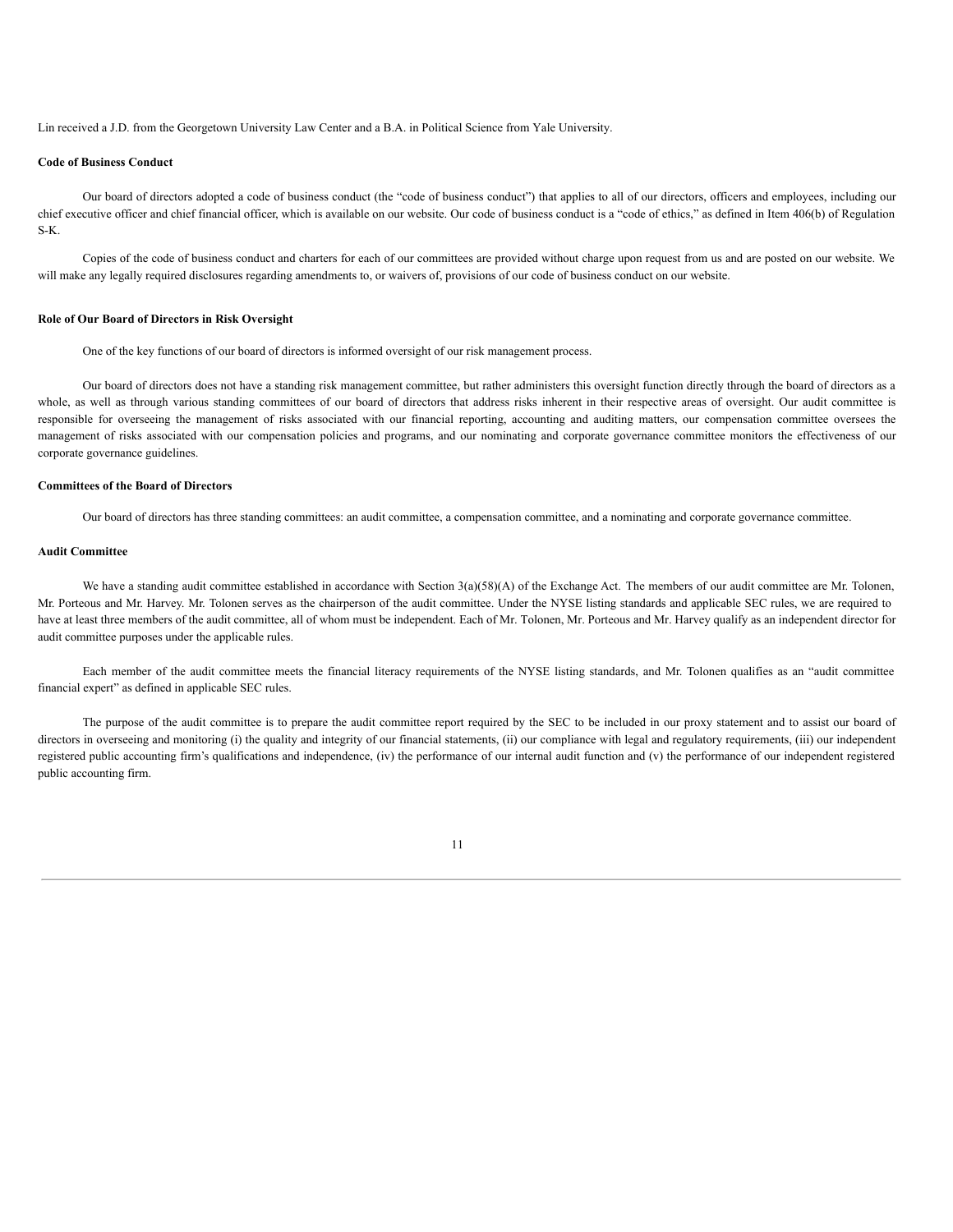The functions of the audit committee include, among other things:

- evaluating the performance, independence and qualifications of our independent auditors and determining whether to retain our existing independent auditors or engage new independent auditors;
- reviewing our financial reporting processes and disclosure controls;
- reviewing and approving the engagement of our independent auditors to perform audit services and any permissible non-audit services;
- reviewing the adequacy and effectiveness of our internal control policies and procedures, including the responsibilities, budget, staffing and effectiveness of our internal audit function;
- reviewing with the independent auditors the annual audit plan, including the scope of audit activities and all critical accounting policies and practices to be used by us;
- obtaining and reviewing at least annually a report by our independent auditors describing the independent auditors' internal quality control procedures and any material issues raised by the most recent internal quality-control review;
- monitoring the rotation of partners of our independent auditors on our engagement team as required by law;
- prior to engagement of any independent auditor, and at least annually thereafter, reviewing relationships that may reasonably be thought to bear on their independence, and assessing and otherwise taking the appropriate action to oversee the independence of our independent auditor;
- reviewing our annual and quarterly financial statements and annual and quarterly reports on Form 10-K and 10-Q, and discussing the statements and reports with our independent auditors and management;
- reviewing with our independent auditors and management significant issues that arise regarding accounting principles and financial statement presentation and matters concerning the scope, adequacy, and effectiveness of our financial controls and critical accounting policies;
- reviewing with management and our auditors any earnings announcements and other public announcements regarding material developments;
- establishing procedures for the receipt, retention and treatment of complaints received by us regarding financial controls, accounting, auditing or other matters;
- preparing the report that the SEC requires in our annual proxy statement;
- reviewing and providing oversight of any related party transactions in accordance with our related party transaction policy and reviewing and monitoring compliance with legal and regulatory responsibilities, including our code of business conduct;
- reviewing our major financial risk exposures, including the guidelines and policies to govern the process by which risk assessment and risk management is implemented; and
- reviewing and evaluating on an annual basis the performance of the audit committee and the audit committee charter.

Our board of directors adopted a written charter for the audit committee, which is available on our website.

# **Compensation Committee**

The members of our compensation committee are Mr. Porteous, Mr. Harvey and Dr. Abraham. Mr. Harvey serves as the chairperson of the compensation committee. Under the NYSE listing standards and applicable SEC rules, we are required to have at least two (2) members of the compensation committee, all of whom must be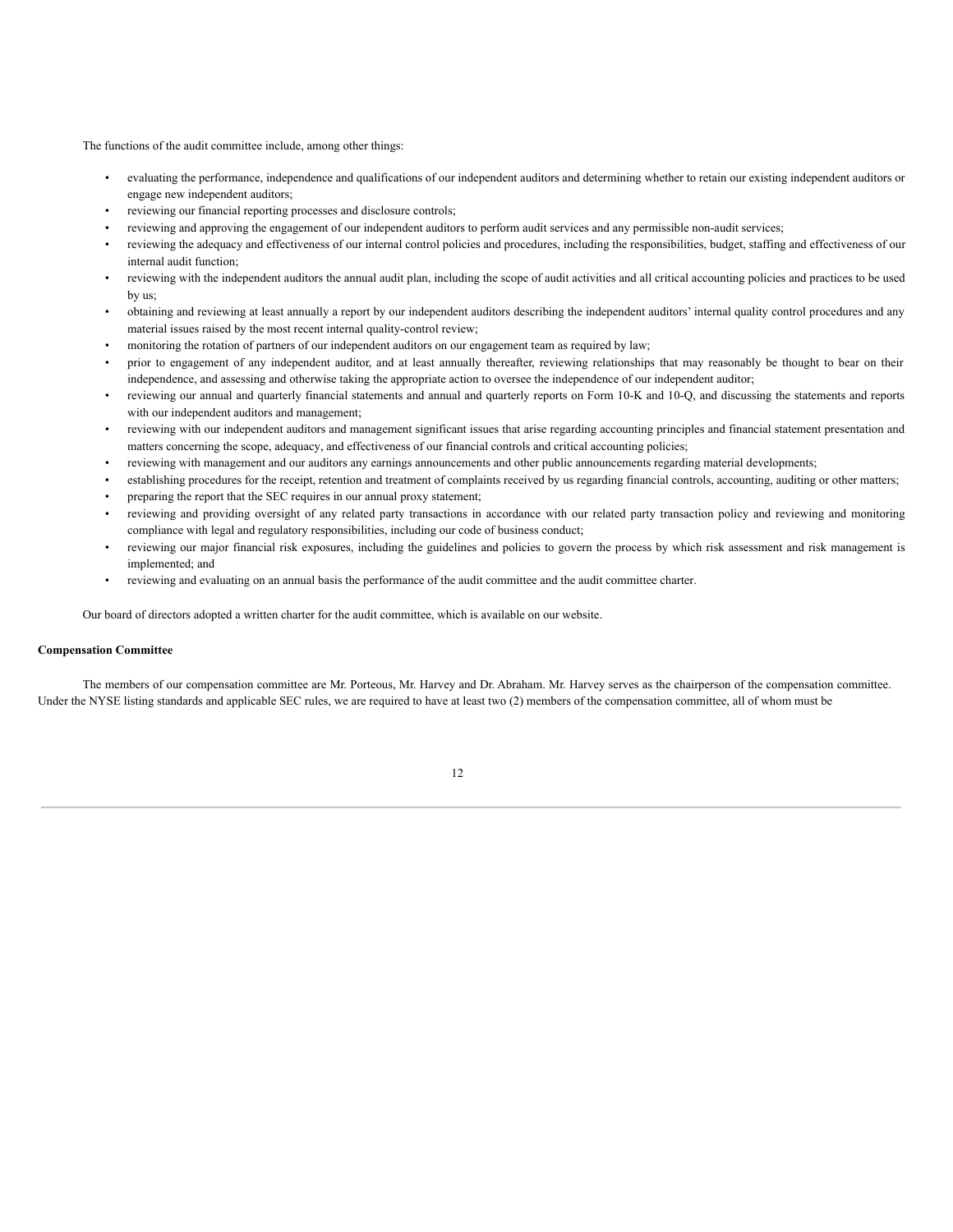independent. Each of Mr. Porteous, Mr. Harvey and Dr. Abraham qualify as an independent director for compensation committee purposes under the applicable rules.

The purpose of the compensation committee is to assist our board of directors in discharging its responsibilities relating to (i) setting our compensation program and compensation of our executive officers and directors, (ii) monitoring our incentive and equity-based compensation plans and (iii) preparing the compensation committee report required to be included in our proxy statement under the rules and regulations of the SEC.

Our board of directors adopted a written charter for the compensation committee, which is available on our website.

#### **Nominating and Corporate Governance Committee**

The members of our nominating and corporate governance committee are Dr. Abraham, Ms. Gordon and Mr. Tolonen. Dr. Abraham serves as chair of the nominating and corporate governance committee.

The primary purposes of our nominating and corporate governance committee are to assist the board in: (i) identifying individuals qualified to become new board of directors members, consistent with criteria approved by the board of directors, (ii) reviewing the qualifications of incumbent directors to determine whether to recommend them for reelection and selecting, or recommending that the board of directors select, the director nominees for the next annual meeting of stockholders, (iii) identifying members of the board of directors qualified to fill vacancies on any board of directors committee and recommending that the board of directors appoint the identified member or members to the applicable committee, (iv) reviewing and recommending to the board of directors corporate governance principles applicable to us, (v) overseeing the evaluation of the board of directors and management and (vi) handling such other matters that are specifically delegated to the committee by the board of directors from time to time.

Our board of directors adopted a written charter for the nominating and corporate governance committee, which is available on our website.

# **Compensation Committee Interlocks and Insider Participation**

None of our executive officers currently serves, or has served during the last year, as a member of the board of directors or compensation committee of any entity that has one or more executive officers that serves as a member of our board of directors or compensation committee.

# **Delinquent Section 16(a) Reports**

Section 16(a) of the Exchange Act requires that our directors and executive officers, and persons who own more than 10% of our common stock, file reports of ownership and changes in ownership with the SEC. Based on our review of such filings and written representations from certain reporting persons that no Form 5 is required, we believe that during the fiscal year ended December 31, 2021, all directors, executive officers and greater than 10% stockholders complied with all Section 16(a) filing requirements applicable to them, except that a Form 3 filing for Seahawk SPV Investment LLC reporting its beneficial ownership upon becoming a greater than 10% stockholder on September 9, 2021 was filed late.

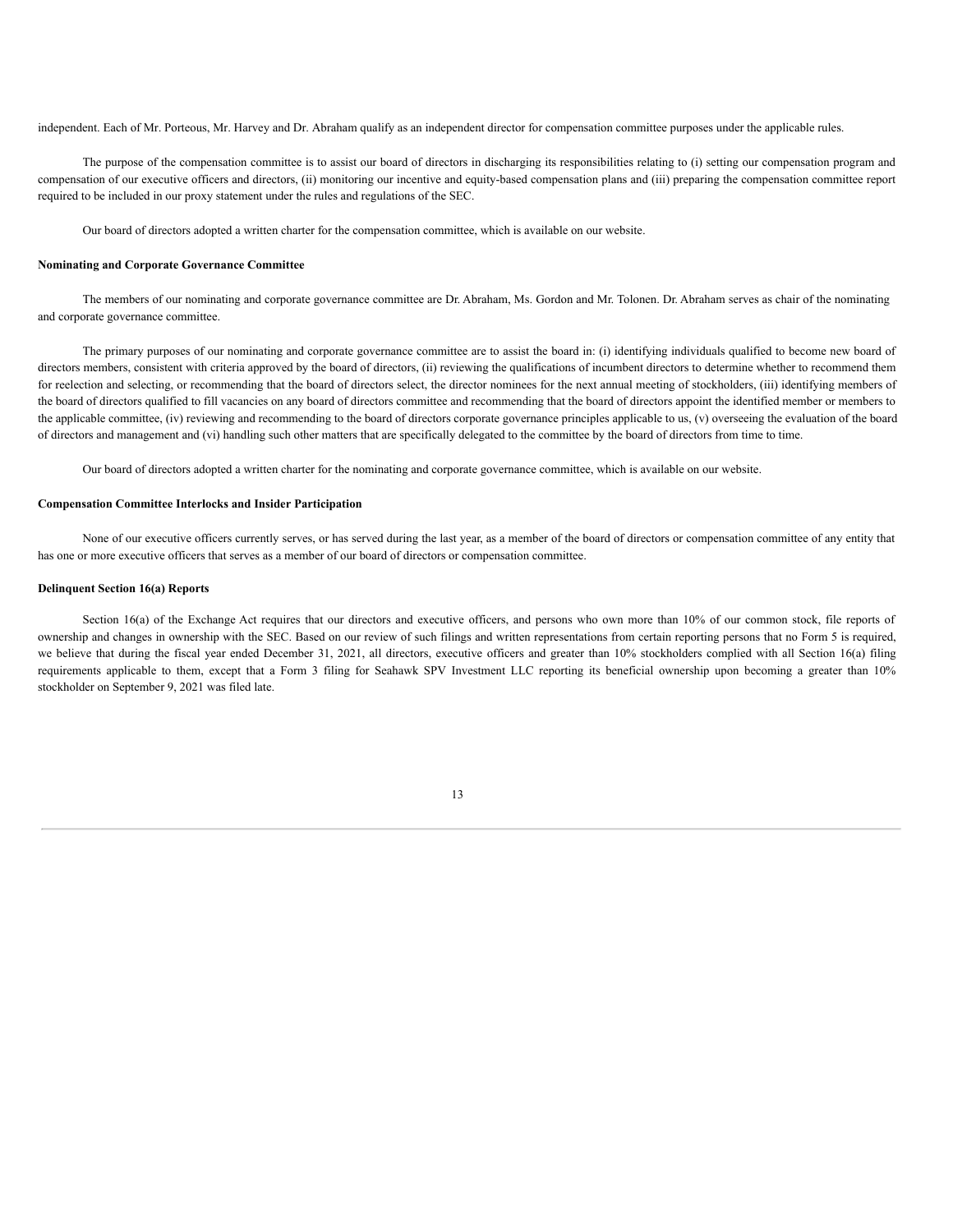# **Item 11. Executive Compensation**

Our named executive officers for the year ended December 31, 2021, consisting of our principal executive officer and our other three executive officers, were:

- Brian O'Toole, President and Chief Executive Officer;
- Johan Broekhuysen, current Chief Financial Officer;
- Henry Dubois, Chief Development Officer; and
- Brian Daum, former Chief Financial Officer and Chief Operating Officer.

#### **Summary Compensation Table**

 $\mathcal{L}_\text{max}$ 

The following table shows the compensation earned by our named executive officers for the fiscal years ended December 31, 2021 and December 31, 2020.

| <b>Name and Principal</b><br>Position                                   | Year | Salary (\$)     | <b>Bonus</b><br>$(S)^{(1)}$ |     | <b>Non-Equity</b><br><b>Incentive Plan</b><br><b>Compensation (S)</b> | Option<br>Awards (\$) | <b>Stock</b><br>Awards $(\mathbf{S})^{(2)}$ | <b>All Other</b><br>Compensation<br>(S) |      | Total (\$) |
|-------------------------------------------------------------------------|------|-----------------|-----------------------------|-----|-----------------------------------------------------------------------|-----------------------|---------------------------------------------|-----------------------------------------|------|------------|
| <b>Brian O'Toole</b>                                                    | 2021 | 408,125         | 520,000                     | (5) | 290,444                                                               |                       | 17,128,801                                  | 9,298                                   | (9)  | 18,356,668 |
| <b>President and Chief</b><br><b>Executive Officer</b>                  | 2020 | 375,000         | 425,750                     | (6) |                                                                       |                       | 8,462                                       | 5,500                                   | (10) | 814,712    |
| John Broekhuysen <sup>(3)</sup>                                         | 2021 | 141,701         |                             |     | 142,823                                                               | 1,326,221             | 6,248,839                                   | 1,618                                   | (13) | 7,861,202  |
| Current Chief Financial<br>officer                                      |      |                 |                             |     |                                                                       |                       |                                             |                                         |      |            |
| Henry Dubois <sup>(4)</sup>                                             | 2021 | 603,522<br>(15) | 250,000                     | (8) | 111,290                                                               | 663,110               | 2,285,640                                   | 400                                     | (14) | 3,913,962  |
| <b>Chief Development Officer</b>                                        |      |                 |                             |     |                                                                       |                       |                                             |                                         |      |            |
| <b>Brian Daum</b>                                                       | 2021 | 252,083         | 500,000                     | (7) |                                                                       |                       | 6,248,839                                   | 157,083                                 | (11) | 7,158,005  |
| Former Chief Financial<br>Officer and Chief<br><b>Operating Officer</b> | 2020 | 275,000         | 137,500                     |     |                                                                       |                       | 6,347                                       | 17,200                                  | (12) | 436,047    |

<sup>(1)</sup> For 2020, amounts reflect bonus payments earned in 2019 and paid in 2020.

(3) Mr. Broekhuysen joined the Company in 2021.

(4) Mr. Dubois was not a named executive officer in 2020.

- (6) Includes a retention bonus payment of \$238,250 paid in 2020 pursuant to his Executive Employment Agreement.
- (7) Consists of a bonus payment of \$500,000 paid in connection with the closing of the merger.
- (8) Consists of a bonus payment of \$250,000 paid in connection with the closing of the merger.

(9) Consists of (i) \$980 in monthly mobile phone and data allowances, (ii) \$7,380 in expensed reimbursement for legal fees in connection with negotiating his employment agreement and (iii) \$937.50 in employer 401(k) plan contributions.

(10) Includes a tax gross-up payment for the costs associated with restricted stock awards.

<sup>(2)</sup> Amounts represent the aggregate grant-date fair value of restricted stock awards granted to each named executive officer, computed in accordance with the Financial Accounting Standards Board's ("FASB") Accounting Standards Codification ("ASC") Topic 718. See Note 2 to BlackSky's audited consolidated financial statements included elsewhere in this prospectus for a discussion of the assumptions made by BlackSky in determining the grant-date fair value of BlackSky's equity awards. In addition, in connection with a stock option exchange implemented in May 2020, the executive officers' eligible stock options were converted to restricted stock awards with the same time-based vesting terms. There was incremental fair value calculated in accordance with FASB ASC Topic 718 with respect to this exchange, resulting in incremental fair value of \$4,930 for Mr. O'Toole and \$3,697 for Mr. Daum.

<sup>(5)</sup> Consists of a bonus payment of \$520,000 paid in connection with the closing of the merger.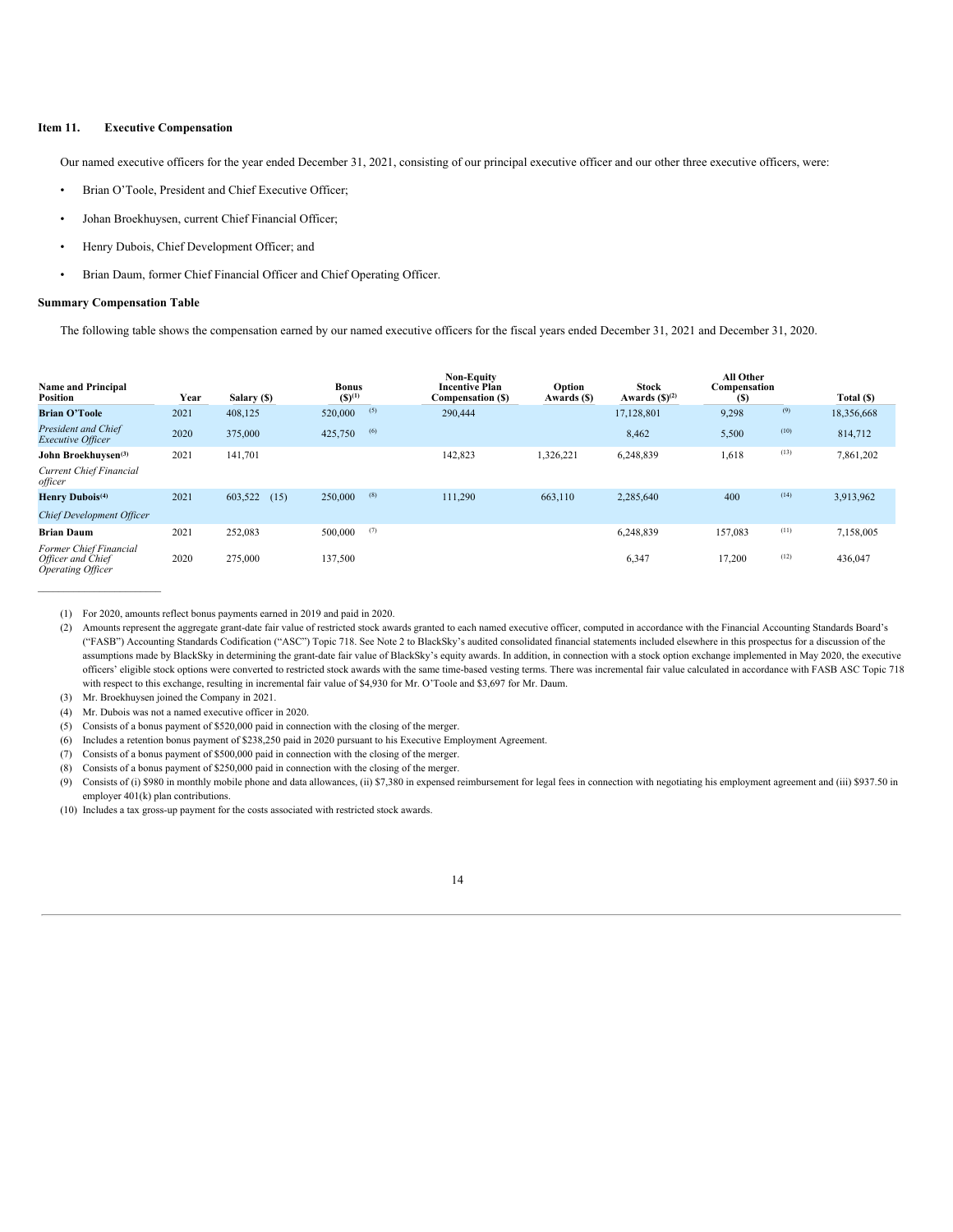- (11) Consists of (i) \$600 in monthly mobile phone and data allowances, (ii) \$22,916.66 in severance pay, (iii) \$2,508.42 in COBRA reimbursement, (iv) \$5,016.21 in employer 401(k) plan contributions and (v) a payment of \$126,041.67, which is his bonus severance payment pursuant to the Transition and Consulting Agreement.
- (12) Consists of (i) a tax gross-up for the costs associated with restricted stock awards, (ii) employer 401(k) plan contributions, and (iii) monthly mobile phone and data allowances.
- (13) Consists of (i) \$1,218.00 in employer 401(k) plan contributions, and (ii) \$400 in monthly mobile phone and data allowances.
- (14) Consists of \$400 in monthly mobile phone and data allowances
- (15) Includes salary received as a consultant to the Company prior to becoming an executive officer.

# **Components of Executive Officer Compensation**

For 2021, the key elements of the compensation program for our named executive officers consisted of a base salary, target cash incentive bonus awards and grants of equity awards. Base salary was set at a level that was commensurate with the executive's respective duties and authorities, contributions, prior experience and sustained performance. Annual target cash incentive bonus awards for named executive officers were paid out at target in respect of 2021.

Equity awards granted in 2021 to our named executive officers were made in the form of options and RSUs under the BlackSky 2014 Equity Incentive Plan (the "2014 Plan") and the 2021 Equity Incentive Plan (the "2021 Plan"), respectively.

# **Executive Compensation Arrangements**

# *Brian O'Toole (CEO) Employment Agreement*

In connection with the merger, Legacy BlackSky entered into a confirmatory employment letter with Mr. O'Toole, our President and Chief Executive Officer. The confirmatory employment letter has no specific term and provides that Mr. O'Toole is an at-will employee. The confirmatory employment letter superseded all pre-existing agreements and understandings that Mr. O'Toole may have entered into concerning his employment relationship with Legacy BlackSky. As set forth in the confirmatory employment letter, Mr. O'Toole's annual base salary was increased from \$375,000 (the "Prior Base Salary") to \$465,000 (the "New Base Salary"), and he was eligible for a target annual cash bonus opportunity for 2021 equal to 50.0% of the Prior Base Salary for the period from January 1, 2021 through August 17, 2021 and 100% of the New Base Salary from August 18, 2021 through December 31, 2021. As set forth in the confirmatory employment letter, Mr. O'Toole was also paid a \$520,000 bonus in connection with the closing of the merger and was reimbursed for approximately \$7,000 in attorneys' fees incurred in connection with the negotiation, preparation, and execution of the confirmatory employment letter.

Mr. O'Toole's confirmatory employment letter provides that, beginning in calendar year 2022, Mr. O'Toole will be eligible to receive annual equity awards under the Company's equity incentive plans as in effect from time to time. His confirmatory employment letter provides that it is expected he would receive annual target equity awards starting 2022 consisting of (i) restricted stock units ("RSUs") having a value of \$937,500 (based on the Company's share price on the date of grant), which will generally vest with respect to 25% of the RSUs on the first anniversary of the vesting commencement date and, with respect to the remaining RSUs, in equal quarterly installments thereafter over the following three-year period (in each case subject to continued service through the applicable vesting date), and (ii) an option to purchase a number our Class A common stock ("Class A common stock") equal to twice the number of shares subject to the RSU award for the applicable year, which will generally vest with respect to 25% of the shares subject to the option on the first anniversary of the vesting commencement date and, with respect to the remaining shares subject to the option, in equal monthly installments thereafter over the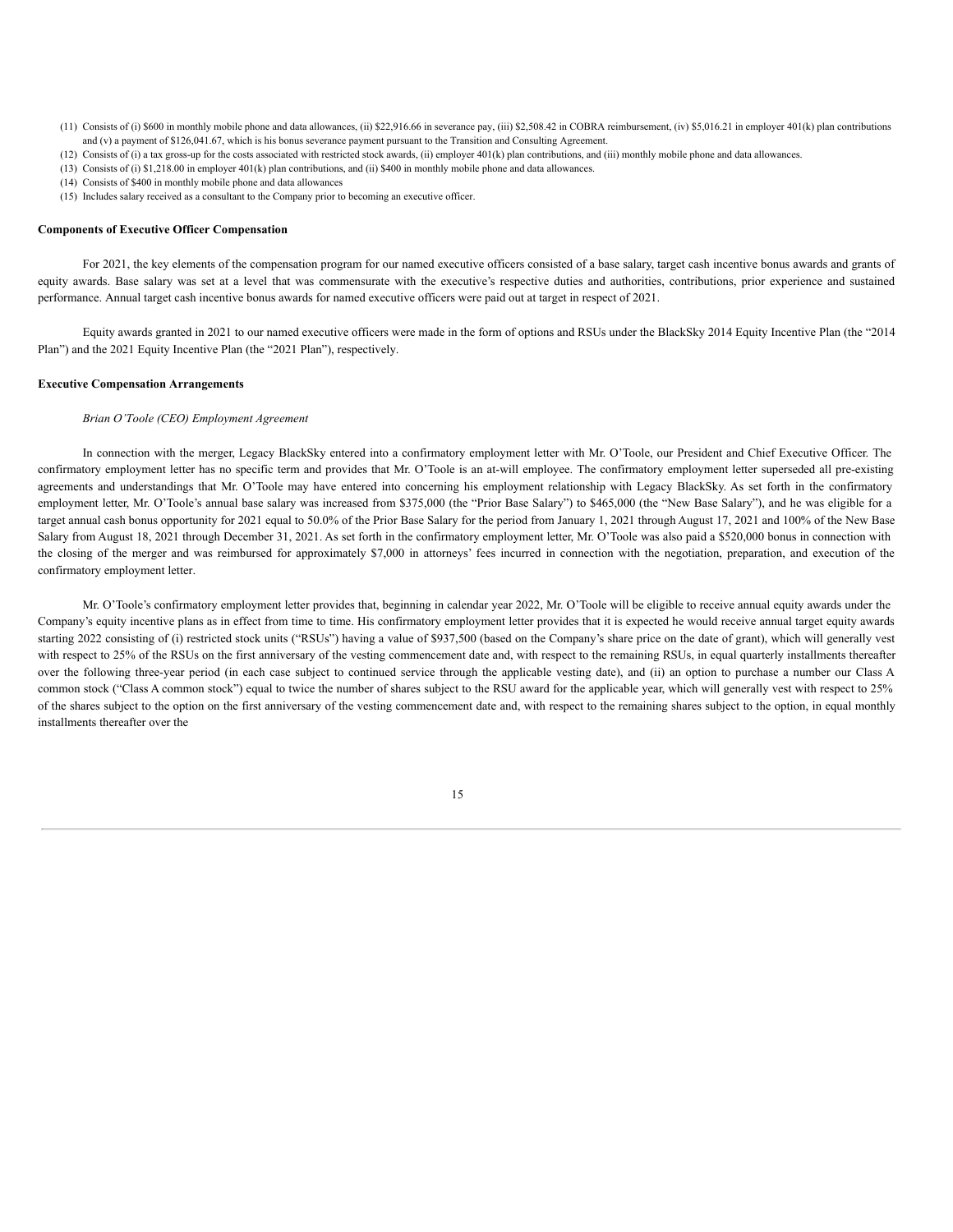following three-year period (in each case subject to continued service through the applicable vesting date). However, the actual annual equity awards granted to O'Toole (if any) and the terms of such equity awards will be in the sole discretion of the equity incentive plan's administrator.

Mr. O'Toole participates in the Executive Severance Plan, as described further below, as a Tier 1 participant.

### *Johan Broekhuysen (CFO) Executive Of er Letter*

On August 18, 2021, Legacy BlackSky entered into an executive offer letter with Mr. Johan Broekhuysen, effective August 18, 2021, to set forth the terms and conditions of Mr. Broekhuysen's employment with Legacy BlackSky as a Senior Advisor initially and then subsequent succession to the role of chief financial officer of BlackSky, to occur two business days following the filing of the required disclosure statement on Form 8-K related to the consummation of the merger. The executive offer letter provides for Mr. Broekhuysen to receive an annual base salary of \$385,000 and his eligibility to participate in the Company's annual incentive bonus program, with an annual bonus target of not less than 100% of his annual base salary (with his annual bonus target for the Company's 2021 fiscal year prorated based on his employment start date).

Mr. Broekhuysen received an initial equity award under the Company's equity incentive plan in respect of calendar year 2021, consisting of (i) an award of RSUs having a value of \$3,500,000 (based on the closing price of a share of BlackSky Technology Inc.'s Class A common stock on the New York Stock Exchange on December 10, 2021), which will vest with respect to 25% of the RSUs on September 10, 2022 and, with respect to the remaining RSUs, in equal quarterly installments thereafter over the following three-year period (in each case subject to continued service through the applicable vesting date), and (ii) an option to purchase a number of BlackSky shares equal to twice the number of shares subject to the RSU award in respect of calendar year 2021, which will vest with respect to 25% of the shares subject to the option on September 10, 2022 and, with respect to the remaining shares subject to the option, in equal monthly installments thereafter over the following three-year period (in each case subject to continued service through the applicable vesting date). Beginning in calendar year 2022, Mr. Broekhuysen will be eligible to receive annual equity awards under the Company's equity incentive plans as in effect from time to time. His employment letter provides that it is expected he would receive annual equity awards starting 2022 consisting of (i) an annual award of RSUs having a value of \$1,750,000 (based on BlackSky's share price on the date of grant), and (ii) an option to purchase a number of BlackSky shares equal to twice the number of shares subject to the RSU award for the applicable year. However, the actual annual equity awards granted to Mr. Broekhuysen (if any) and the terms of such equity awards will be in the sole discretion of the equity incentive plan's administrator.

Mr. Broekhuysen participates in the Executive Severance Plan, as described further below, as a Tier 2 participant.

### *Henry Dubois (Chief Development Of icer) Executive Of er Letter*

On August 18, 2021, Legacy BlackSky entered into an executive offer letter with Mr. Henry Dubois, effective August 18, 2021, to serve as the Company's chief development officer. The executive offer letter provides for Mr. Dubois to receive an annual base salary of \$400,000 and his eligibility to participate in the Company's annual incentive bonus program, with an annual bonus target of not less than 75% of his annual base salary (with his annual bonus target for the Company's 2021 fiscal year prorated based on his employment start date, which is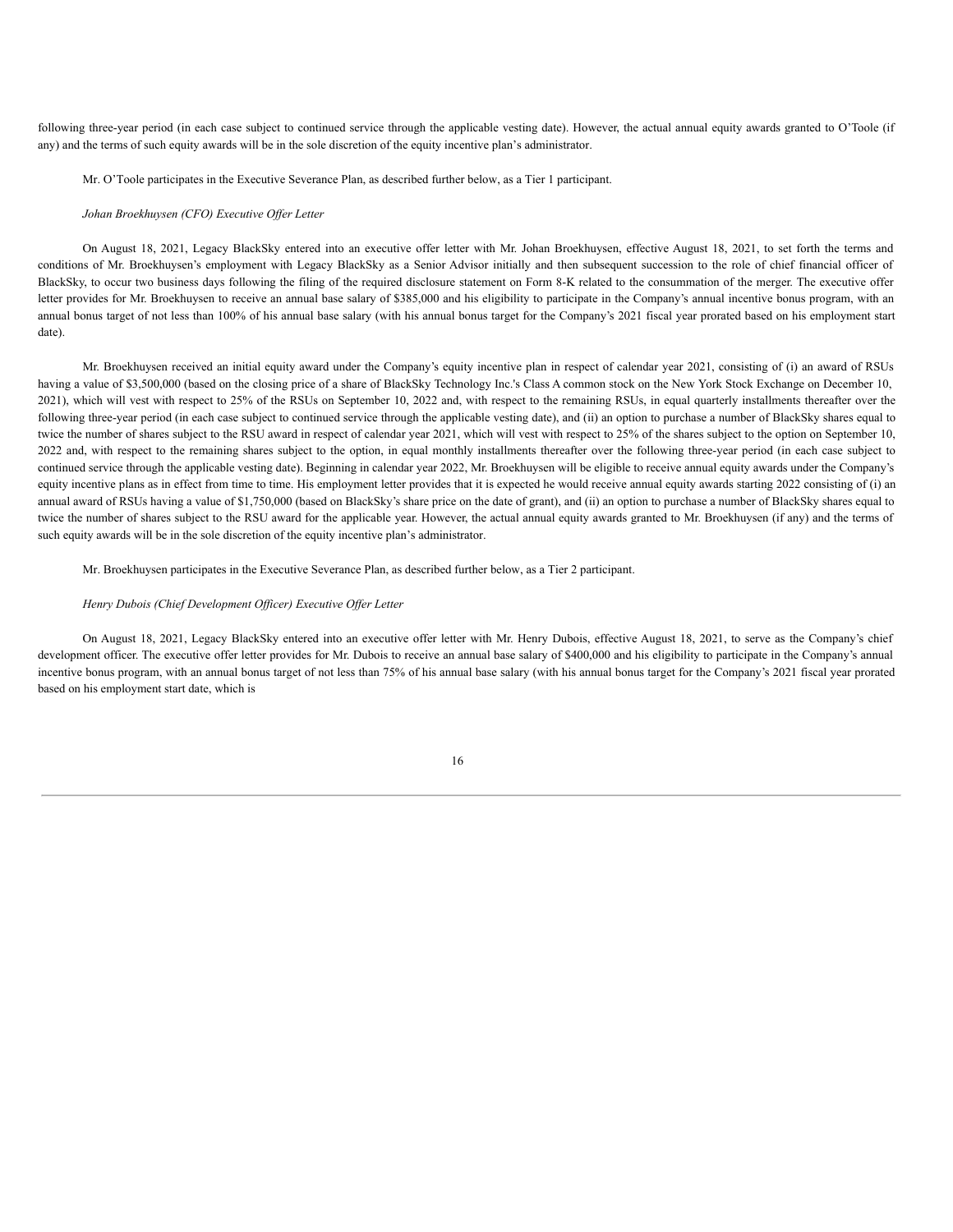considered to be August 17, 2021 for purposes of the offer letter). Upon beginning employment, the consulting agreement between Mr. Dubois and Legacy BlackSky terminated (provided, however, that Mr. Dubois remained eligible to receive, and did receive on September 30, 2021, a \$250,000 financing transaction incentive fee earned on the consummation of the merger in accordance with the consulting agreement), and his outstanding equity awards continue to vest in accordance with their terms.

Mr. Dubois received an initial equity award under the Company's equity incentive plan in respect of calendar year 2021, consisting of (i) an award of RSUs having a value of \$1,750,000 (based on the closing price of a share of BlackSky Technology Inc.'s Class A common stock on the New York Stock Exchange on December 10, 2021), which will vest with respect to 25% of the RSUs on September 10, 2022 and, with respect to the remaining RSUs, in equal quarterly installments thereafter over the following three-year period (in each case subject to continued service through the applicable vesting date), and (ii) an option to purchase a number of BlackSky shares equal to twice the number of shares subject to the RSU award in respect of calendar year 2021, which will generally vest with respect to 25% of the shares subject to the option on September 10, 2022 and, with respect to the remaining shares subject to the option, in equal monthly installments thereafter over the following three-year period (in each case subject to continued service through the applicable vesting date).

Beginning in calendar year 2022, Mr. Dubois will be eligible to receive annual equity awards under the Company's equity incentive plans as in effect from time to time. His employment letter provides that it is expected he would receive annual equity awards starting 2022 consisting of (i) an annual award of RSUs having a value of \$875,000 (based on our Class A common stock share price on the date of grant), and (ii) an option to purchase a number of our Class A common stock equal to twice the number of shares subject to the RSU award for the applicable year. However, the actual annual equity awards granted to Mr. Dubois (if any) and the terms of such equity awards will be in the sole discretion of the equity incentive plan's administrator.

Mr. Dubois participates in the Executive Severance Plan, as described further below, as a Tier 2 participant. In addition, Mr. Dubois's RSU awards outstanding prior to the merger will accelerate their vesting upon a termination without cause independent of a change in control (notwithstanding the Executive Severance Plan to the contrary).

# *Brian Daum (former CFO and COO) Employment Agreement*

On August 18, 2021, Legacy BlackSky entered into a transition and consulting agreement with Mr. Brian Daum, its then-current chief financial officer and chief operating officer, effective as of such date. Pursuant to the transition and consulting agreement (which superseded all pre-existing agreements and understandings that Mr. Daum may have entered into concerning his employment or service relationship with Legacy BlackSky), (i) effective September 16, 2021 (the "Transition Date"), Mr. Daum resigned from his positions with BlackSky and continued employment with BlackSky as a Senior Advisor from such Transition Date through November 30, 2021 (the "Separation Date," and such period, the "Transition Period"), and (ii) as of the Separation Date, Mr. Daum separated from employment with BlackSky and provided services as a consultant for a period through the 180th day after the consummation of the merger, to support the transition of responsibilities to the successor chief financial officer (the "Consulting Period").

During the Transition Period, Mr. Daum received a monthly base salary of \$22,916.66 and remained eligible to participate in Company welfare benefit plans in accordance with their terms, but was no longer eligible to participate in any Company bonus plans. Upon the expiration of the Transition Period, Mr. Daum received (i) an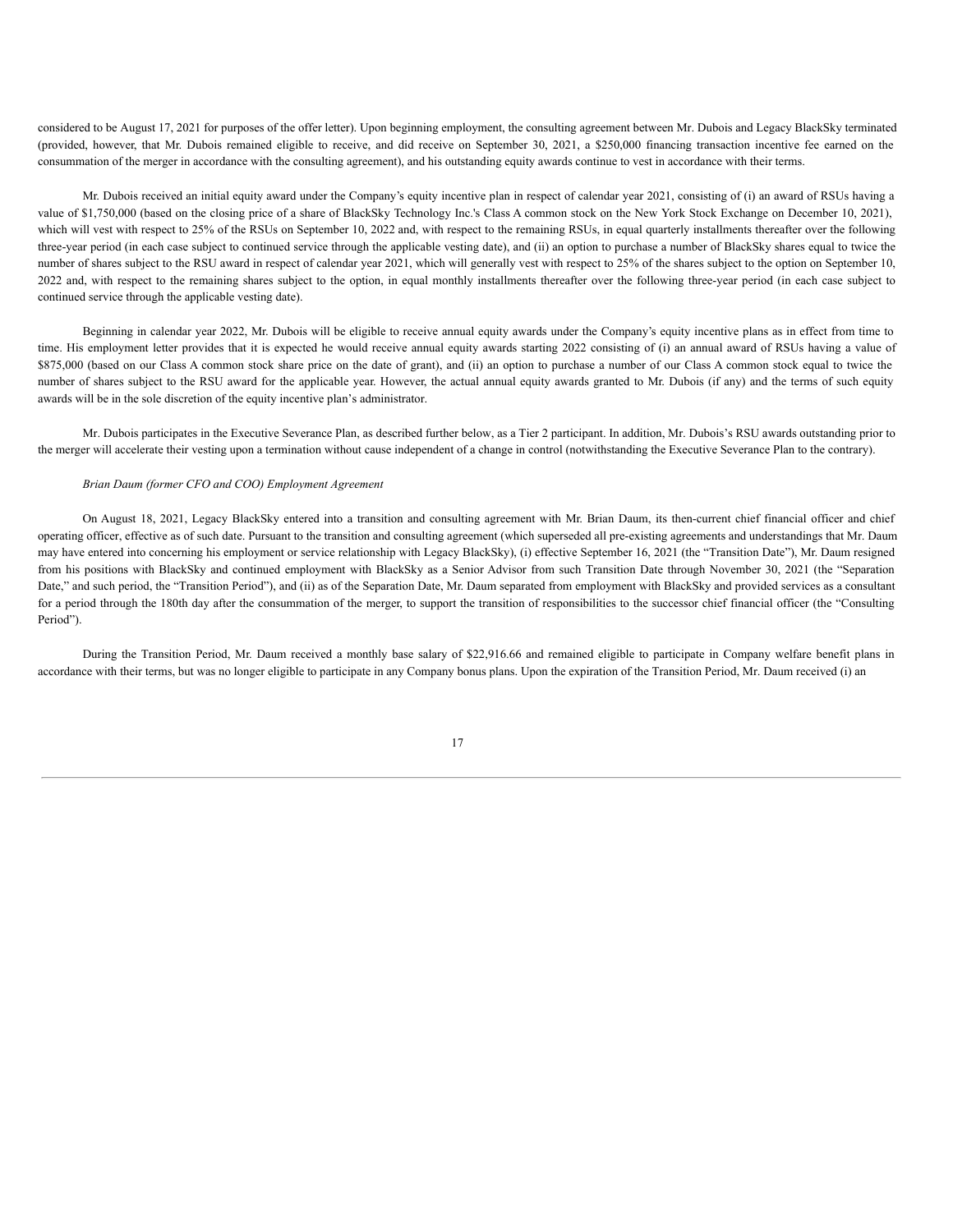amount equal to \$137,500, to be paid over 6 months, (ii) a lump sum cash payment equal to \$137,500 (reflecting his target bonus at 50% of his base salary), to be prorated based on number of days worked in year of termination, and (iii) reimbursement for COBRA premiums for up to six months. As set forth in the transition and consulting agreement, Mr. Daum was also paid a \$500,000 bonus in connection with the closing of the merger.

During the Consulting Period, Mr. Daum received a consulting fee of \$2,000 per month for up to 5 hours of services, plus \$400 an hour for each additional hour worked, up to a maximum of 20 additional hours per month, and was not eligible to participate in any Company benefit plans. During both the Transition Period and the Consulting Period, Mr. Daum's outstanding equity awards continued to vest in accordance with their terms (including that his completion of services upon the expiration of Consulting Period was to be treated as a termination without cause). The transition and consulting agreement also provided for Mr. Daum's release of claims in favor of the Company and mutual non-disparagement obligations between the Company and Mr. Daum.

### **2021 Executive Bonus Program**

For 2021, the Compensation Committee of Legacy BlackSky's board of directors approved a bonus program in which each named executive officer participated, provided that Mr. Daum's participation ceased in connection with his transition during 2021 from his role as Chief Financial Officer. The 2021 bonus program required the achievement of certain corporate objectives, including those related to the Company's financial performance, operating goals, strategic initiatives, successful launches of satellites, hiring and employee-related objectives, marketing, the completion of the business combination between the Company and BlackSky Holdings, Inc. and certain related milestones, and certain public company readiness objectives. Following the end of the 2021 year, the Board assessed the extent to which the performance objectives were attained on an overall basis and considered other Company successes during 2021. As a result, the Board approved a bonus for each participating named executive officer equal to 100% of his target bonus opportunity. Mr. Broekhuysen's bonus was prorated to reflect that he joined the Company as its Chief Financial Officer during the year. Mr. Dubois's bonus was prorated to reflect that he joined the Company as its Chief Development Officer during the year. Bonus eligibility required the named executive officer's continued employment through the date of payment, or in the case of Mr. O'Toole, through December 31, 2021.

### **BlackSky Technology Inc. Executive Change in Control and Severance Plan**

Legacy BlackSky adopted the BlackSky Technology Inc. Executive Change in Control and Severance Plan (the "Executive Severance Plan"), effective August 16, 2021, to provide enhanced severance benefits for a select group of management or highly compensated employees (within the meaning of ERISA) who are designated by the plan administrator as participants and who have executed a participant agreement. Participants may be designated to receive different levels of benefits under the Executive Severance Plan as a Tier 1, 2 or 3 participant, as determined by the plan administrator and set forth in their applicable Participation Agreements. Mr. O'Toole has been designated as a Tier 1 participant under the Executive Severance Plan, and Messrs. Broekhuysen and Dubois have been designated as a Tier 2 participants under the Executive Severance Plan.

Upon a participant's "involuntary termination" (generally defined as a termination of employment  $(x)$  by the Company without Cause (as defined in the Executive Severance Plan) and other than due to the participant's death or disability, or (y) by the participant in a Good Reason Termination (as defined in the Executive Severance Plan)), and such involuntary termination is not within a "change in control period" (as defined below), the participant shall receive: (i) a lump sum payment equal to 150% (for a Tier 1 participant), 100% (for a Tier 2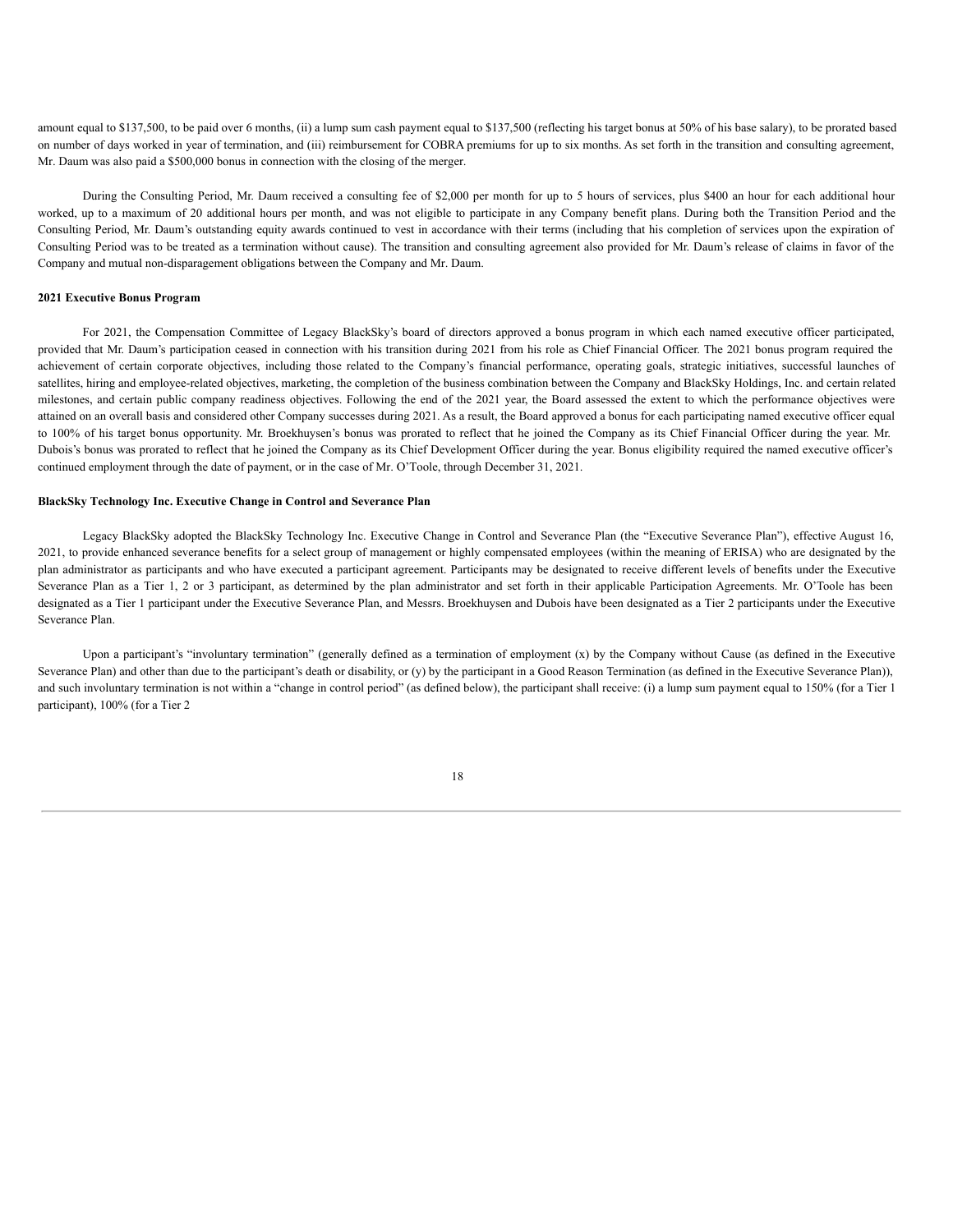participant), or 50% (for a Tier 3 participant) of his or her base salary, (ii) prorated target bonus for year of termination (and any prior year bonus to the extent earned but not yet paid), and (iii) payment of COBRA premiums (or cash in lieu) for a period of up to 18 months (for a Tier 1 participant), 12 months (for a Tier 2 participant) or 6 months (for a Tier 3 participant).

Upon a participant's involuntary termination during the period beginning 3 months prior to a change in control (as defined in the Executive Severance Plan, and which does not include the merger) and ending 18 months after the change in control (the "change in control period"), the participant shall receive: (i) a lump sum payment ranging equal to 200% (for a Tier 1 participant), 150% (for a Tier 2 participant), or 100% (for a Tier 3 participant) of base salary, (ii) prorated target bonus for year of termination (and any prior year bonus to the extent earned but not yet paid), (iii) payment of COBRA premiums (or cash in lieu) for a period of up to 24 months (for a Tier 1 participant), 18 months (for a Tier 2 participant), or 12 months (for a Tier 3 participant), and (iv) full vesting of time-based equity awards.

All payments under the Executive Severance Plan are contingent on the participant's execution of a separation agreement and release of claims in favor of the Company. In the event any payments would constitute "parachute payments" under Section 280G of the Code and would be subject to the excise tax under Section 4999 of the Code, the participant is entitled to receive either the full amount of such payments, or an amount reduced to the extent necessary to avoid imposition of the excise tax, determined on a "best net after-tax" basis to the participant.

# **Equity Award Agreements**

In addition to payments and benefits under their existing employment agreements, on June 9, 2021 and May 24, 2021, respectively, Legacy BlackSky entered into amended and restated restricted stock grant agreements with each of Messrs. O'Toole and Daum. Under the amended and restated agreements, Mr. O'Toole's restricted shares vested in full in October 2021 and Mr. Daum's restricted shares vested in full upon completion of the Consulting Period. **401(k) Plan**

We maintain a 401(k) retirement savings plan, for the benefit of our employees, including our named executive officers, who satisfy certain eligibility requirements. Our 401(k) plan provides eligible employees with an opportunity to save for retirement on a tax-advantaged basis. Under our 401(k) plan, eligible employees may elect to defer a portion of their compensation, within the limits prescribed by the Code and the applicable limits under the 401(k) plan, on a pre-tax or after-tax (Roth) basis, through contributions to the 401(k) plan. All of a participant's deferral contributions into the 401(k) plan are 100% vested when contributed. The 401(k) plan permits us to make discretionary nonelective employer contributions and discretionary matching employer contributions. Any nonelective employer contribution allocated to a participant will be scheduled to vest as to 25% of such contribution when the participant completes two years of service and as to 25% of such contribution when the participant completes each additional year of service. Any matching employer contributions are 100% vested when contributed. The 401(k) plan is intended to qualify under Sections 401(a) and 501(a) of the Code. As a tax-qualified retirement plan, pre-tax contributions to the  $401(k)$  plan and earnings on those pre-tax contributions are not taxable to the

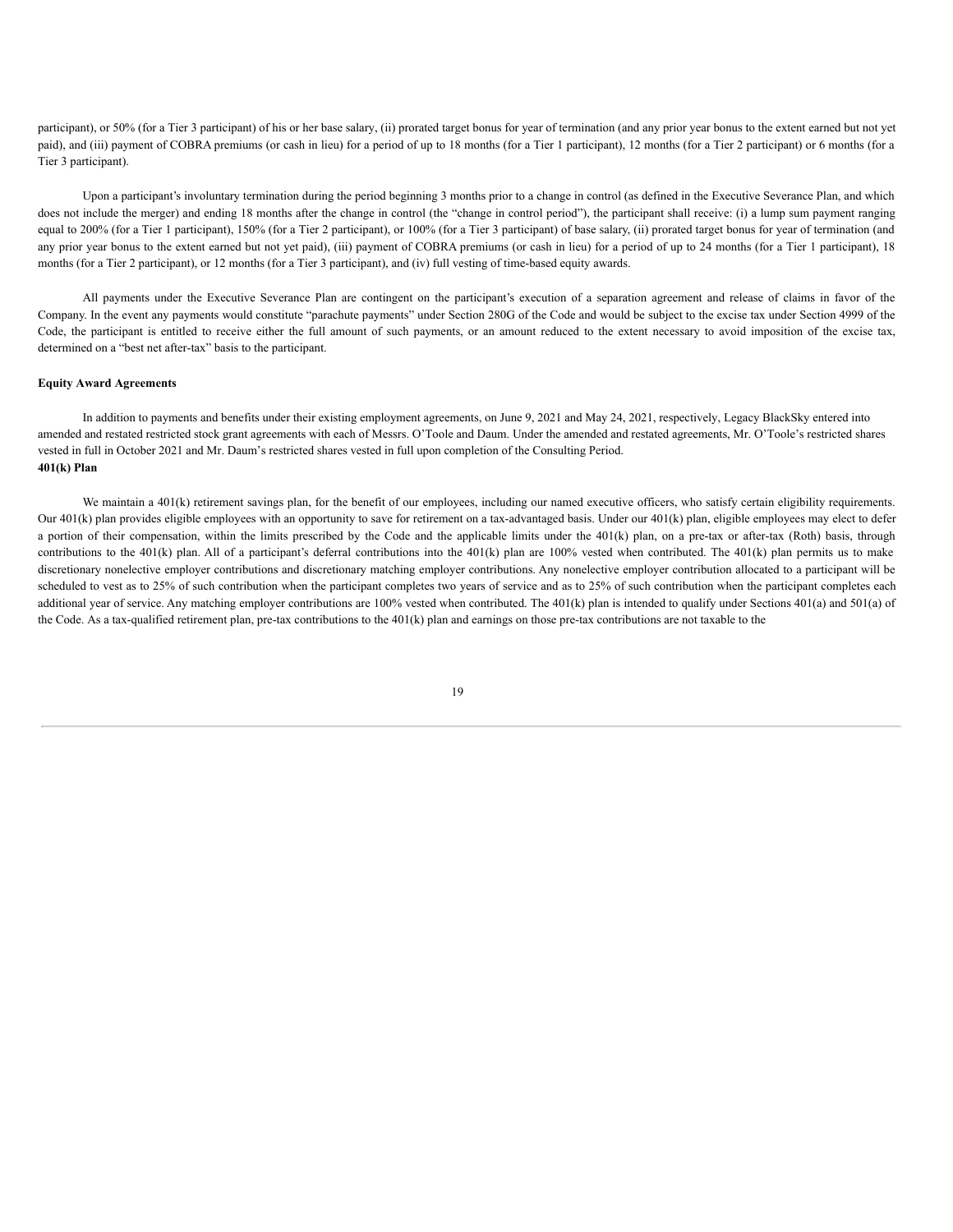employees until distributed from the 401(k) plan, and earnings on Roth contributions generally are not taxable when distributed from the 401(k) plan.

# **Treatment of Legacy BlackSky Equity Awards in the Merger**

As of the time at which the merger became effective (the "Effective Time") and by virtue of the merger, each Legacy BlackSky Stock Option that was outstanding and unexercised as of immediately prior to the Effective Time was converted into an option to acquire a number of shares of Osprey Class A common stock equal to the product of (x) the number of shares of Legacy BlackSky Class A common stock subject to the applicable Legacy BlackSky Stock Option and (y) 0.0912, and was subject to the same terms and conditions as were applicable to such Legacy BlackSky Stock Option (each an "Assumed Osprey Stock Option"). The exercise price per share of each Assumed Osprey Stock Option was equal to the quotient obtained by dividing (x) the exercise price per share applicable to such Legacy BlackSky Stock Option by (y) 0.0912.

As of the Effective Time and by virtue of the merger, each Legacy BlackSky RSU Award that was outstanding as of immediately prior to the Effective Time was converted into an award of Osprey restricted stock units covering a number of shares of Osprey Class A common stock equal to the product of (x) the number of shares of Legacy BlackSky common stock subject to the applicable Legacy BlackSky RSU Award and (y) 0.0912, and was subject to the same terms and conditions as were applicable to such Legacy BlackSky RSU Award.

Each Legacy BlackSky Warrant that was outstanding and unexercised as of immediately prior to the Effective Time was (i) automatically exercised in accordance with its terms immediately prior to the Effective Time if such Legacy BlackSky Warrant provided that it would be automatically exercised in connection with the merger (an "Exercising Legacy BlackSky Warrant"), (ii) automatically terminated in accordance with its terms immediately prior to the Effective Time if such Legacy BlackSky Warrant provided that it would be automatically terminated if not exercised prior to the Effective Time (a "Terminating Legacy BlackSky Warrant") or (iii) assumed by Osprey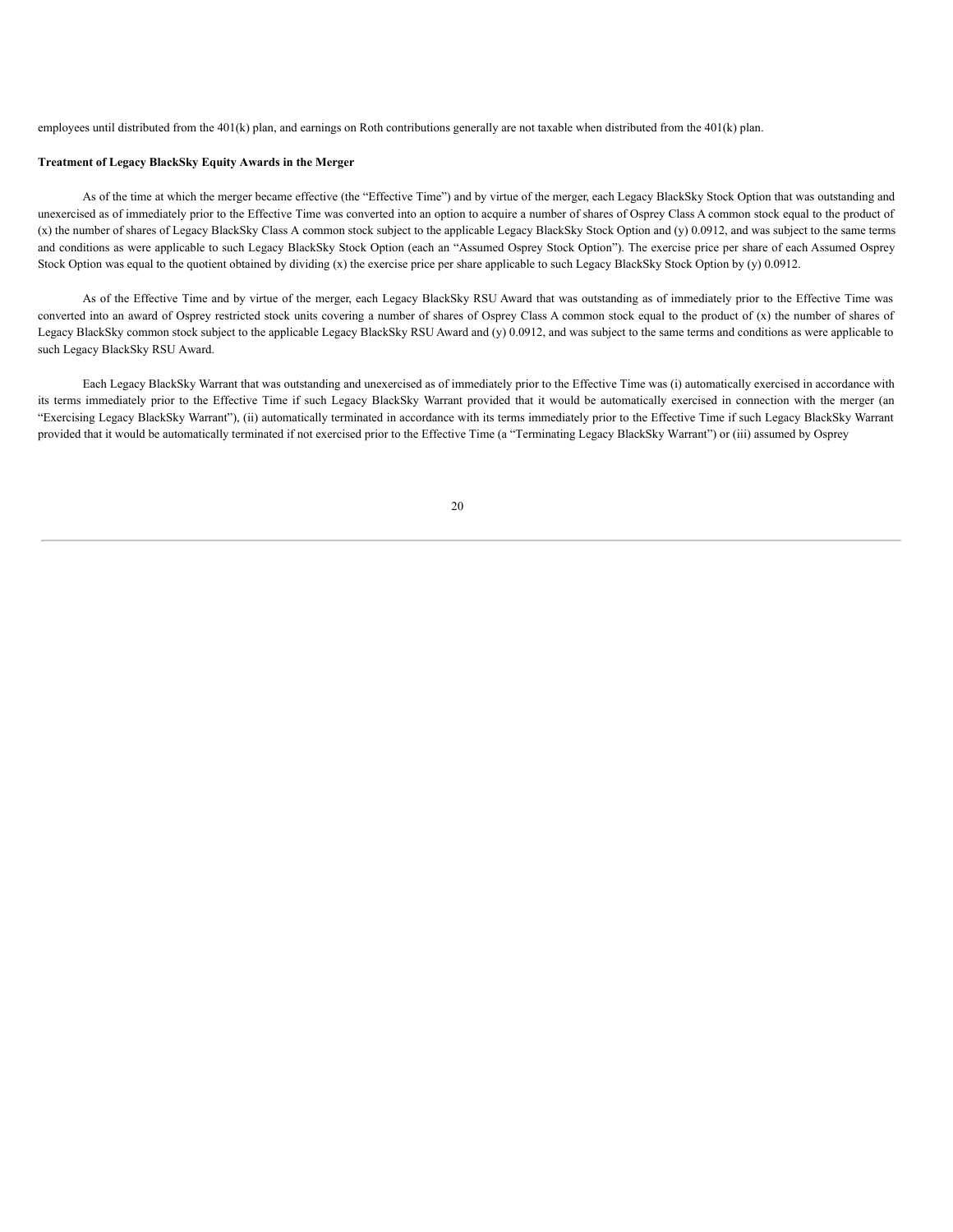and converted into a warrant to acquire Company Class A common stock if the Legacy BlackSky Warrant was not a Terminating Legacy BlackSky Warrant or Exercising Legacy BlackSky Warrant.

# **Outstanding Equity Awards at 2021 Fiscal Year-End**

 $\mathcal{L}_\text{max}$ 

The following table sets forth information regarding outstanding equity awards held by our named executive officers for the fiscal year ended December 31, 2021.

|                          |                   | <b>Option Awards</b>                                                                            | <b>Stock Awards</b>                                                                                       |     |                                        |                                  |                                                                          |     |                                                                                    |
|--------------------------|-------------------|-------------------------------------------------------------------------------------------------|-----------------------------------------------------------------------------------------------------------|-----|----------------------------------------|----------------------------------|--------------------------------------------------------------------------|-----|------------------------------------------------------------------------------------|
| Name                     | <b>Grant</b> date | Number of<br><b>Securities</b><br>Underlying<br><b>Unexercised Options</b><br>Exercisable $(H)$ | <b>Number of Securities</b><br><b>Underlying Unexercised</b><br><b>Options Unexercisable</b><br>$($ # $)$ |     | Option<br><b>Exercise Price</b><br>(S) | <b>Option Expiration</b><br>Date | Number of Shares or<br><b>Units of Stock That</b><br>Have Not Vested (#) |     | <b>Market Value of Shares</b><br>or Units of Stock That<br>Have Not Vested (\$)(6) |
| <b>Brian O'Toole</b>     | 2/17/2021         |                                                                                                 |                                                                                                           |     |                                        |                                  | 2,462,359                                                                | (1) | 11,055,992                                                                         |
| <b>Brian Daum</b>        | 2/17/2021         |                                                                                                 |                                                                                                           |     |                                        |                                  | 898,305                                                                  | (1) | 4,033,389                                                                          |
|                          | 5/13/2020         |                                                                                                 |                                                                                                           |     |                                        |                                  | 89,402                                                                   | (2) | 401,415                                                                            |
| <b>Johan Broekhuysen</b> | 12/21/2021        |                                                                                                 |                                                                                                           |     |                                        |                                  | 439,146                                                                  | (3) | 1,971,766                                                                          |
|                          | 12/21/2021        |                                                                                                 | 878,292                                                                                                   | (4) | 7.97                                   | 12/21/2031                       |                                                                          |     |                                                                                    |
| <b>Henry Dubois</b>      | 12/21/2021        |                                                                                                 |                                                                                                           |     |                                        |                                  | 219,573                                                                  | (3) | 985,883                                                                            |
|                          | 12/21/2021        |                                                                                                 | 439,146                                                                                                   | (4) | 7.97                                   | 12/21/2031                       |                                                                          |     |                                                                                    |
|                          | 3/24/2021         |                                                                                                 |                                                                                                           |     |                                        |                                  | 25.650                                                                   | (5) | 115,169                                                                            |

<sup>(1)</sup> 50% of the restricted stock units ("RSUs") will vest 180 days subsequent to consummation of the merger; 50% of the remaining RSUs will vest ratably over eight consecutive quarters, on specified quarterly vesting dates with the first of such quarterly vesting dates occurring at least three months after the vesting of the initial 50% of the RSUs. If Mr. O'Toole's continuous status as a service provider to BlackSky is terminated by BlackSky (or its successor) without cause (other than due to death or disability) or by Mr. O'Toole for good reason, in each case in connection with or within twelve (12) months after a change in control or any merger or other material corporate transaction in connection with which the Company acquires, is acquired by or otherwise combines or consolidates with a special purpose acquisition company, whether or not such transaction constitutes a change in control (and which will include the merger), then 100% of the then-unvested total number of restricted stock units covered by the RSU will vest. The restricted stock units for Mr. Daum fully vested on March 8, 2022.

(2) Represents unvested shares of restricted stock granted pursuant to an option exchange agreement and restricted stock grant agreement between Mr. Daum and Spaceflight Industries, Inc. on May 13, 2020, as amended by the amended and restated restricted stock grant agreement dated as of May 24, 2021. These shares fully vested on March 8, 2022.

(3) 25% of the RSUs will vest at the one-year anniversary of the vesting commencement date; 75% of the RSUs will vest ratably over twelve consecutive quarters, on specified quarterly vesting dates with the first of such quarterly vesting dates occurring at least three months after the vesting of the initial 25% of the RSUs.

(4) 25% of the shares subject to the option will vest on September 10, 2022 and thereafter, one forty-eighth (1/48th) of the award will be scheduled to vest monthly on the 10th day of each month, subject to the continuous status as a service provider through the applicable vesting date.

(5) One fourth (1/4th) of the RSUs will be vested as of the Date of Grant (as defined in the RSU Grant Agreement); and, provided that the Liquidity Event Date (as defined in the RSU Grant Agreement) occurs on or before October 31, 2021 (the "Liquidity Event Deadline Date"), (a) one half (1/2) of the RSUs will be scheduled to vest on the Liquidity Event Date, and (b) one forty eighth (1/48th) of the RSUs will be scheduled to vest monthly thereafter on the same day of the month as the Liquidity Event Date (or the last day of the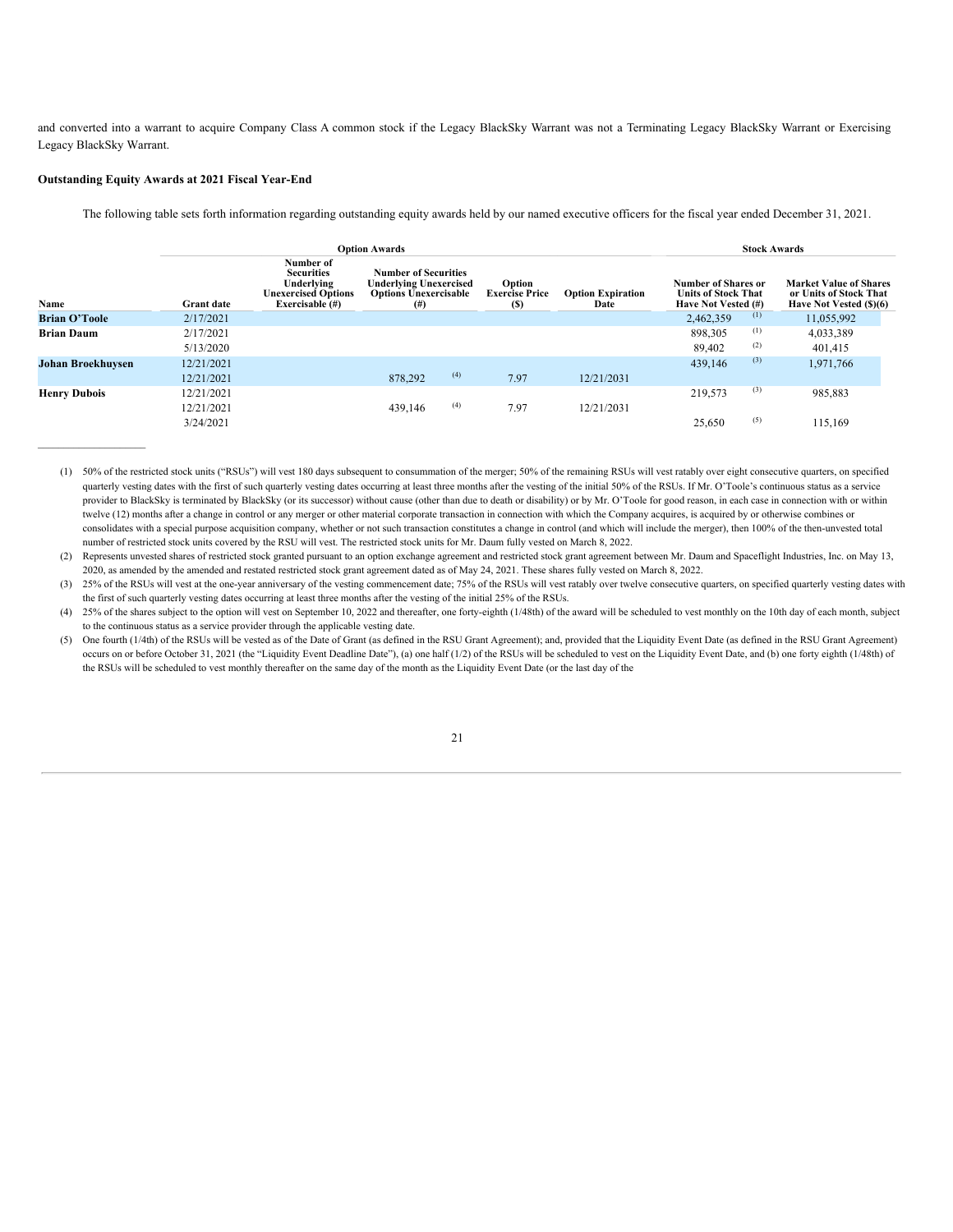month, if a particular month does not have a corresponding day), in each case subject to Participant (as defined in the RSU Grant Agreement) remaining a Service Provider (as defined in the RSU Grant Agreement) through the applicable vesting date.

(6) Reflects the fair market value of our common stock of \$4.49 as of December 31, 2021 multiplied by the amount shown in the column for the number of shares that have not vested.

#### **Director Compensation**

Prior to the merger, we had no formal policy under which non-employee directors received compensation for their service on our board of directors or its committees. Our policy was to reimburse non-employee directors for reasonable and necessary out-of-pocket expenses incurred in connection with attending board and committee meetings or performing other services in their capacities as non-employee directors, and we occasionally granted stock options to non-employee directors.

In connection with the closing of the merger, our board of directors adopted an outside director compensation policy (the "Outside Director Compensation Policy") that became effective on the date of the closing of the merger. The Outside Director Compensation Policy is designed to align the interests of the non-employee directors with the interests of stockholders through equity awards and to attract and retain high quality non-employee directors by providing competitive compensation. Non-employee directors were granted an Initial Award (as defined below) of restricted stock units in December 2021, following the registration of shares of our common stock on a Form S-8 Registration Statement, such date of the filing of the S-8 Registration Statement, the "Registration Date".

#### **Cash Compensation**

The policy provides for an annual cash retainer of \$90,000, which is payable quarterly in arrears on a pro-rated basis. There are no additional retainers for service as a member (or chair) of a committee of our board of directors, as chairperson of our board of directors, or as lead director and no per-meeting attendance fees for attending meetings of our board of directors or any of our committees.

#### **Equity Compensation**

Initial Award. Pursuant to the Outside Director Compensation Policy, each individual who first becomes a non-employee director after the Registration Date will receive, on the first trading day on or after the date that the individual first becomes a non-employee director, an initial award, or the Initial Award, of restricted stock units with a grant date fair value equal to \$300,000. The Initial Award will be scheduled to vest as to one-third of the shares subject to the Initial Award on each of the one-, two-, and three-year anniversaries of the Initial Award's grant date, subject to continued service through the applicable vesting dates. If the person was a member of the BlackSky board of directors and also an employee, becoming a non-employee director due to termination of employment will not entitle the individual to an Initial Award.

Annual Award. Pursuant to the Outside Director Compensation Policy, each non-employee director automatically will receive, on the first trading day immediately after the date of each annual meeting of our stockholders that occurs following the effective date of the Outside Director Compensation Policy, an annual award, or the Annual Award, of restricted stock units covering a number of shares of our common stock having a grant date fair value of \$150,000, provided that such individual, as of the date of an annual meeting of our stockholders, has served as a non-employee director for at least 6 months. Each Annual Award will be scheduled to vest as to all of the shares subject to the Annual Award on the one-year anniversary of the Annual Award's grant date, or if earlier,

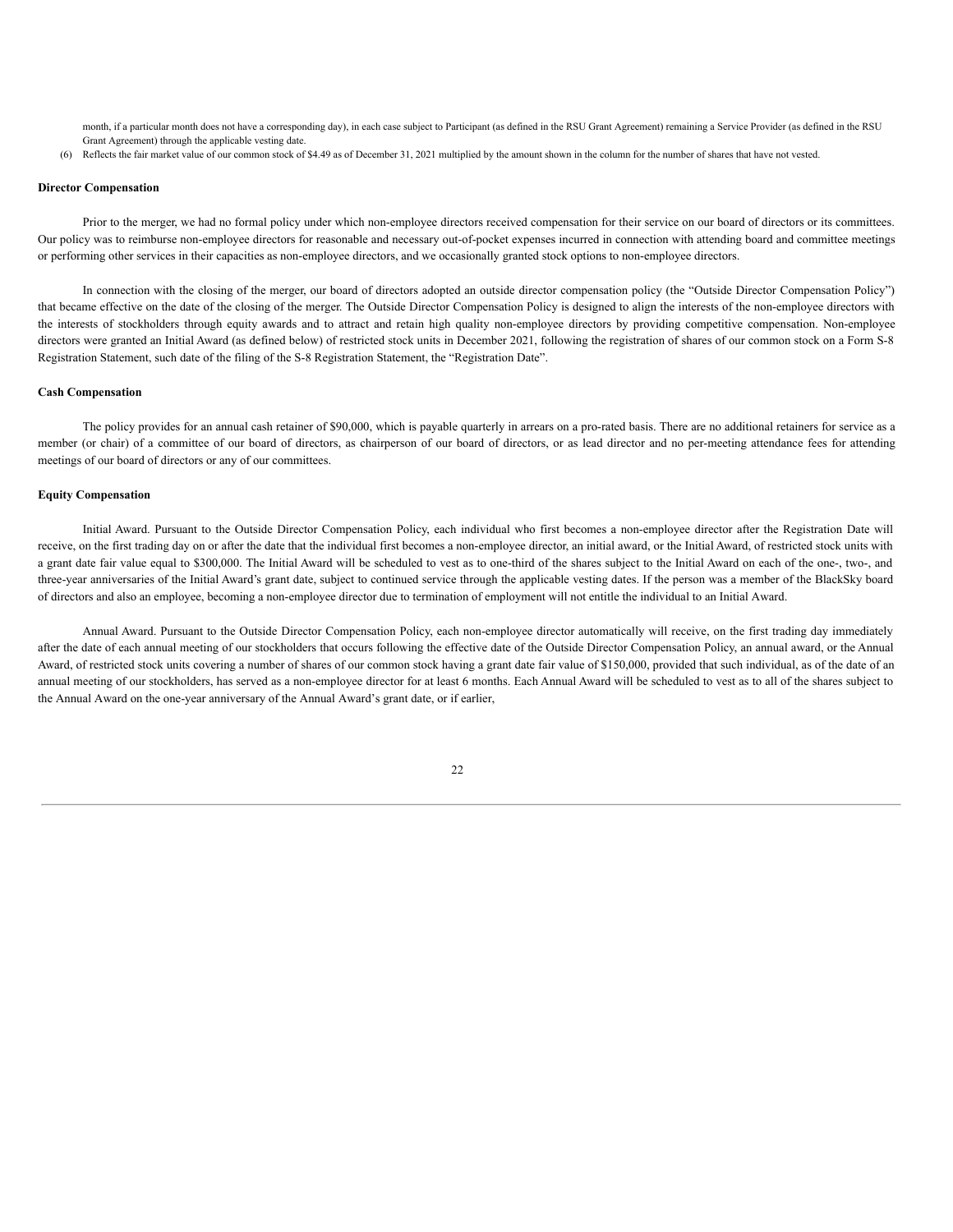the day of the next annual meeting of stockholders that occurs after the grant date of the Annual Award, subject to continued service through such vesting date.

Other Initial Award and Annual Award Terms. Each Initial Award and Annual Award will be granted under the 2021 Plan (or its successor plan, as applicable) and form of award agreement under such plan. For purposes of each Initial Award and Annual Award, the award's grant date fair value will be determined in accordance with U.S. Generally Accepted Accounting Principles.

Change in Control. In the event of a change in control, as defined in the 2021 Plan (or its successor plan, as applicable), each non-employee director's then-outstanding equity awards covering shares of our common stock that were granted to him or her while a non-employee director will accelerate vesting in full, provided that he or she remains a non-employee director through the date of the change in control.

Director Compensation Limits. The Outside Director Compensation Policy provides that in any fiscal year, no non-employee director may be granted equity awards, the value of which will be based on their grant date fair value determined in accordance with U.S. Generally Accepted Accounting Principles, and be provided any other compensation (including without limitation any cash retainers or fees) in amounts that, in any Fiscal Year, in the aggregate, exceed \$500,000, provided that in the fiscal year of the individual's initial service as a non-employee director, such amount will be increased to \$800,000. Equity awards granted or other compensation provided to an individual (x) for his or her services as employee, or for his or her services as a consultant (other than as a non-employee director), or (y) before the date of the closing of the merger will not count toward this annual limit.

# **Director Compensation for Fiscal Year 2021**

The following table sets forth information regarding the total compensation awarded to, earned by or paid to our non-employee directors for their service on our Board, for the fiscal year ended December 31, 2021. Directors who are also our employees receive no additional compensation for their service as directors. During 2021, Mr. O'Toole was an employee and executive officer of the company and therefore, did not receive compensation as a director. See "Executive Compensation" for additional information regarding Mr. O'Toole's compensation.

| Name                            | <b>Fees Paid or Earned</b><br>in Cash $(S)$ | <b>Stock Awards (S)</b> | <b>Option Awards (\$)</b> | <b>Non-Equity Incentive</b><br><b>Plan Compensation (\$)</b> | All other compensation<br>(S) | Total (\$) |
|---------------------------------|---------------------------------------------|-------------------------|---------------------------|--------------------------------------------------------------|-------------------------------|------------|
| William Porteous                | 27,635.87                                   | 203,261.4               |                           |                                                              |                               | 230,897.27 |
| Magid Abraham                   | 27,635.87                                   | 203,261.4               |                           |                                                              |                               | 230,897.27 |
| David DiDomenico <sup>(1)</sup> | 27,635.87                                   | 203,261.4               |                           |                                                              |                               | 230,897.27 |
| Susan Gordon                    | 22,989.13                                   | 203,261.4               |                           |                                                              |                               | 226,250.53 |
| <b>Timothy Harvey</b>           | 27,635.87                                   | 203,261.4               |                           |                                                              |                               | 230,897.27 |
| James Tolonen                   | 27,635.87                                   | 203,261.4               |                           |                                                              |                               | 230,897.27 |

(1) Mr. DiDomenico has assigned his board compensation to JANA Partners, LLC.

The following table lists all outstanding equity awards held by non-employee directors as of December 31, 2021: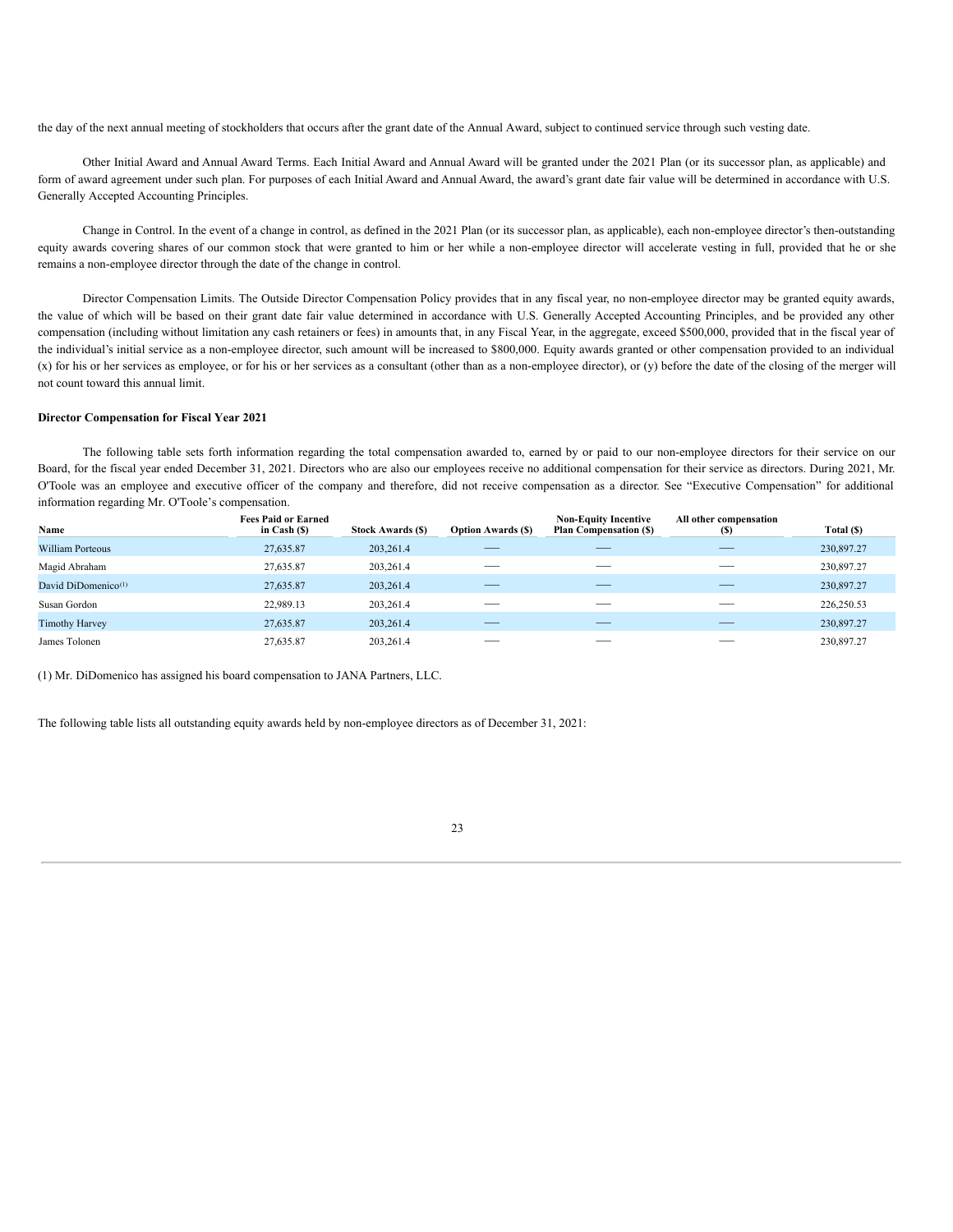| Name                            | <b>Number of Shares Underlying</b><br><b>Outstanding Stock Awards</b> | <b>Number of Shares Underlying</b><br><b>Outstanding Options</b> |
|---------------------------------|-----------------------------------------------------------------------|------------------------------------------------------------------|
| <b>William Porteous</b>         | 37,641                                                                | __                                                               |
| Magid Abraham                   | 37,641                                                                | __                                                               |
| David DiDomenico <sup>(1)</sup> | 37,641                                                                |                                                                  |
| Susan Gordon                    | 37,641                                                                | $\overline{\phantom{a}}$                                         |
| <b>Timothy Harvey</b>           | 37,641                                                                |                                                                  |
| James Tolonen                   | 37,641                                                                | __                                                               |

(1) Mr. DiDomenico has assigned his board compensation to JANA Partners, LLC.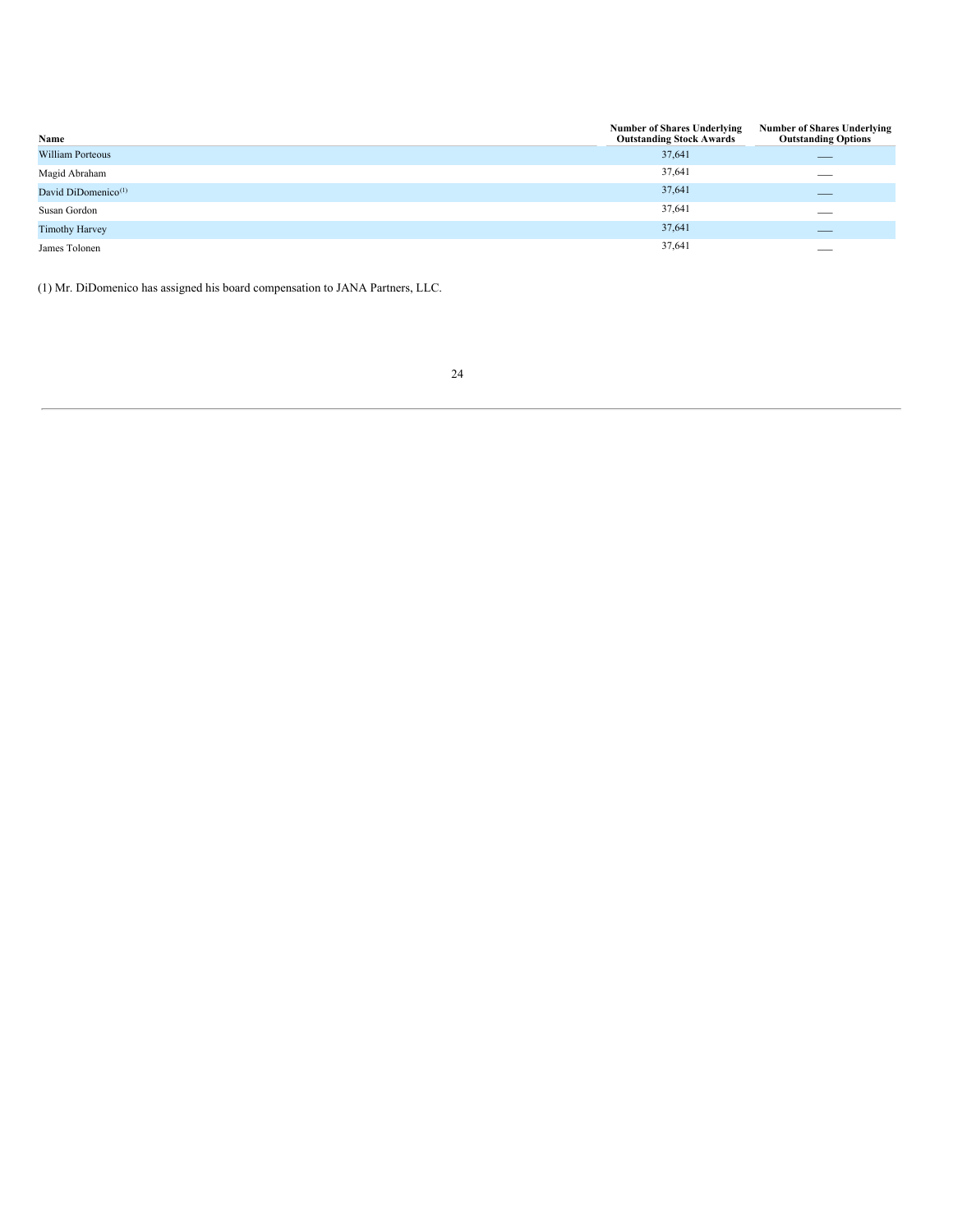# **Item 12. Security Ownership of Certain Beneficial Owners and Management and Related Stockholder Matters**

#### **Equity Compensation Plan Information**

The following table summarizes our equity compensation plan information as of December 31, 2021.

| <b>Plan Category</b>                                                  | (a) Number of Securities to be<br><b>Issued Upon Exercise of</b><br><b>Outstanding Options,</b><br><b>Warrants and Rights</b> | <b>Price of Outstanding Options,</b><br><b>Warrants and Rights</b> | (c) Number of Securities<br><b>Remaining Available for Future</b><br><b>Issuance Under Equity</b><br>(b) Weighted-Average Exercise Compensation Plans (Excluding<br><b>Securities Reflected in Column</b><br>(a) |
|-----------------------------------------------------------------------|-------------------------------------------------------------------------------------------------------------------------------|--------------------------------------------------------------------|------------------------------------------------------------------------------------------------------------------------------------------------------------------------------------------------------------------|
| Equity compensation plans approved by security holders <sup>(1)</sup> | 4.656.064                                                                                                                     | 7.97                                                               | 10.959.227                                                                                                                                                                                                       |
| Equity compensation plans not approved by security holders $(2)$      |                                                                                                                               |                                                                    |                                                                                                                                                                                                                  |
| Total                                                                 | 4,656,064                                                                                                                     |                                                                    | 10.959.227                                                                                                                                                                                                       |

 $\overline{(1)}$  Equity compensation plans approved by our stockholders include the Omnibus Incentive Plan and the ESPP.<br>(2) Each of the 2014 Plan and the 2011 Plan was adopted by Legacy BlackSky prior to the business combination

(2) Each of the 2014 Plan and the 2011 Plan was adopted by Legacy BlackSky prior to the business combination, and no additional awards will be granted pursuant to the 2014 Plan or the 2011 Plan following the business combi number of securities to be issued upon exercise of outstanding equity awards pursuant to each of the 2014 Plan and 2011 Plan was 11,730,342 and 41,275, respectively, and the weighted-average exercise price of the outstandi

#### **Security Ownership of Certain Beneficial Owners and Management**

The following table sets forth information regarding the beneficial ownership of our Class A common stock as of March 29, 2022, by:

- each person or group of affiliated persons known to us to be the beneficial owner of more than 5% of our outstanding Class A common stock;
- each of our named executive officers and directors; and
- all of our executive officers and directors as a group.

Beneficial ownership is determined according to the rules of the SEC, which generally provide that a person has beneficial ownership of a security if he, she or it possesses sole or shared voting or investment power over that security. Under those rules, beneficial ownership includes securities that the individual or entity has the right to acquire, such as through the exercise of stock options, within 60 days of March 29, 2022. Shares subject to options that are currently exercisable or exercisable within 60 days of March 29, 2022 are considered outstanding and beneficially owned by the person holding such options for the purpose of computing the percentage ownership of that person but are not treated as outstanding for the purpose of computing the percentage ownership of any other person.

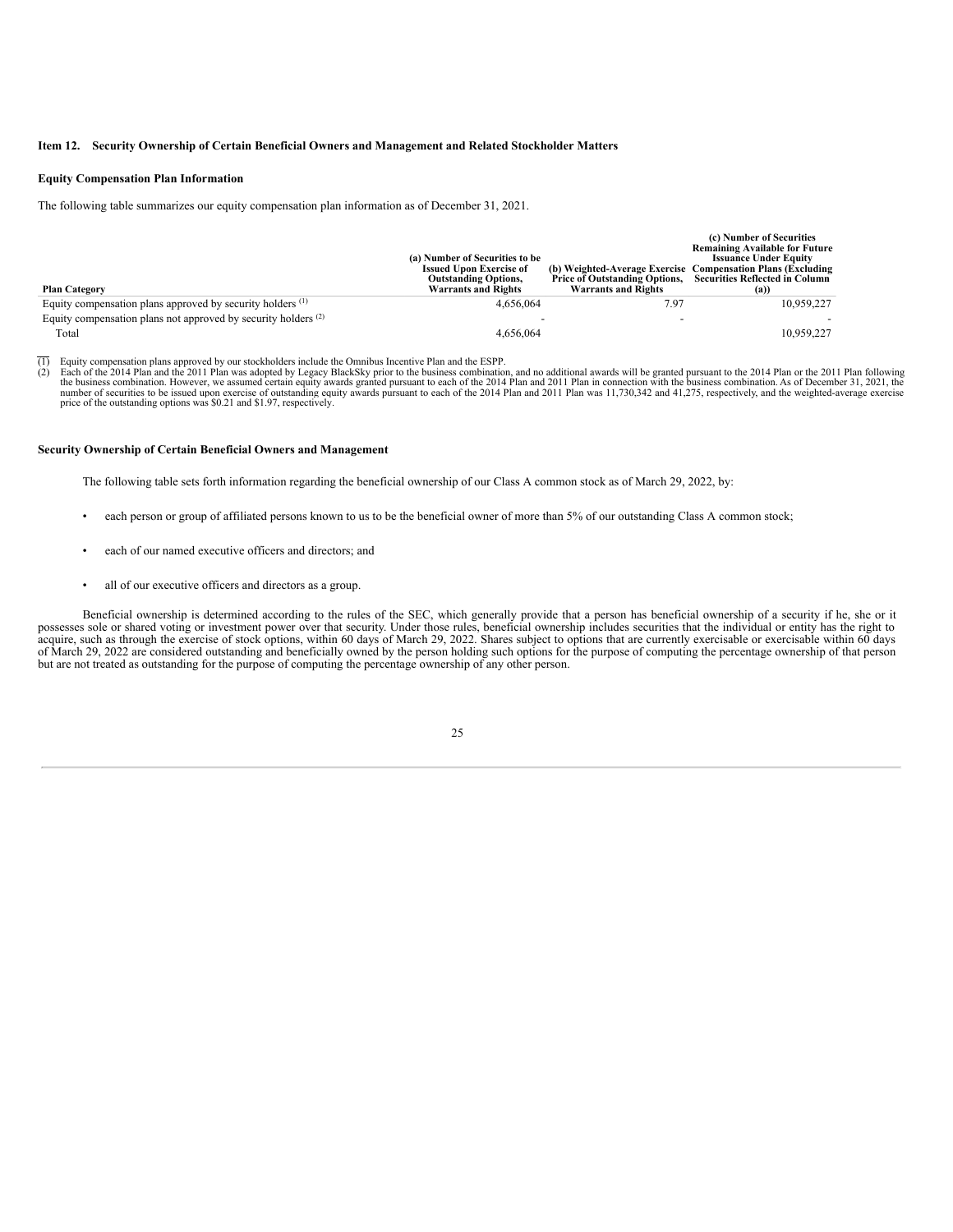Except as noted by footnote, and subject to community property laws where applicable, based on the information provided to us, we believe that the persons and entities named in the table below have sole voting and investment power with respect to all shares shown as beneficially owned by them. Unless otherwise noted, the business address of each of our directors and executive of below are calculated based on 120,487,582 shares of Class A common stock issued and outstanding as of March 29, 2022.

|                                                              | <b>Shares Beneficially Owned</b> |                          |  |  |
|--------------------------------------------------------------|----------------------------------|--------------------------|--|--|
| <b>Name of Beneficial Owner</b>                              | Number                           | Percentage               |  |  |
| Greater than 5% Stockholders:                                |                                  |                          |  |  |
| Entities affiliated with Mithril $LP(2)$                     | 18,628,026                       | 15.5                     |  |  |
| Seahawk SPV Investment LLC <sup>(3)</sup>                    | 18,134,612                       | 14.8                     |  |  |
| VCVC IV LLC <sup>(4)</sup>                                   | 9,951,809                        | 8.3                      |  |  |
| <b>Named Executive Officers and Directors:</b>               |                                  |                          |  |  |
| Brian O'Toole                                                | 1,481,349                        | 1.2                      |  |  |
| Johan Broekhuysen                                            | 12,000                           | $\ast$                   |  |  |
| Henry Dubois <sup>(5)</sup>                                  | 70,178                           | $\ast$                   |  |  |
| Brian Daum                                                   | 1,090,323                        | $\ast$                   |  |  |
| Magid Abraham                                                |                                  | $\qquad \qquad$          |  |  |
| David DiDomenico                                             | __                               | $\overline{\phantom{a}}$ |  |  |
| Sue Gordon                                                   | $-$                              |                          |  |  |
| <b>Timothy Harvey</b>                                        | $-$                              |                          |  |  |
| <b>William Porteous</b>                                      | $-$                              | $\qquad \qquad$          |  |  |
| James Tolonen                                                |                                  |                          |  |  |
| All directors and executive officers as a group (10 persons) | 1,563,527                        | 1.2                      |  |  |

\* Represents less than 1% of the total.

- (1) Unless otherwise noted, the business address of each of these shareholders is c/o BlackSky Technology Inc., 13241 Woodland Park Road, Suite 300, Herndon, Virginia 20171.<br>(2) Based on information included in the Schedul (i) 10,386,626 shares held by Mithril LP and (ii) 8,241,400 shares held by Mithril II LP. Mithril Capital Management LLC ("MCM") is a management company that manages Mithril LP and Mithril II and Mithril II and Mithril II
- investment power over the securities held by Mithril LP and Mithril II LP. The address of and of the Mithril II and Mithril II and Nithril II and The Mithril II and Nithril II and Nithril II and The Hitles and of the Nithr
- purposes of Section 16 or for any other purposes. (5) Consists of 65,738 shares of Class A common stock and 4,440 RSUs that vest within 60 days of March 29, 2022.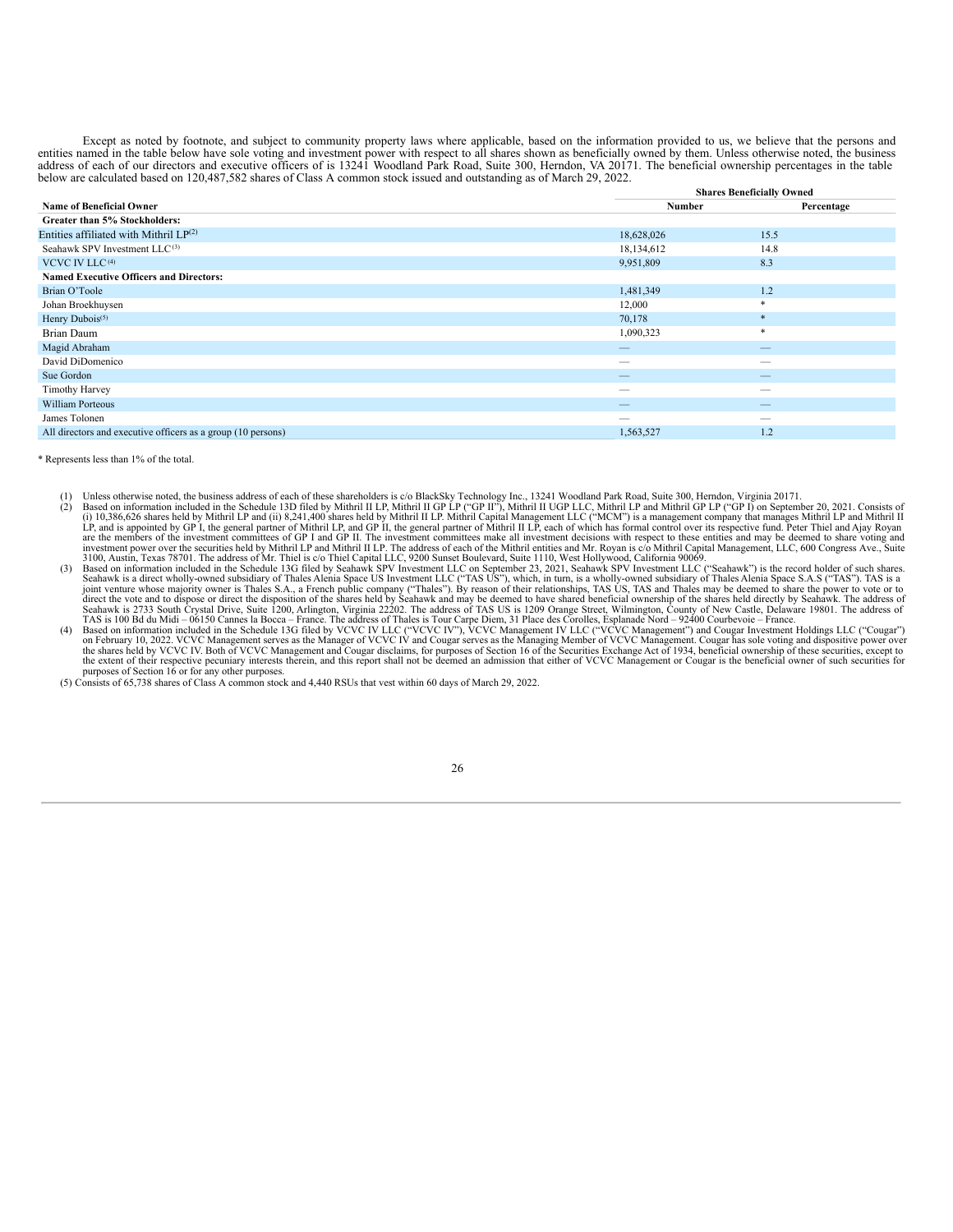# **Item 13. Certain Relationships and Related Transactions, and Director Independence**

The following is a description of each transaction since January 1, 2020, and each currently proposed transaction, in which:

- we have been or are to be a participant;
- the amount involved exceeded or exceeds \$120,000;
- any of our directors (including director nominees), executive officers, or beneficial holders of more than 5% of any class of our voting securities, or any immediate family member of, or person sharing the household with, any of these individuals or entities, had or will have a direct or indirect material interest.

# **Certain Relationships and Related Person Transactions**

### *Registration Rights Agreement*

Under the Amended and Restated Registration Rights Agreement, the holders of Registrable Securities (as defined in the Amended and Restated Registration Rights Agreement) or their permitted transferees have customary demand and piggyback registration rights, subject to cut-back provisions. The Company will bear the expenses incurred in connection with the filing of any such registration rights. For a complete description of registration rights, you should refer to the Amended and Restated Registration Rights Agreement.

#### *Subscription Agreements*

In connection with the execution of the Merger Agreement, Osprey and those certain investors (the "PIPE Investors") who participated in the private placement of 18,000,000 shares of the Company's Class A common stock at the closing of the merger (the "PIPE Investment") entered into the Subscription Agreements, pursuant to which the PIPE Investors subscribed for, collectively, 18,000,000 newly- issued shares of Company Class A common stock, which was issued on the date of the closing of the merger.

Mithril II LP (of which Ajay Royan, a member of Legacy BlackSky's board of directors, is Managing Director) was one of the PIPE Investors and purchased 500,000 shares of Company Class A common stock in the PIPE Investment for a total purchase price of \$5,000,000.

# **Pre-Merger Combination Related Party Transactions of Legacy BlackSky**

#### *LeoStella Joint Venture*

In March 2018, Legacy BlackSky formed a 50-50 joint venture, LeoStella LLC ("LeoStella"), with Thales Alenia Space US Investment LLC ("Thales"), the parent company of Seahawk SPV Investment LLC ("Seahawk"), then a principal stockholder of Legacy BlackSky, pursuant to an amended and restated limited liability company agreement dated March 12, 2018, as amended on October 30, 2018 (the "LeoStella LLC Agreement"). In connection with the formation of LeoStella, Legacy BlackSky entered into a contribution agreement, dated March 12, 2018, with LeoStella, pursuant to which Legacy BlackSky contributed certain satellite-related intellectual property licenses as identified in the technology license agreement executed contemporaneously therewith, a contract needed to effectuate the SPC (defined below), manufacturing equipment, related books and records, and cash. The value of Legacy BlackSky's contribution to LeoStella totaled approximately \$7.0 million. Legacy BlackSky also transferred the employment of certain employees to LeoStella and, pursuant to a reciprocal secondment agreement, agreed to assume and pay all liabilities relating to such transferred employees subject to a later right of reimbursement by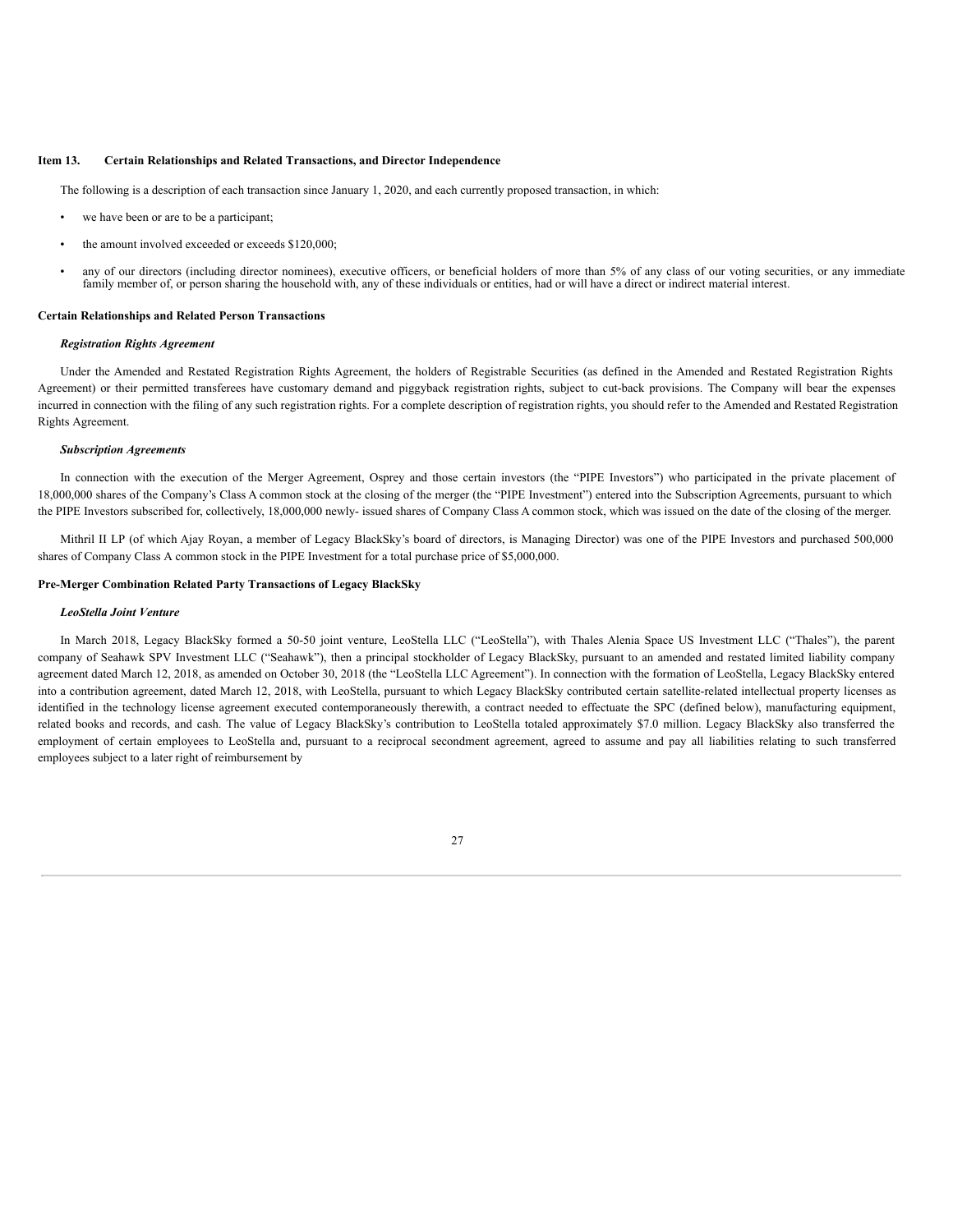LeoStella. Thales also contributed cash to LeoStella as part of its contribution consideration. In addition, Legacy BlackSky, Thales Alenia Space France, and LeoStella entered into a technology license agreement whereby Legacy BlackSky licensed to LeoStella certain satellite technology solely for LeoStella to conduct its business, including licensed technology to produce and sell Gen-2 satellites.

The LeoStella LLC Agreement grants LeoStella certain exclusivity and/or right of first refusal and right of last offer rights with respect to the supply of BlackSky's satellites and certain related services to us, subject to certain exceptions.

Concurrently with the formation of LeoStella, BlackSky's subsidiary, BlackSky Global LLC ("BlackSky Global"), entered into a satellite program contract, dated March 7, 2018, as amended on February 20, 2019 and May 27, 2020, with LeoStella (the "SPC"), pursuant to which Legacy BlackSky agreed to procure the design, development, manufacture, testing and assembly of at least 20 Gen-2 satellites from LeoStella for a total purchase price of \$79.0 million, with an option to purchase up to 40 additional Gen-2 satellites and an option to procure additional support services, ground station support equipment, and/or procurement items as and when needed. The SPC requires significant upfront payments in advance of satellite delivery to provide for LeoStella's procurement of long-lead parts as well as milestone payments related to the delivery of each satellite. Since its formation, as of March 31, 2022, BlackSky Global has paid LeoStella approximately \$80.3 million under the SPC, inclusive of exercised options for additional support services and procurement.

In conjunction with the Intelsat Facility (as defined below), Legacy BlackSky entered into a side letter agreement with LeoStella and Seahawk, dated October 31, 2019, pursuant to which (a) Legacy BlackSky and BlackSky Global agreed to remit at least \$2.0 million a month to LeoStella for the payment of amounts due under the SPC, subject to certain acceleration payments and (b) the parties agreed to reduce BlackSky Global's commitment to purchase 20 Gen-2 satellites under the SPC, provided that specified third parties agree to purchase the number of satellites from LeoStella that BlackSky would elect not to purchase. The parties subsequently amended the side letter agreement to modify the payment schedule on July 1, 2020 and February 2, 2021. For the years ended December 31, 2021 and 2020, Legacy BlackSky remitted approximately \$19.3 million and \$8.2 million, respectively, to LeoStella. As of March 31, 2022, BlackSky Global's remaining obligation pursuant to the SPC, exclusive of options for support services and procurement which vary from request to request, was approximately \$4.2 million assuming that Legacy BlackSky's Gen-2 satellite purchase commitment is not further reduced.

In February 2021, BlackSky Global entered into a vendor services agreement ("VSA") with LeoStella pursuant to which LeoStella will, among other services, manufacture and supply Gen-3 satellites for BlackSky Global. The number of Gen-3 satellites that BlackSky Global is committed to order under the VSA is contingent upon the amount raised in financing, and BlackSky has entered into a binding commitment to enter into further work orders, the terms of which have not been finalized, with LeoStella to order such satellites. As of March 31, 2022, BlackSky has executed: (a) Work Order 1 under the VSA, which provides for design review services in an amount not to exceed \$8.3 million and includes certain design work performed by LeoStella in 2020 and 2021, (b) Work Order 2 under the VSA, which provides for the time and materials necessary to construct Gen-3 satellites for BlackSky Global's third-party customers in an amount not to exceed \$29.2 million, (c) Work Order 4 under the VSA, which provides for time and materials for work under the VSA for BlackSky's third-party customer's payload in an amount not to exceed \$0.4 million, (d) Work Order 6 under the VSA, which provides for time and materials for a study under the VSA for BlackSky's third-party customer in an amount not to exceed \$0.1 million, and (e) several authorizations to proceed to order certain long-lead parts and/or time-sensitive parts and labor in an amount not to exceed \$11.2 million. Finally, in connection with the execution of the VSA, BlackSky Global and LeoStella entered into a technology license agreement pursuant to which BlackSky Global granted LeoStella additional rights to certain aspects of its Gen-3 satellite technology.

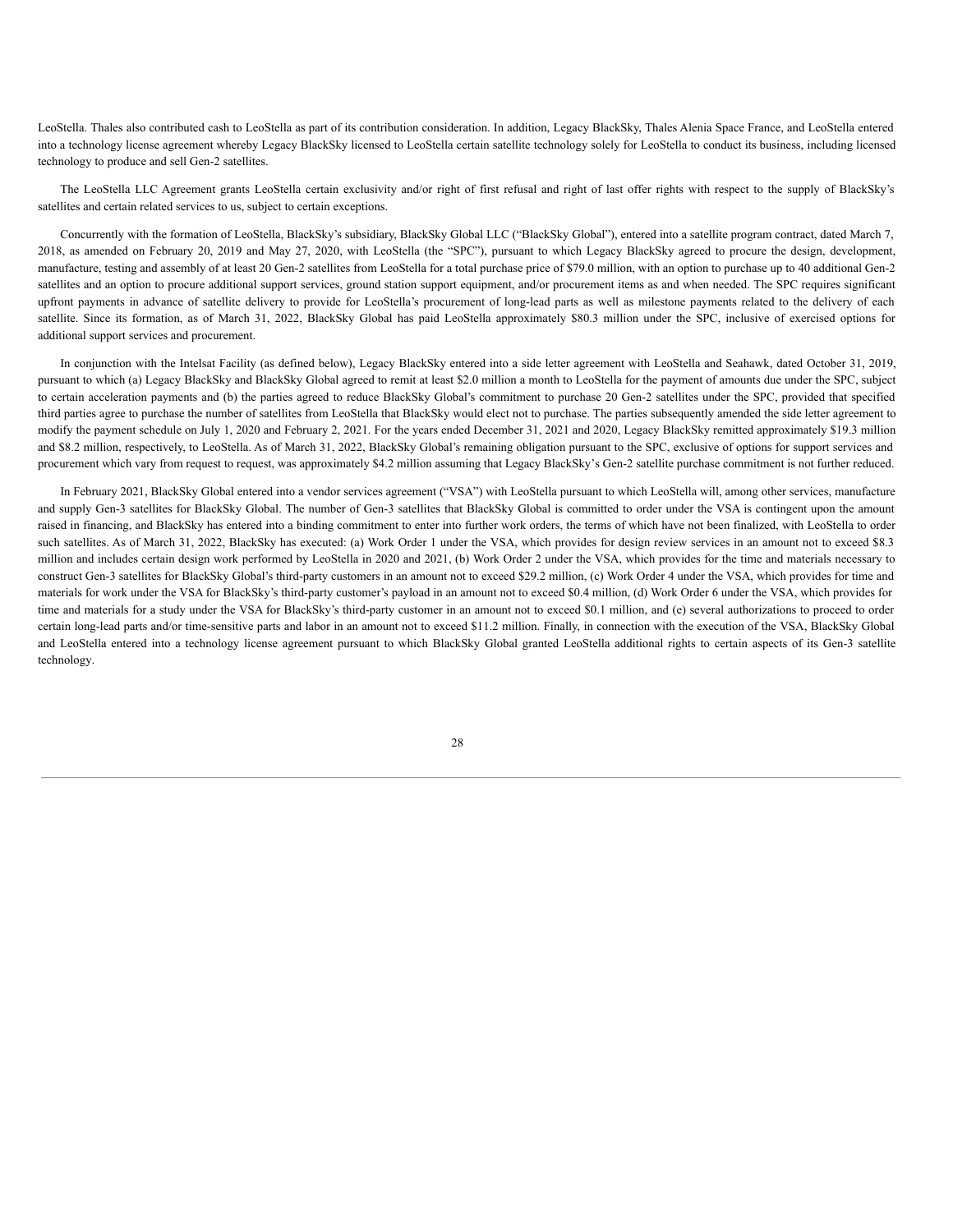# *Thales Related Operational Agreements*

As part of Seahawk's investment in Legacy BlackSky, on March 7, 2018, Legacy BlackSky, BlackSky Global, and Telespazio, S.p.A. ("Telespazio") entered into a joint cooperation and marketing agreement (the "JCMA") and BlackSky Global and Telespazio entered into a reseller agreement. Telespazio is a joint venture between Leonardo S.p.a., an Italian publicly traded company, and Thales S.A., a French publicly traded company. Pursuant to the reseller agreement, Telespazio was appointed as BlackSky Global's reseller for specified customers in the European Union for a guaranteed term, which term is automatically extended if Telespazio meets certain sales thresholds, and as a reseller of BlackSky Global products and services worldwide (excluding the People's Republic of China). The parties are in the process of amending the JCMA to, among other things, update pricing and permit Telespazio's subsidiaries to sell BlackSky products. To date, we have not generated any revenues in connection with the Telespazio reseller agreement.

In April 2019, Legacy BlackSky and its affiliates transferred their then existing intellectual property to a newly formed, wholly owned BlackSky subsidiary—SFI IP Holdco ("IP Holdco"). Contemporaneously therewith, IP Holdco entered into a license agreement with Seahawk granting Seahawk a license to utilize IP Holdco's intellectual property (the "IP Holdco License"); provided, however, that Seahawk may not exercise its rights under the IP Holdco License unless and until the intellectual property included therein is released from escrow upon the occurrence of a bankruptcy event of IP Holdco or any of its affiliates. In accordance with the IP Holdco License, IP Holdco deposited the required intellectual property under a three-party escrow service agreement with Iron Mountain Intellectual Property Management, Inc. and Seahawk. The IP Holdco License automatically terminated in connection with BlackSky's financings in 2021, and BlackSky is in the process of terminating the Iron Mountain escrow agreement.

BlackSky Holdings Inc. is the sole member of IP Holdco. The board of directors of IP Holdco include a director designated by Seahawk, a director designated by BlackSky and an independent director.

In connection with the execution of the VSA, BlackSky Global also entered into a technology license agreement with Seahawk pursuant to which BlackSky Global granted Seahawk additional rights to certain aspects of its Gen-3 satellite technology ("Seahawk Gen-3 License"); provided, however, that, like the IP Holdco License, Seahawk may not exercise its rights under the Seahawk Gen-3 License unless and until the intellectual property included therein is released from escrow upon the occurrence of a bankruptcy event of BlackSky Global and LeoStella. The Seahawk Gen-3 License automatically terminated in connection with BlackSky's financings and Merger in 2021.

Finally, on May 10, 2021, BlackSky Global and Thales Alenia Space France entered into an agreement under which BlackSky Global agreed to purchase telescopes (the "Supply Contract") for certain of its Gen-3 satellites for a total purchase price of \$11.0 million, subject to customary commercial purchase conditions. On January 20, 2022, the parties amended the Supply Contract to increase the scope of work to include integration and other activities, which increased the total price to \$16.4 million. On February 4, 2022, the parties executed a second amendment to the Supply Contract to correct a scrivener's error.

#### *SVB Loan and Security Agreement and Omnibus Guaranty Agreement*

On June 27, 2018, Legacy BlackSky entered into an Amended and Restated Loan and Security Agreement, as amended by a First Amendment, dated August 10, 2018, a Consent and Second Amendment, dated October 30, 2018, a Third Amendment, dated April 5, 2019, a Forbearance Fourth Amendment, dated September 18, 2019, a Fifth Amendment, dated October 30, 2019, a Sixth Amendment, dated March 30, 2020, a Seventh Amendment, dated June 12, 2020, an Eighth Amendment, dated December 24, 2020 and a Ninth Amendment, dated February 1, 2021 (the "SVB Term Loan Agreement"), with Silicon Valley Bank ("SVB"), which provided for a secured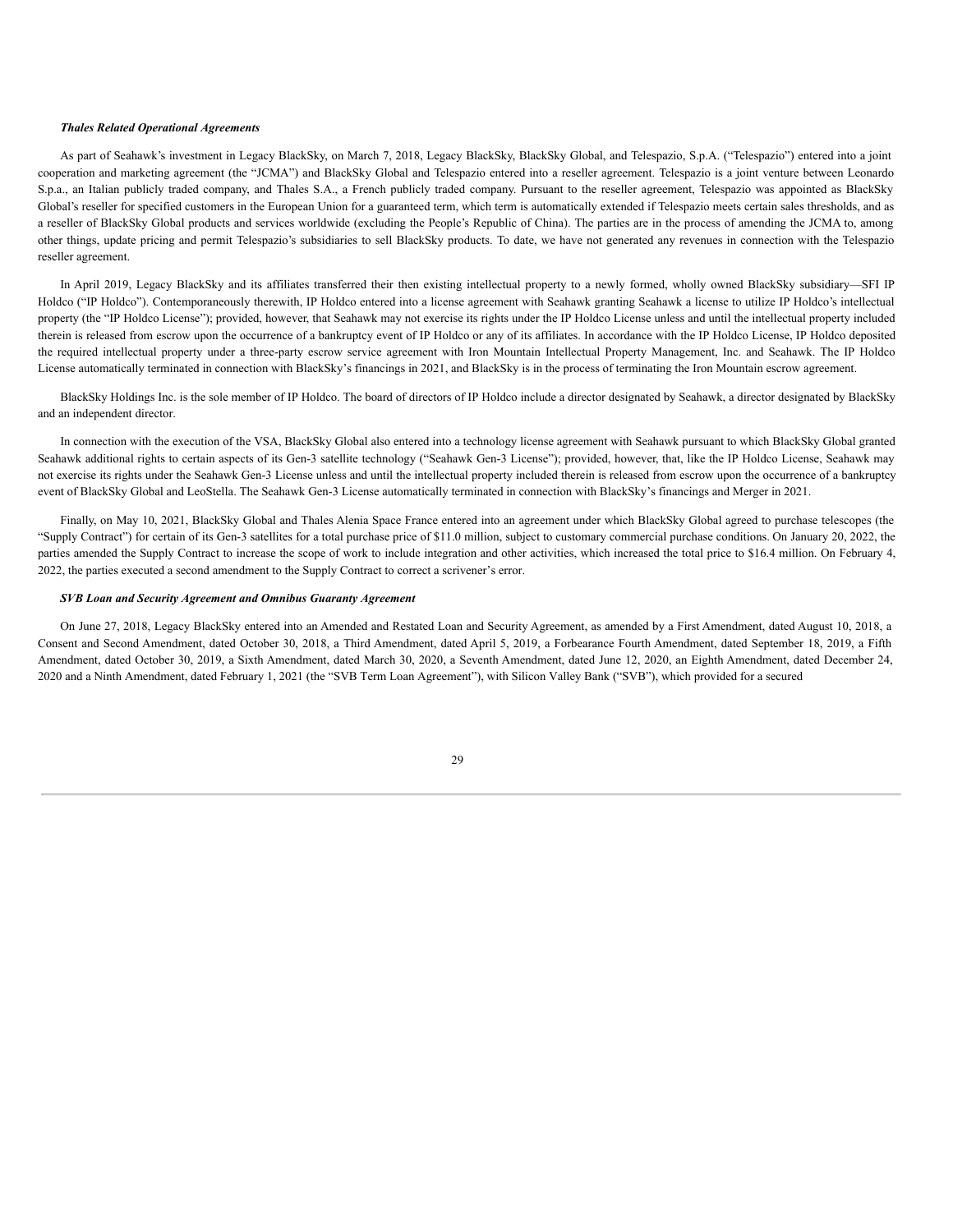revolving loan in an aggregate principal amount of up to \$17.0 million and a secured term loan in an aggregate principal amount of up to \$17.5 million. The SVB loan facility accrued interest at a floating rate per annum of 2% above the prime rate and was secured by certain pledged accounts of Legacy BlackSky and its subsidiaries and certain of Legacy BlackSky's investors and is further guaranteed by the same investors. In connection with the SVB Term Loan Agreement, Legacy BlackSky entered into an Omnibus Guaranty Agreement, dated June 27, 2018 (the "Omnibus Guaranty Agreement"), pursuant to which certain existing investors were issued (1) warrants for Legacy BlackSky Class A common stock in exchange for the investors' guarantees of up to \$17.0 million of the SVB secured revolving loan; and (2) shares of Legacy BlackSky Class B common stock issued to each investor pro rata according to the value of guarantee.

The table below sets forth (i) the number of shares of Legacy BlackSky Class A common stock that warrants were exercisable for and (ii) shares of Legacy BlackSky Class B common stock received by Legacy BlackSky directors, executive officers and holders of more than 5% of any class of Legacy BlackSky's voting securities in connection with the guarantees:

| Investor                   | <b>Affiliated Director(s) or Officer(s)</b> | <b>Warrants to Purchase</b><br>shares of Legacy BlackSky<br><b>Class A Common Stock</b> | <b>Shares of Legacy BlackSky</b><br><b>Class B Common Stock</b> | <b>Guaranty Amount</b> |                |
|----------------------------|---------------------------------------------|-----------------------------------------------------------------------------------------|-----------------------------------------------------------------|------------------------|----------------|
| Mithril LP                 | Ajay Royan                                  | 20,599,329                                                                              | 27,877,468                                                      |                        | 5,028,345.00   |
| Seahawk SPV Investment LLC | Alan Kessler                                | 11.495.939                                                                              | 12.095.939                                                      |                        | \$2,806,186,00 |
| <b>RRE Ventures VI, LP</b> | Will Porteous                               | 9,554,630                                                                               | 12.010.416                                                      |                        | \$2,332,308.00 |
| VCVC IV LLC                | n/a                                         | 9,245,846                                                                               | 13,302,355                                                      |                        | \$2,256,933.00 |
| Apogee LLC                 | <b>Shawn Dougherty</b>                      | 4,694,620                                                                               | 6,174,098                                                       |                        | 1,180,968.00   |
| Yodabyte Investments, LLC  | Mark Spoto                                  | 7,794,103                                                                               | 9,918,181                                                       |                        | 1.902.559.00   |

The Seahawk guaranteed amount was held in a Legacy BlackSky bank account that was pledged to SVB. Further, in connection with the SVB Term Loan Agreement, Legacy BlackSky issued to Seahawk warrants exercisable for an aggregate of 700,000 shares of Legacy BlackSky Class A common stock.

The aggregate principal balance of the SVB term loan of \$17.0 million was repaid in full as of October 31, 2019. On August 31, 2021, Legacy BlackSky executed a payoff letter to repay in full all amounts due and owing, and terminate all commitments and obligations pursuant to the SVB Term Loan Agreement and all related loan documents with SVB. Pursuant to the payoff letter, Legacy BlackSky agreed to pay SVB approximately \$16 million, which included pay-off amounts for the principal, interest, fees, reimbursement of expenses and other items, and confirmed upon payment in full, the release of all guaranties, liens and other security over the properties and assets of Legacy BlackSky and its subsidiaries securing any obligations under the SVB Term Loan Agreement, other than cash collateral securing specified bank services. On September 9, 2021 the SVB term loan was repaid in full and all associated guaranties, liens and other security interest under the SVB Term Loan Agreement were released. Cash collateral securing bank services with SVB continues to be subject to pledges in favor of SVB. Additionally, in connection with the payoff of the SVB Loan Agreement, approximately \$2.8 million of funds used to cash collateralize the loans under the SVB Term Loan Agreement was transferred to Legacy BlackSky's main operating account with SVB.

# *Andrews Notes*

On November 13, 2018, Legacy BlackSky entered into subordinated promissory notes with each of Jason Andrews and Marian Joh, the founders of BlackSky, for an aggregate amount of \$12.5 million, in connection with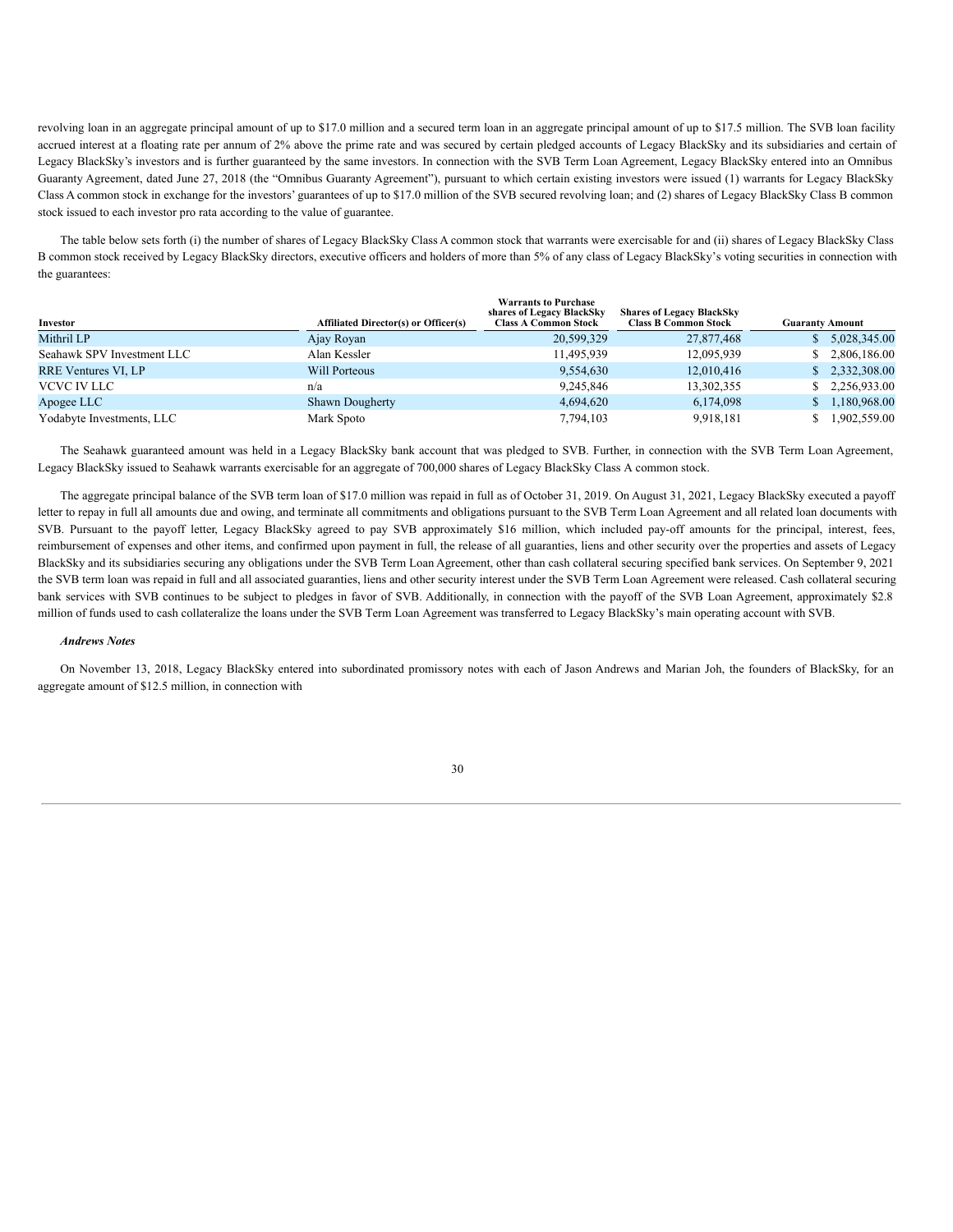their separation from Legacy BlackSky (the "Andrews Notes"). The Andrews Notes accrue interest at 6% per annum, are non-convertible and mature upon a change of control or event of default. In addition, the promissory notes are subject to partial prepayment of \$1.25 million upon a qualified financing of \$42.5 million (exclusive of amounts raised due to conversion of securities issued in connection with the Legacy BlackSky Series C preferred stock financing or under the Omnibus Guaranty Agreement), \$21.25 million of which must be invested by new money investors. Legacy BlackSky paid \$25,000 in interest and \$0 in principal for each of the years ended December 31, 2020, 2019, and 2018. As of September 30, 2021, the outstanding principal balance of the Andrews Notes was \$10.0 million and accrued interest payable was \$2,061,165. On April 27, 2021, with the consent of our senior lenders, Legacy BlackSky entered into an agreement with the Founders under which Legacy BlackSky paid the Founders \$750,000 towards the principal of the Founders Notes on April 28, 2021 in addition to a payment of \$1.75 million towards the principal of the Andrews Notes on the date of the closing of the merger.

On December 7, 2021, with the consent of our senior lenders, we entered into an agreement with the Founders under which we issued the Founders 958,082 shares of our Class A common stock in full satisfaction of amounts owed under the Andrews Notes, and the Andrews Notes were cancelled.

#### *Convertible Loan and Security Agreement*

On October 19, 2017, Legacy BlackSky entered into a Loan and Security Agreement, as amended by a First Amendment, dated March 12, 2018, a Second Amendment, dated April 15, 2019, a Third Amendment, dated July 10, 2019, and as further amended in October 30, 2019 (the "TAS CLA") with Seahawk, for a term loan of up to \$50.0 million, maturing October 19, 2021. The term loan accrues interest at a rate equal to 6-month LIBOR plus 7% on a cash basis and 6-month LIBOR plus 8% on a payment in kind basis (mandatory in lieu of cash through January 1, 2020). The term loan is prepayable upon 15 business days' notice and convertible at the option of Seahawk upon the earlier of a qualified financing, March 31, 2020, or any optional prepayment. In connection with the Third Amendment, additional investors joined the TAS CLA for an additional \$14.0 million. In connection with Legacy BlackSky entering into the Intelsat Facility in October 2019, the outstanding TAS CLA and accrued interest was converted into Legacy BlackSky Series C preferred stock as described below. For each of the years ended December 31, 2019 and 2018, Legacy BlackSky paid \$0 in principal and \$0 in interest on the TAS CLA.

#### *Intelsat Facility*

On October 31, 2019, Legacy BlackSky and its Subsidiaries entered into a secured loan facility (the "Intelsat Facility") with Seahawk and Intelsat Jackson Holdings S.A. ("Intelsat"), as lenders, and Intelsat, as agent for the lenders. The Intelsat Facility provides for a secured term loan of up to approximately \$68.5 million (including approximately \$18.5 million of existing principal and accrued interest owed to Seahawk under the TAS CLA which was amended and rolled into the Intelsat Facility) and an uncommitted incremental secured term loan facility of up to approximately \$41.6 million. The allowance for a \$25.0 million commercial credit facility with a commercial lender is counted against such incremental capacity. The Intelsat Facility is secured by substantially all of our assets and subsidiaries. The Intelsat Facility accrues interest at 4% per annum until October 31, 2022 (which interest is paid in kind), 9% per annum from November 1, 2022 to October 31, 2023, and 10% per annum from November 1, 2023 to the maturity date of October 31, 2024. In connection with entering into the Intelsat Facility, Legacy BlackSky amended and restated the Series C Omnibus Agreement, as further described below. In addition, warrants to purchase 20,251,504 shares of Legacy BlackSky Class A common stock and 18,709,116 shares of Legacy BlackSky Class A common stock were issued to Intelsat and Seahawk, respectively. On the date of the closing of the merger, the warrants converted into warrants (i) to purchase shares of our Class A common stock, in each case in an amount equal to the product of the number of shares of Legacy BlackSky Class A common stock into which each such warrant is exercisable as of immediately prior to the Effective Time multiplied by the applicable exchange ratio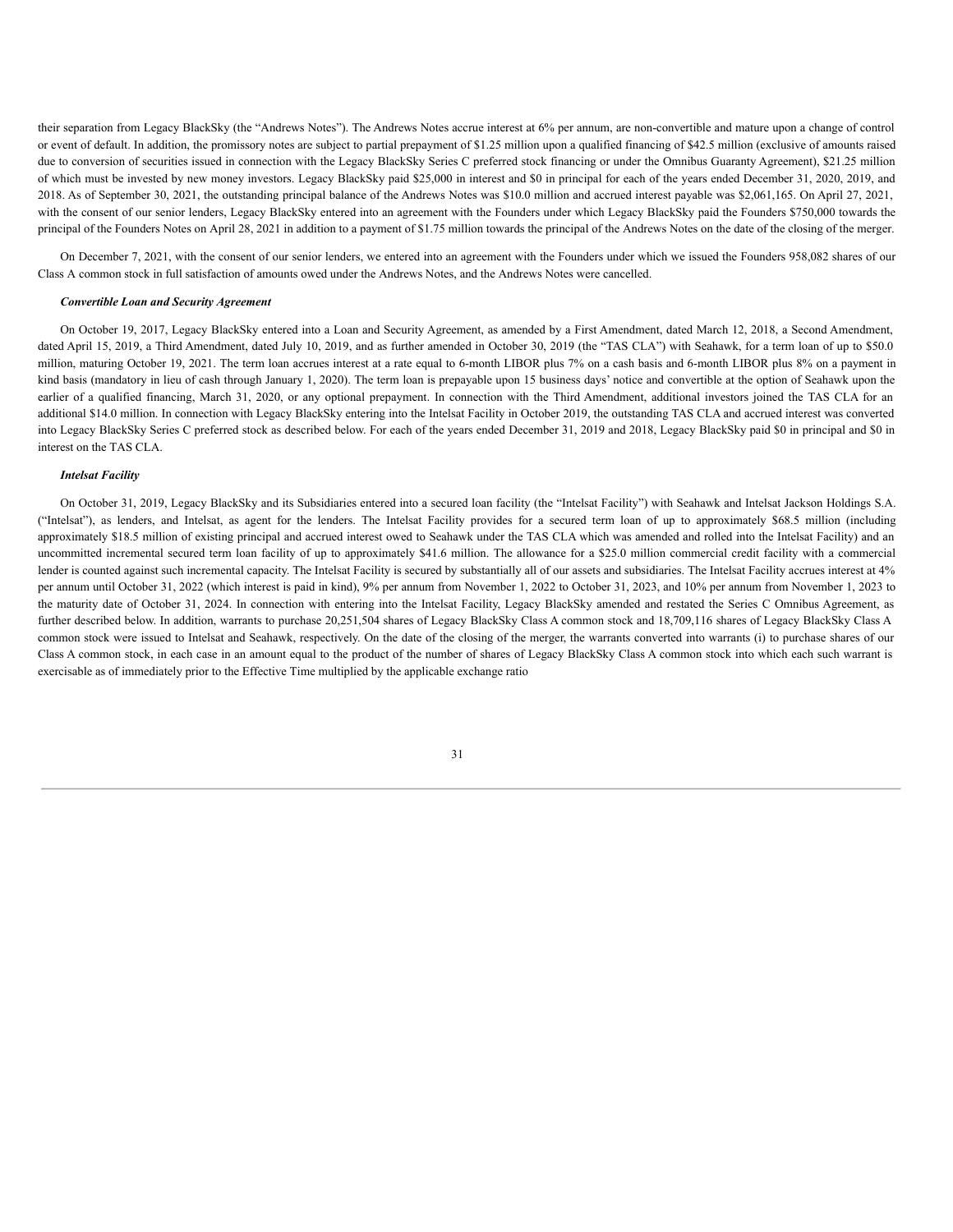and (ii) with an exercise price per share of our Class A common stock equal to the quotient of the exercise price of such warrant divided by the applicable exchange ratio.

As of March 31, 2022, the outstanding principal balance of the Intelsat Facility was \$74.1 million and accrued interest was \$1.2 million. For the years ended December 31, 2021 and 2020, Legacy BlackSky paid \$0 in principal, and \$0 in interest.

In connection with entering into the Intelsat Facility, Legacy BlackSky entered into a Right of First Offer Agreement with Intelsat (the "Right of First Offer Agreement"). Pursuant to the terms of the Right of First Offer Agreement, prior to commencing or engaging in a sale of Legacy BlackSky, Legacy BlackSky is obligated to provide written notice of any such proposed sale to Intelsat and Intelsat will have the opportunity to provide Legacy BlackSky with an offer to purchase Legacy BlackSky (an "Intelsat Offer"). Pursuant to the terms of the Right of First Offer Agreement, if Legacy BlackSky does not accept an acquisition offer made by Intelsat, Legacy BlackSky would be permitted to negotiate and enter into an alternative sale transaction, so long as the total enterprise value for Legacy BlackSky and its subsidiaries is greater than 110% of the value implied by any Intelsat Offer. The Right of First Offer Agreement is scheduled to expire on October 31, 2026. This description of the Right of First Offer Agreement is only a summary. On September 9, 2021, Legacy BlackSky and its subsidiaries entered into a First Amendment, Consent and Joinder to Amended and Restated Loan and Security Agreement ("Intelsat Amendment") with Intelsat and Seahawk to amend the Intelsat Facility. The Intelsat Amendment (i) makes certain conforming changes to account for Legacy BlackSky and its subsidiaries becoming subsidiaries of the Company, including adjusting the change of control definition, (ii) contains a consent to the extension of the timeline for the joinder of BlackSky Europe Limited, a company organized under the laws of England and Wales and (iii) adds the Company and BlackSky International LLC, a Delaware limited liability company and subsidiary of the Company, as Co-Borrowers under the Intelsat Facility

#### *Conversion of TAS CLA*

In connection with the signing of the Intelsat Facility in October 2019, and pursuant to the amended and restated TAS CLA, the TAS CLA was converted into Legacy BlackSky Series C preferred stock at a 64% discount to the lower of (a) the lowest cash price per share paid for the Legacy BlackSky Series C preferred stock or (b) the thencurrent per share conversion price of the Legacy BlackSky Series C preferred stock in effect at the time of such conversion. The table below sets forth the outstanding shares of Legacy BlackSky Series C preferred stock received upon conversion of the TAS CLA by Legacy BlackSky's directors, executive officers and holders of more than 5% of any class of Legacy BlackSky's voting securities:

|                            |                                             | <b>Outstanding TAS CLA</b><br>(inclusive of accrued and unpaid BlackSky Series C preferred |           |
|----------------------------|---------------------------------------------|--------------------------------------------------------------------------------------------|-----------|
| Investor                   | <b>Affiliated Director(s) or Officer(s)</b> | interest)                                                                                  | stock     |
| Seahawk SPV Investment LLC | Alan Kessler                                | 18.450.831                                                                                 |           |
| VCVC IV LLC                | n/a                                         | \$1,798,544                                                                                | 1,041,388 |
| <b>RRE Ventures VI, LP</b> | Will Porteous                               | 1,680,746                                                                                  | 973,181   |
| Apogee LLC                 | Shawn Dougherty                             | 461,738                                                                                    | 267,354   |

On the date of the closing of the merger, the 2,281,923 shares of Legacy BlackSky Series C preferred stock owned by the above-named parties converted into 1,094,729 shares of our Class A common stock at an exchange ratio of 0.4797 based on the terms of the Merger Agreement.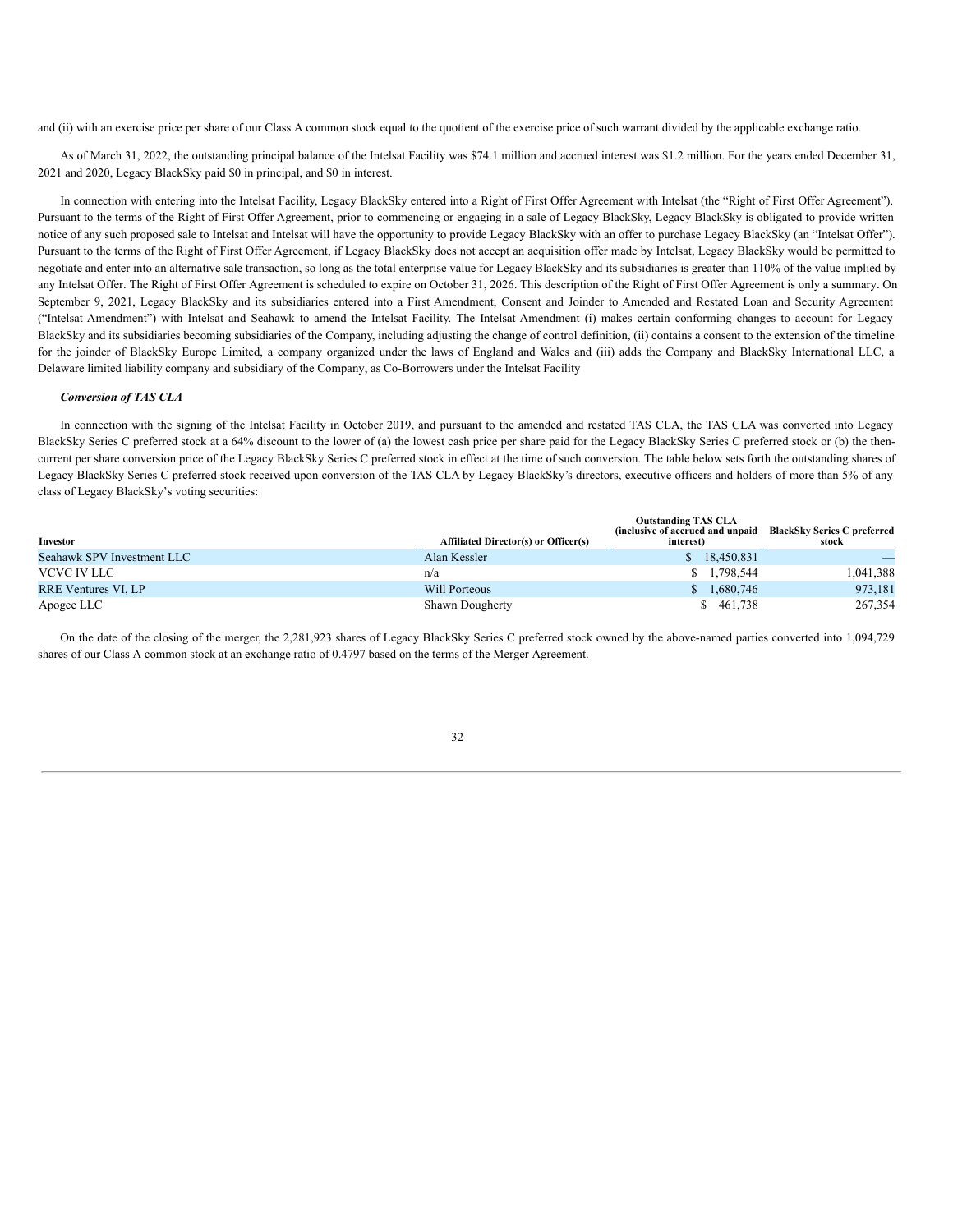# *Mithril Series C Warrant Conversion*

On June 27, 2020, Mithril LP elected to convert a warrant to purchase 8,337,862 shares of Legacy BlackSky Series C preferred stock into a warrant to purchase a commensurate amount of Legacy BlackSky Class A common stock. The election was made in accordance with the Series C Omnibus Agreement.

#### *2021 Bridge Notes*

On February 2, 2021, Legacy BlackSky amended the Omnibus Guaranty Agreement, dated as of June 27, 2018, by and among Legacy BlackSky and the persons and entities listed therein (the "2021 Omnibus Amendment"). The 2021 Omnibus Amendment allowed Legacy BlackSky to incur additional indebtedness in connection with subordinated, unsecured convertible promissory notes (the "2021 Bridge Notes') issuable between February 2, 2021 and June 30, 2021 up to an aggregate principal amount of \$60.0 million (the "2021 Bridge Financing"). In connection with the 2021 Omnibus Amendment, the investors guaranteeing the SVB revolving line of credit further reaffirmed their guarantees and received a one-time issuance of seven shares of Legacy BlackSky Class A common stock for every dollar guaranteed.

In February 2021, Legacy BlackSky issued the 2021 Bridge Notes. The initial tranche of the 2021 Bridge Notes closed on February 2, 2021, in connection with which all investors, who were existing investors in Legacy BlackSky, participating in the initial tranche also received incentive warrants exercisable for shares of Legacy BlackSky Class A common stock, in an amount equal to a specified formula. Each investor in the initial tranche also received an additional seven incentive shares of Legacy BlackSky Class A common stock for each dollar invested. The aggregate principal amount of the notes issued in the initial tranche was approximately \$18.1 million. The second tranche of the 2021 Bridge Notes closed on February 18, 2021, totaled \$40.0 million, \$10 million of which was invested by an affiliate of Mithril Capital Management (of which Ajay Royan, a member of Legacy BlackSky's board of directors, is Managing Director) and from certain other investors (collectively, the "Second Tranche Bridge Financing Investors"). In addition to their investment in the second tranche of the 2021 Bridge Financing, each of the Second Tranche Bridge Financing Investors or their affiliates also participated in the PIPE Investment. The second tranche of the 2021 Bridge Notes did not receive any incentive warrants or incentive shares.

The 2021 Bridge Notes accrued interest at 5.0% per annum. All 2021 Bridge Notes, whether or not issued in the first or second tranche, were converted into shares of our Class A common stock, at a conversion price per share equal to 80% of the product of (i) the number of shares of our capital stock into which one share of Legacy BlackSky Class A common stock was converted pursuant to the merger, and (ii) \$10.00.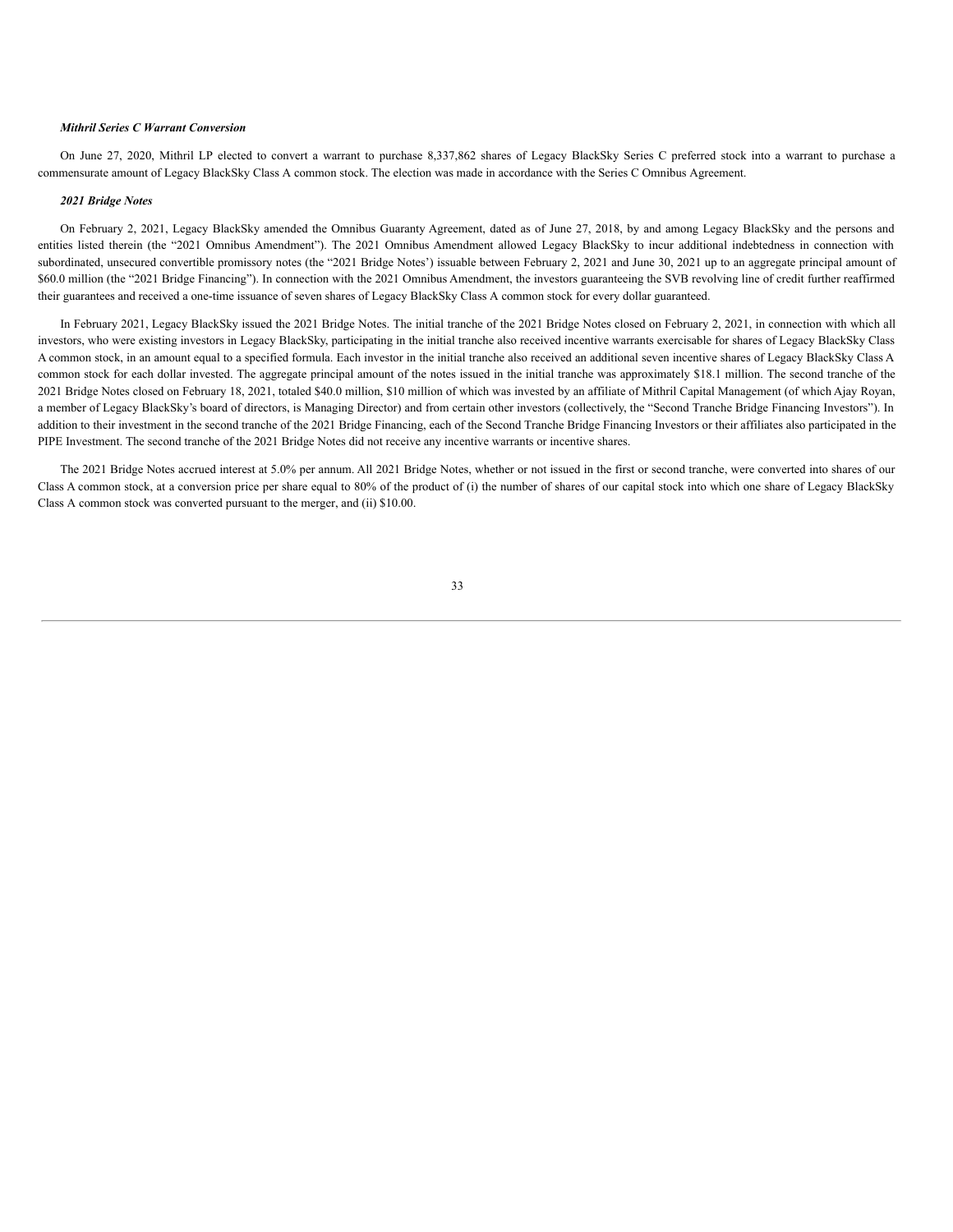The table below sets forth the 2021 Bridge Notes received by Legacy BlackSky's directors, executive officers and holders of more than 5% of any class of Legacy BlackSky's voting securities:

| Investor            | <b>Affiliated Director(s) or</b><br>Officer(s) | Tranche | <b>Principal Amount of 2021</b><br><b>Bridge Notes</b> | <b>Warrant Shares</b>                                                                                                                    | <b>Incentive Shares</b> |  |
|---------------------|------------------------------------------------|---------|--------------------------------------------------------|------------------------------------------------------------------------------------------------------------------------------------------|-------------------------|--|
| Mithril II LP       | Ajay Royan                                     | l and 2 | 15,000,000<br>S                                        | Product of BlackSky fully diluted<br>capitalization and 3.5%                                                                             | 35,000,000              |  |
| VCVC IV LLC         | n/a                                            |         | 5,000,000                                              | Product of BlackSky fully diluted<br>capitalization and 0.7%                                                                             | 35,000,000              |  |
| Apogee VII LLC      | <b>Shawn Dougherty</b>                         |         | 1,450,000                                              | Product of BlackSky fully diluted<br>capitalization and $(i)$ 0.14% multiplied by<br>(ii) (A) $$1,450,000$ divided by (B)<br>\$1,000,000 | 10,150,000              |  |
| RRE Ventures VI, LP | Will Porteous                                  |         | 800.000                                                | Product of BlackSky fully diluted<br>capitalization and 0.7%                                                                             | 5,600,000               |  |

On the date of the closing of the merger, the principal and interest outstanding under the 2021 Bridge Notes converted into the right to receive the shares of our Class A common stock according to the formula set forth above. Each incentive warrant was automatically exercised in connection with the merger. On the date of the closing of the merger, these warrants and all incentive shares and 2021 Bridge Note shares of Legacy BlackSky Class A common stock converted into shares of our Class A common stock at an exchange ratio of .0891 based on the terms of the Merger Agreement.

# **Certain Relationships and Related Person Transactions—Osprey**

In June 2018, the Sponsor purchased 125,000 shares (the "Founder Shares") of Osprey's Class B common stock for an aggregate price of \$25,000. In September 2018, Osprey effectuated a 69-for-1 forward stock split of its Class B common stock, resulting in an aggregate of 8,625,000 Founder Shares outstanding, of which an aggregate of up to 1,125,000 shares were subject to forfeiture to the extent the underwriters' over-allotment option was not exercised in full or in part. As adjusted for the 1.1 for 1 stock dividend in October 2019 (see below), such amounts totaled 9,487,500 Founder Shares outstanding, of which 1,237,500 shares were subject to forfeiture. In April 2019, the Sponsor contributed back to Osprey, for no consideration, 1,581,250 Founder Shares (as adjusted for the 1.1 for 1 stock dividend in October 2019), resulting in an aggregate of 7,187,500 Founder Shares outstanding, of which an aggregate of up to 937,500 shares were subject to forfeiture. In October 2019, Osprey effected a 1.1 for 1 stock dividend for each share of Class B common stock outstanding, resulting in an aggregate of 7,906,250 Founder Shares outstanding, of which an aggregate of up to 1,031,250 shares were subject to forfeiture by the Sponsor to the extent that the underwriters' over-allotment option was not exercised in full or in part so that the Sponsor would own, on an asconverted basis, approximately 20% of Osprey's issued and outstanding shares after the initial public offering. The Founder Shares automatically converted into our Class A common stock upon the consummation of the merger on a one-for-one basis, subject to adjustments. In connection with the underwriters' exercise of the over-allotment option in full, 1,031,250 Founder Shares are no longer subject to forfeiture.

Pursuant to the Sponsor Support Agreement entered into among Legacy BlackSky, Osprey and the Sponsor, the Sponsor, solely in its capacity as a stockholder of Osprey, has agreed, subject to certain limited exceptions, not to transfer, assign or sell 50% of the 125,000 shares (the "Founder Shares") of Osprey's Class B common stock that it purchased (and shares of our Class A common stock issued upon conversion) for seven years, or until their earlier

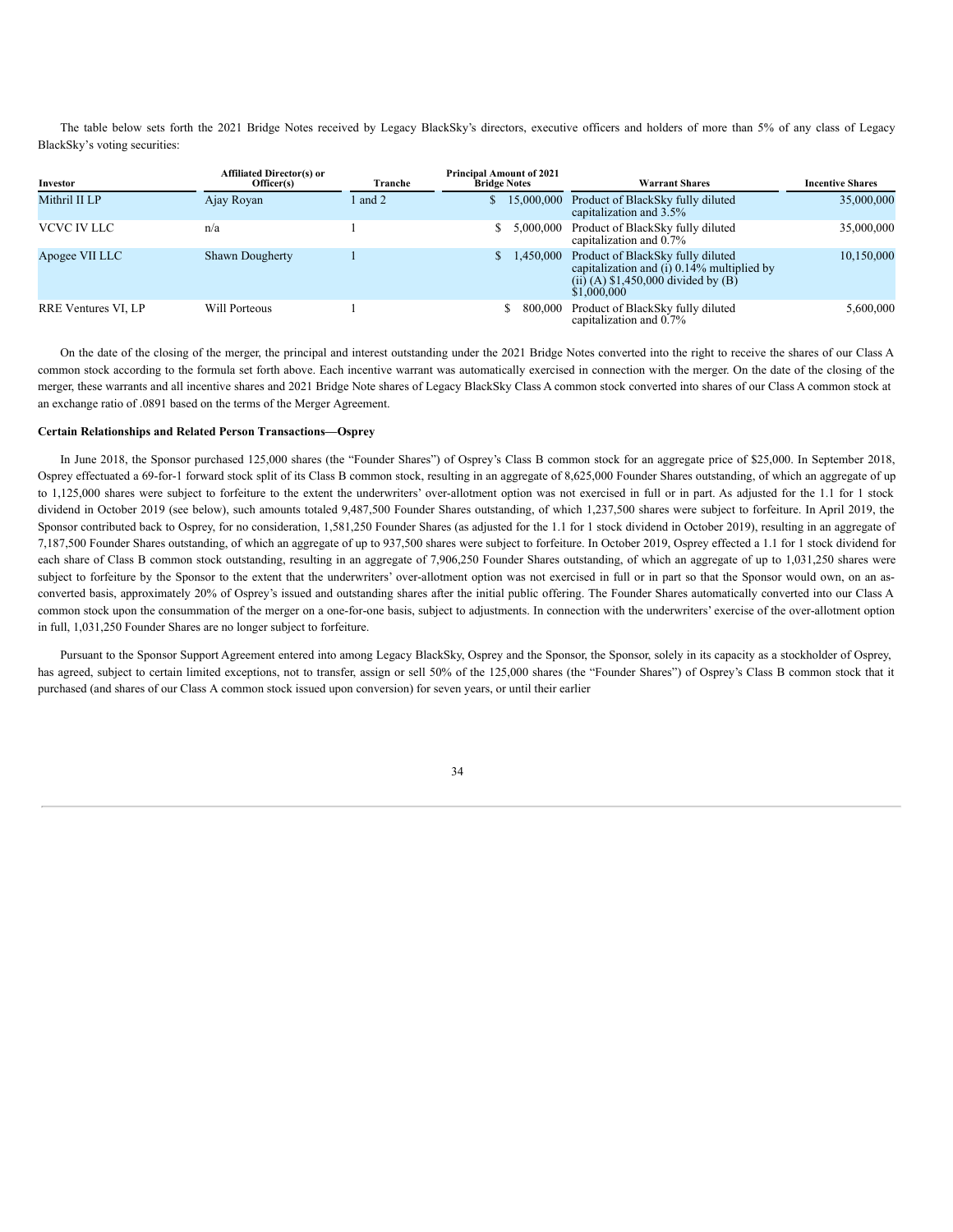release in two tranches (each equal to approximately one-half of the restricted Founder Shares held by the Sponsor) in the event our Class A common stock reaches a trading price of \$15.00 and \$17.50, respectively, for 10 of any 20 consecutive trading days after the date of the closing of the merger. The release of the transfer restrictions will be automatically accelerated if we complete a change in control transaction that results in a trading price or consideration payable with respect to a share of our Class A common stock exceeding \$10.00, as equitably adjusted for any stock split, reverse stock split, cash dividend, stock dividend, reorganization, recapitalization, reclassification, combination, exchange of shares or other like change or transaction. Additionally, pursuant to the Sponsor Support Agreement, the Sponsor has agreed, with respect to certain warrants, to not exercise any such warrants unless and until our Class A common stock reaches a trading price of \$20.00 per share, in each case, subject to the terms and conditions contemplated by the Sponsor Support Agreement.

### *Administrative Support Agreement*

Osprey entered into an agreement whereby, commencing on November 5, 2019, Osprey agreed to pay the Sponsor a total of \$10,000 per month for office space, utilities and secretarial and administrative support. As of the date of the closing of the merger, Osprey ceased paying these monthly fees. For the nine months ended September 30, 2021 and the year ended December 31, 2020, Osprey incurred and paid \$90,000 and \$120,000 in fees for these services, respectively.

# *Related Party Loans*

In order to finance transaction costs in connection with a business combination, the Sponsor, an affiliate of the Sponsor, or our officers and directors may have loaned, but were not obligated to loan, to Osprey funds from time to time or at any time, as may have been required ("Working Capital Loans"). Each Working Capital Loan would have been evidenced by a promissory note. The Working Capital Loans would either have been paid upon consummation of a business combination, without interest, or, at the holder's discretion, up to \$1,500,000 of the Working Capital Loans may have been converted into warrants at a price of \$1.00 per warrant. The warrants would have been identical to the Private Placement Warrants. As of the closing of the merger, all Working Capital Loans were fully satisfied and terminated.

# **Executive Officer Employment Agreements and Severance and Change in Control Plan**

# *Chris Lin (General Counsel) Executive Of er Letter*

On August 18, 2021, Legacy BlackSky entered into an executive offer letter with Ms. Chris Lin, effective August 18, 2021, to serve as Legacy BlackSky's General Counsel beginning on or about August 23, 2021. Ms. Lin will receive an annual base salary of \$375,000 and is eligible to participate in the Company's annual incentive bonus program, with an annual bonus target of not less than 50% of her annual base salary (with her annual bonus target for the Company's 2021 fiscal year prorated based on her employment start date).

Ms. Lin received an initial equity award under the Company's equity incentive plan in respect of calendar year 2021, consisting of (i) an award of RSUs having a value of \$1,500,000 (based on the closing price of a share of BlackSky Technology Inc.'s Class A common stock on the New York Stock Exchange on December 10, 2021), which will vest with respect to 25% of the RSUs on September 10, 2022 and, with respect to the remaining RSUs, in equal quarterly installments thereafter over the following three-year period (in each case subject to continued service through the applicable vesting date), and (ii) an option to purchase a number of BlackSky shares equal to twice the number of shares subject to the RSU award in respect of calendar year 2021, which will vest with respect to 25% of the shares subject to the option on September 10, 2022 and, with respect to the remaining shares subject to the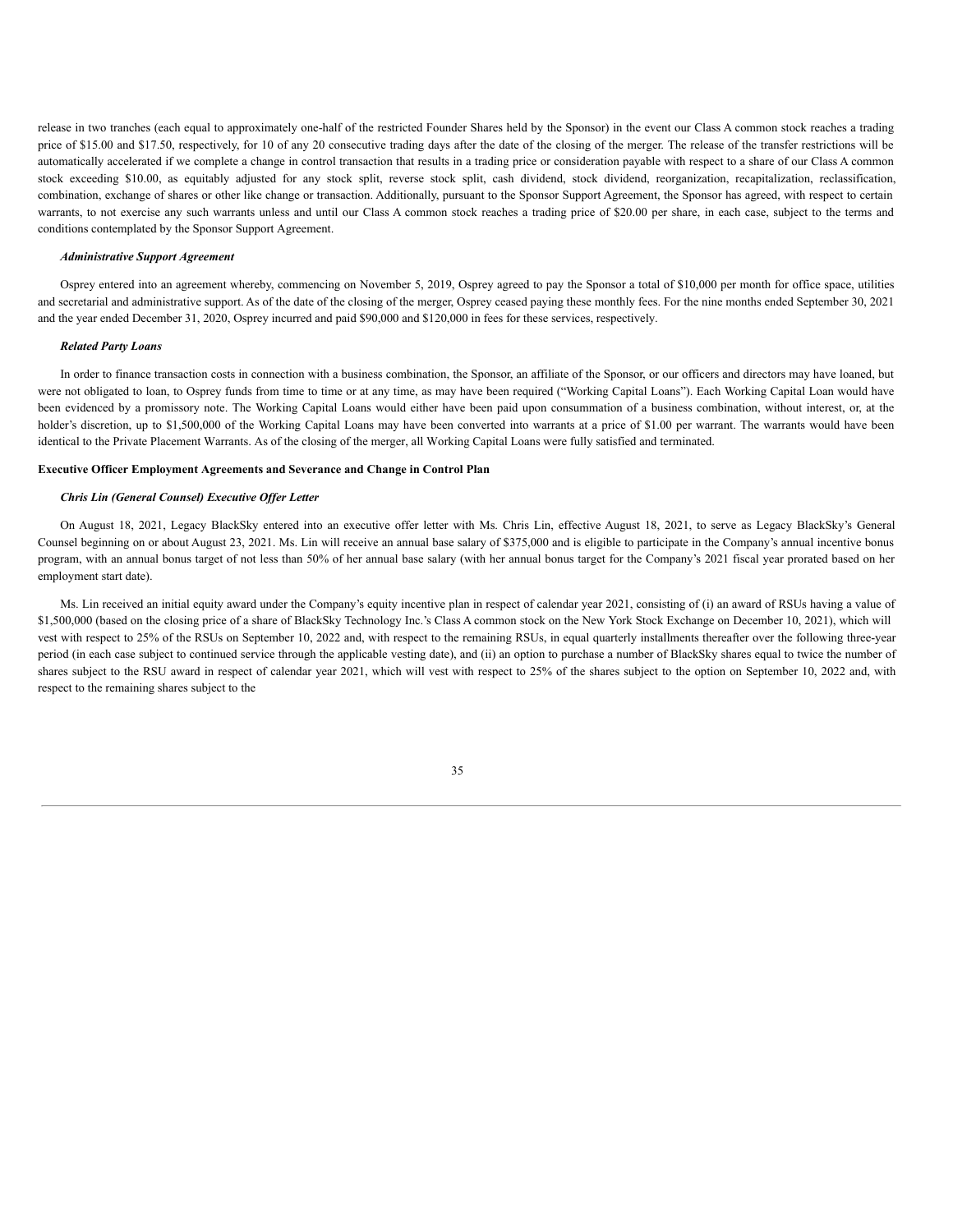option, in equal monthly installments thereafter over the following three-year period (in each case subject to continued service through the applicable vesting date).

Beginning in calendar year 2022, Ms. Lin will be eligible to receive annual equity awards under the Company's equity incentive plans as in effect from time to time. It is anticipated that her annual equity awards will consist of (i) an annual award of RSUs having a value of \$750,000 (based on BlackSky's share price on the date of grant), and (ii) an option to purchase a number of BlackSky shares equal to twice the number of shares subject to the RSU award for the applicable year. However, the actual annual equity awards granted to Ms. Lin (if any) and the terms of such equity awards will be in the sole discretion of the equity incentive plan's administrator.

Ms. Lin will participate in the Executive Severance Plan, as described further above, as a Tier 2 participant.

### **Procedures with Respect to Review and Approval of Related Person Transactions**

Our board of directors adopted a formal written policy for the review and approval of transactions with related persons. Such policy requires, among other things, that:

- any related person transaction, and any material amendment or modification to a related person transaction, must be reviewed and approved or ratified by an approving body comprised of the disinterested and independent members of our board of directors or any committee of our board of directors, provided that a majority of the members of the board of directors or such committee, respectively, are disinterested; and
- any employment relationship or transaction involving an executive officer and any related compensation must be approved by the compensation committee of our board of directors or recommended by the compensation committee to our board of directors for its approval.

In connection with the review and approval or ratification of a related person transaction:

- management must disclose to the approving body the name of the related person and the basis on which the person is a related person, the related person's interest in the transaction, the material terms of the related person transaction, including the business purpose of the transaction, the approximate dollar value of the amount involved in the transaction, the approximate dollar value of the amount of the related person's interest in the transaction and all the material facts as to the related person's direct or indirect interest in, or relationship to, the related person transaction;
- management must advise the approving body as to whether the related person transaction complies with the terms of our agreements, including the agreements governing our material outstanding indebtedness, that limit or restrict our ability to enter into a related person transaction;
- management must advise the approving body as to whether the related person transaction will be required to be disclosed in applicable filings under the Securities Act or the Exchange Act, and related rules, and, to the extent required to be disclosed, management must ensure that the related person transaction is disclosed in accordance with such statutes and related rules; and
- management must advise the approving body as to whether the related person transaction may constitute a "personal loan" for purposes of Section 402 of the Sarbanes-Oxley Act.

In addition, the related person transaction policy provides that the approving body, in connection with any approval of a related person transaction involving a nonemployee director or director nominee, should consider whether such transaction would compromise the director or director nominee's status as an "independent" or "non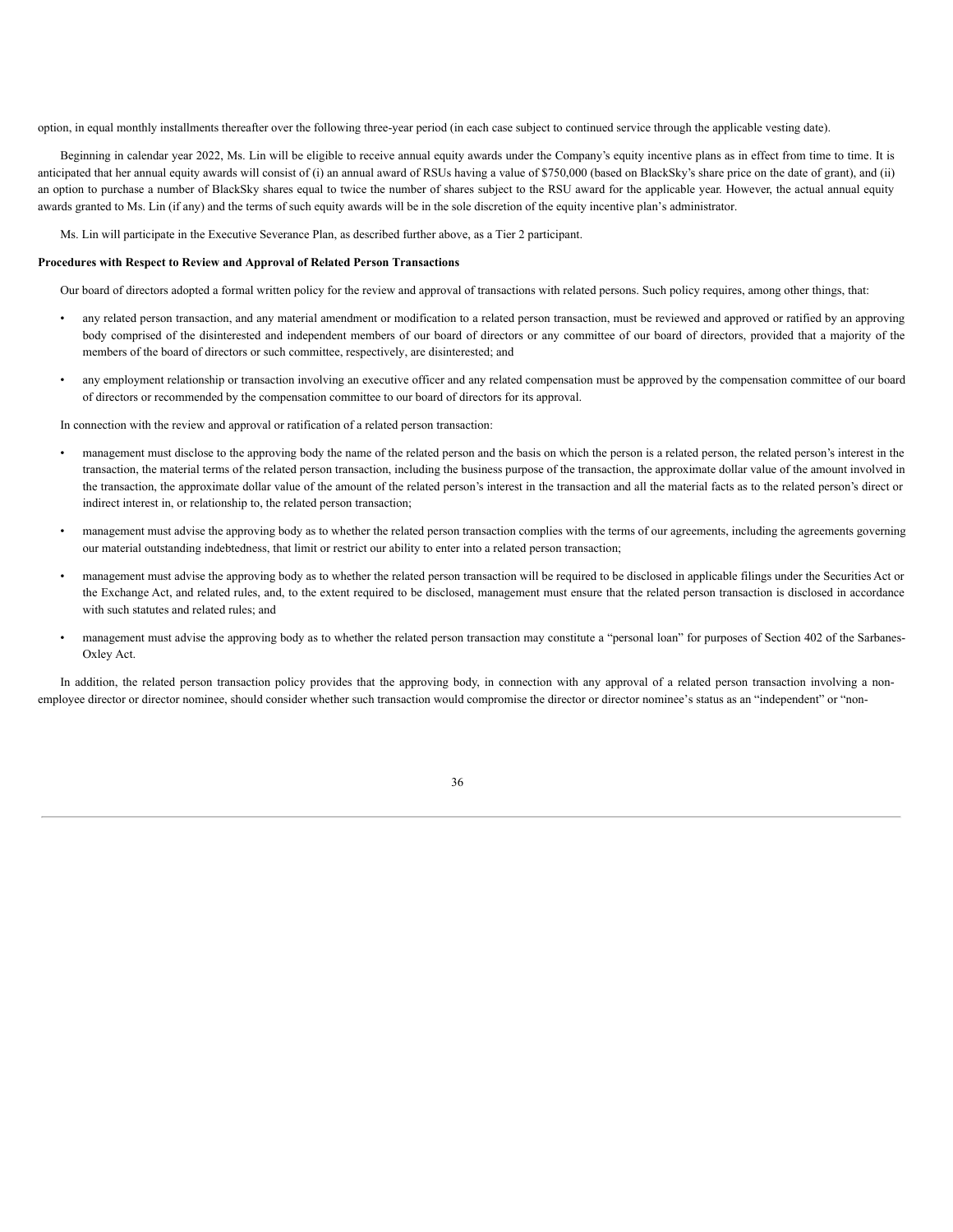employee" director, as applicable, under the rules and regulations of the SEC and any exchange on which our securities are listed.

# **Director Independence**

The NYSE listing standards require that a majority of our board of directors be independent. An "independent director" is defined generally as a person who has no material relationship with the listed company (either directly or as a partner, stockholder or officer of an organization that has a relationship with the company). Our board of directors has determined that each of Mr. Porteous, Dr. Abraham, Ms. Gordon, Mr. Harvey and Mr. Tolonen representing five (5) of our seven (7) directors, do not have a relationship that would interfere with the exercise of independent judgment in carrying out the responsibilities of a director and that each of these directors is an "independent director" as defined under the listing standards of the NYSE. In making these determinations, our board of directors considered the current and prior relationships that each nonemployee director has with BlackSky and all other facts and circumstances that the board deemed relevant in determining their independence, including the beneficial ownership of our capital stock by each non-employee director, and the transactions involving them. Our independent directors have regularly scheduled meetings at which only independent directors are present.

There are no family relationships among any of our directors, director nominees or executive officers.

# **Item 14. Principal Accountant Fees and Services**

Marcum LLP ("Marcum") served as the independent registered public accounting firm for Osprey Technology Acquisition Corp., the legal predecessor of the Company, for the period from June 15, 2018 (inception) through the year ended December 31, 2018, the fiscal years ended December 31, 2019, and December 31, 2020, and the subsequent interim period until September 8, 2021. On September 9, 2021, our audit committee approved the change in the Company's independent registered public accounting firm, effective September 9, 2021, to Deloitte & Touche LLP ("Deloitte").

#### *Deloitte*

 $\mathcal{L}_\text{max}$ 

The following table presents fees for professional audit services and other services rendered to us by Deloitte for our fiscal years ended December 31, 2021 and 2020.

|                        | 2021        | 2020      |
|------------------------|-------------|-----------|
| Audit Fees (1)         | \$747,000   | \$580,000 |
| Audit-Related Fees (2) | 1,942,894   |           |
| Tax Fees               | 44,100      | 27,125    |
| All Other Fees (3)     | 14,781      |           |
| <b>Total Fees</b>      | \$2,748,775 | \$607,125 |

<sup>(1)</sup> "Audit Fees" consist of fees billed for professional services rendered in connection with the audit of our consolidated financial statements, reviews of our quarterly consolidated financial statements and related accounting consultations and services that are normally provided by the independent registered public accountants in connection with statutory and regulatory filings or engagements for those fiscal years. This category also includes fees for services incurred in connection with the Business Combination.



<sup>(2)</sup> "Audit-Related Fees" consist of fees billed for assurance and related services that are reasonably related to performance of the audit or review of our year-end consolidated financial statements and are not reported under "Audit Fees." These services include attest services that are not required by statute or regulation and consultation concerning financial accounting and reporting standards, and the S-1 and S-4 registration statements.

<sup>(3)</sup> "All Other Fees" consist of fees to access Deloitte's Accounting Research Tool.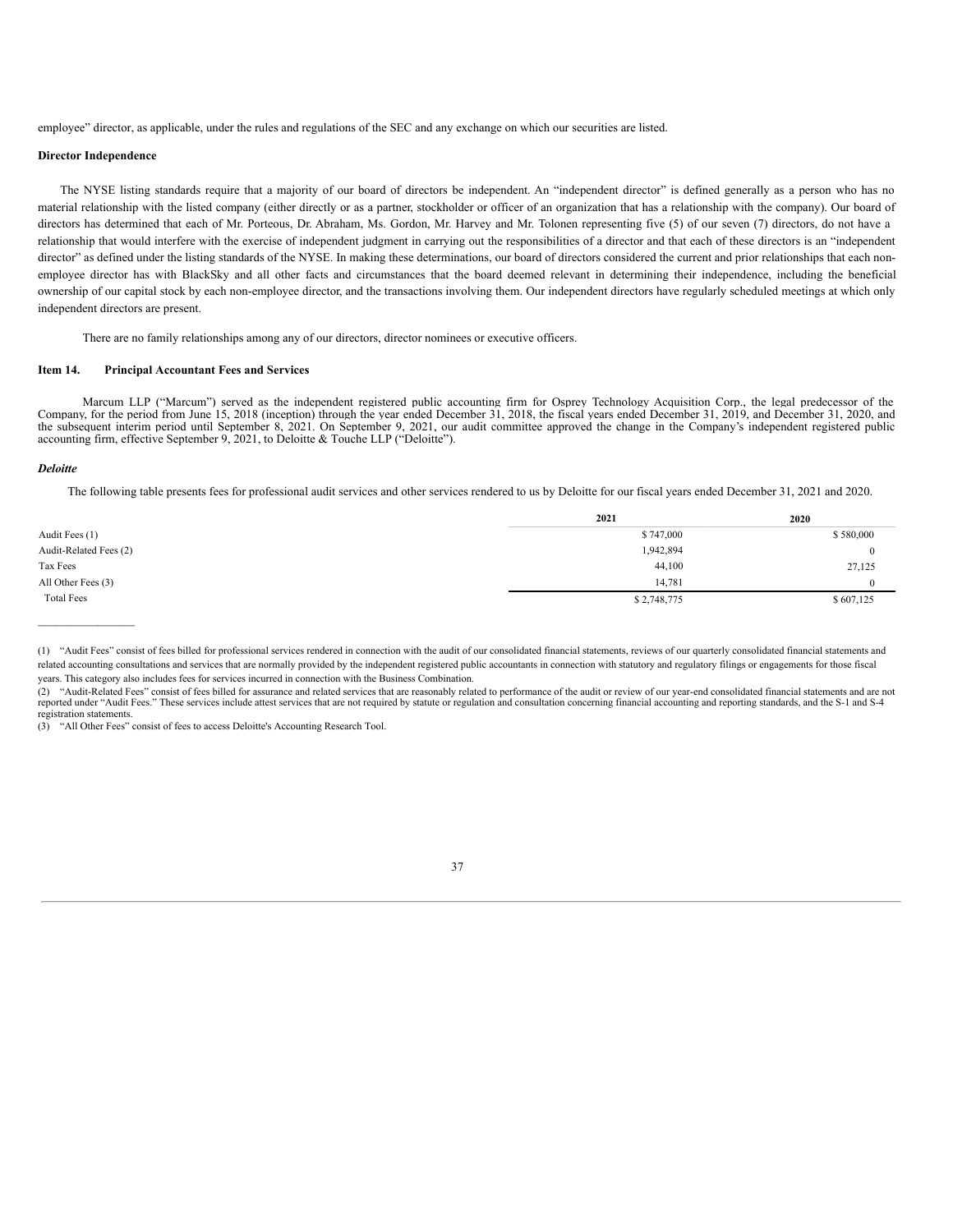### *Marcum*

The following table presents fees for professional audit services and other services rendered to us by Marcum for our fiscal years ended December 31, 2021 and 2020.

|                        | 2021        | 2020     |
|------------------------|-------------|----------|
| Audit Fees (1)         | \$50,750    | \$53,560 |
| Audit-Related Fees (2) | 152,418.5   | $\Omega$ |
| Tax Fees               | $\bf{0}$    | $\Omega$ |
| All Other Fees         | $\Omega$    | $\Omega$ |
| <b>Total Fees</b>      | \$203,168.5 | \$53,560 |

\_\_\_\_\_\_\_\_\_\_\_\_\_\_\_\_ (1) "Audit Fees" consist of fees billed for professional services rendered for the audit of Osprey's year-end financial statements and services that are normally provided by Marcum in connection with regulatory filings.

(2) "Audit-Related Fees" consist of fees billed for assurance and related services that are reasonably related to performance of the audit or review of our financial statements and are not reported under "Audit Fees." These services include attest services that are not required by statute or regulation and consultations concerning financial accounting and reporting standards.

# **Auditor Independence**

In 2021, there were no other professional services provided by Deloitte, other than those listed above, that would have required our audit committee to consider their compatibility with maintaining the independence of Deloitte.

#### Audit Committee Policy on Pre-Approval of Audit and Permissible Non-Audit Services of Independent Registered Public Accounting Firm

Effective upon the closing of the merger, our audit committee established a policy governing our use of the services of our independent registered public accounting firm. Under this policy, our audit committee is required to pre-approve all services performed by our independent registered public accounting firm in order to ensure that the provision of such services does not impair such acco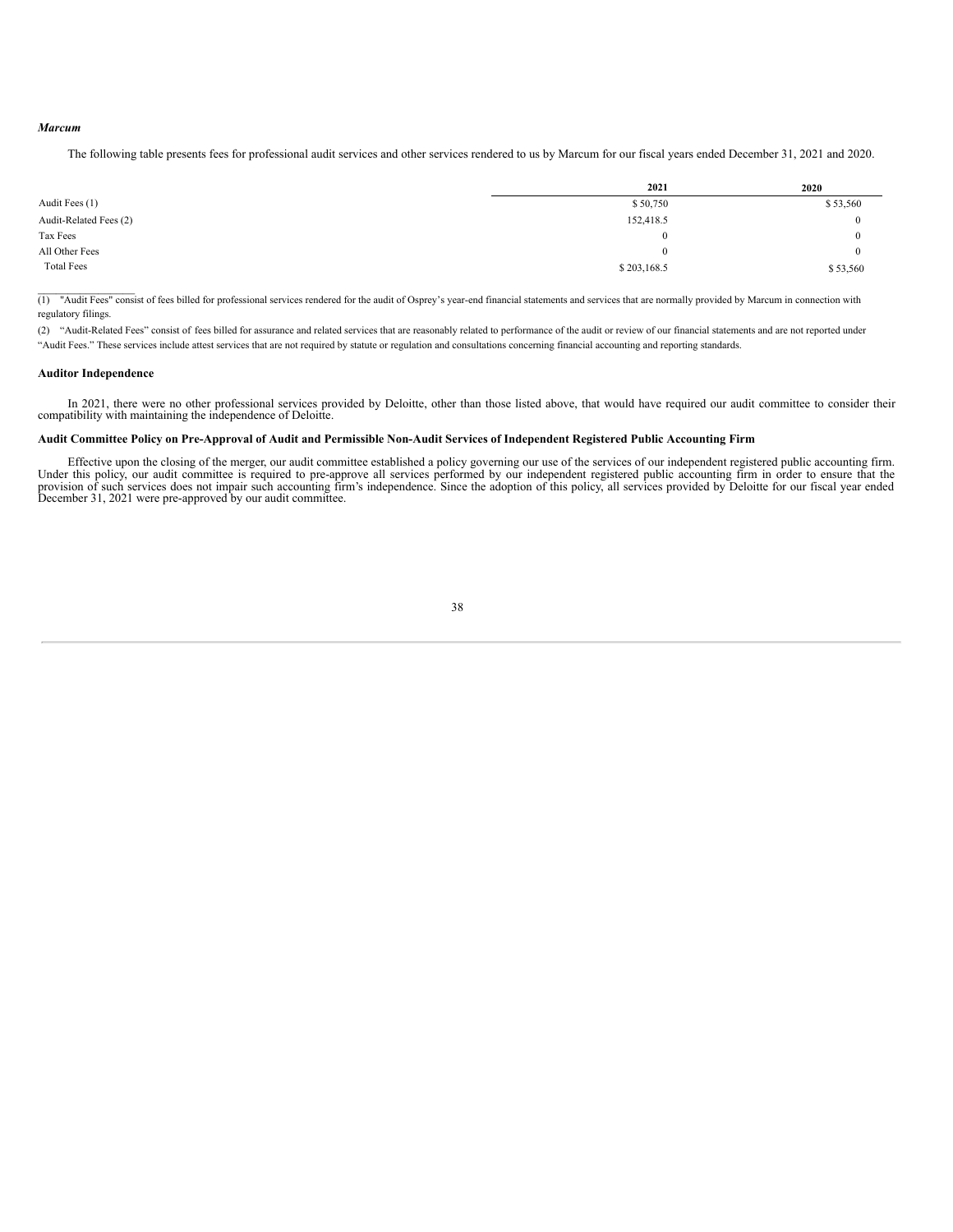# **Part IV**

# **Item 15. Exhibit and Financial Statement Schedules**

(a) The following documents are filed as part of, or incorporated by reference into, this Amendment on Form 10-K/A:

1. Financial Statements: No financial statements are filed with this Amendment on Form 10-K/A.

2. Financial Statement Schedules: No financial statement schedules are filed with this Amendment on Form 10-K/A.

(b) The following exhibits are filed as part of, or incorporated by reference into, this Amendment on Form 10-K/A:

| Exhibit No. | <b>Exhibit Description</b>                                                                                                                                                            | Form      | <b>SEC File No.</b> | Exhibit No. | <b>Filing Date</b> | <b>Filed or Furnished</b><br><b>Herewith</b> |
|-------------|---------------------------------------------------------------------------------------------------------------------------------------------------------------------------------------|-----------|---------------------|-------------|--------------------|----------------------------------------------|
| 2.1         | Agreement and Plan of Merger, dated as of February 17, 2021, by and<br>among Osprey Technology Acquisition Corp., Osprey Technology<br>Merger Sub. Inc., and BlackSky Technology Inc. | 424(b)(3) | 333-256103          | Annex A     | August 11, 2021    |                                              |
| 3.1         | Amended and Restated Certificate of Incorporation of the Company                                                                                                                      | $8-K$     | 001-39113           | 3.1         | September 15, 2021 |                                              |
| 3.2         | Amended and Restated Bylaws of the Company                                                                                                                                            | $8-K$     | 001-39113           | 3.2         | September 15, 2021 |                                              |
| 4.1         | <b>Specimen Warrant Certificate</b>                                                                                                                                                   | $S-1$     | 333-234180          | 4.3         | October 11, 2019   |                                              |
| 4.2         | Warrant Agreement, dated October 31, 2019, between Continental<br>Stock Transfer & Trust Company and Osprey Technology Acquisition<br>Corp.                                           | $8-K$     | 001-39113           | 4.1         | November 5, 2019   |                                              |
| 4.3         | <b>Description of Capital Stock</b>                                                                                                                                                   |           |                     |             |                    | X                                            |
| 10.1        | Private Placement Warrants Purchase Agreement, dated October 31,<br>2019, by and between Osprey Technology Acquisition Corp. and Osprey<br>Sponsor II, LLC                            | $8-K$     | 001-39113           | 10.4        | November 5, 2019   |                                              |
| $10.2+$     | BlackSky Technology Inc. 2021 Equity Incentive Plan                                                                                                                                   | 424(b)(3) | 333-256103          | Annex E     | August 11, 2021    |                                              |
| $10.3+$     | BlackSky Technology Inc. 2021 Employee Stock Purchase Plan                                                                                                                            | 424(b)(3) | 333-256103          | Annex F     | August 11, 2021    |                                              |
| $10.4+$     | BlackSky Technology Inc. Outside Director Compensation Policy                                                                                                                         | $8-K$     | 001-39113           | 10.13       | September 15, 2021 |                                              |
| $10.5+$     | BlackSky Technology Inc. Form of Indemnification Agreement                                                                                                                            | $8-K$     | 001-39113           | 10.4        | September 15, 2021 |                                              |
| 10.6        | Right of First Offer Agreement, dated as of October 31, 2019, by and<br>between Spaceflight Industries, Inc. and Intelsat Jackson Holdings, S.A.                                      | $S-4$     | 333-256103          | 10.10       | May 13, 2021       |                                              |
| 10.7        | Sponsor Support Agreement, dated as of February 17, 2021                                                                                                                              | $8-K$     | 001-39113           | 10.3        | February 22, 2021  |                                              |
| 10.8        | Form of Stockholder Support Agreement                                                                                                                                                 | 424(b)(3) | 333-256103          | Annex H     | August 11, 2021    |                                              |
| 10.9        | Form of Registration Rights Agreement                                                                                                                                                 | $8-K$     | 001-39113           | 10.5        | February 22, 2021  |                                              |
| 10.10       | Form of Subscription Agreement                                                                                                                                                        | $8-K$     | 001-39113           | 10.1        | February 22, 2021  |                                              |
| $10.11+$    | Executive Employment Agreement for Brian O'Toole                                                                                                                                      | $S-4/A$   | 333-256103          | 10.15       | June 25, 2021      |                                              |
| $10.12+$    | <b>Executive Employment Agreement for Brian Daum</b>                                                                                                                                  | $S-4/A$   | 333-256103          | 10.16       | June 25, 2021      |                                              |
| $10.13+$    | Offer Letter from BlackSky Holdings Inc. to Brian O'Toole, dated<br><b>August 18, 2021</b>                                                                                            | $8-K$     | 001-39113           | 10.1        | August 18, 2021    |                                              |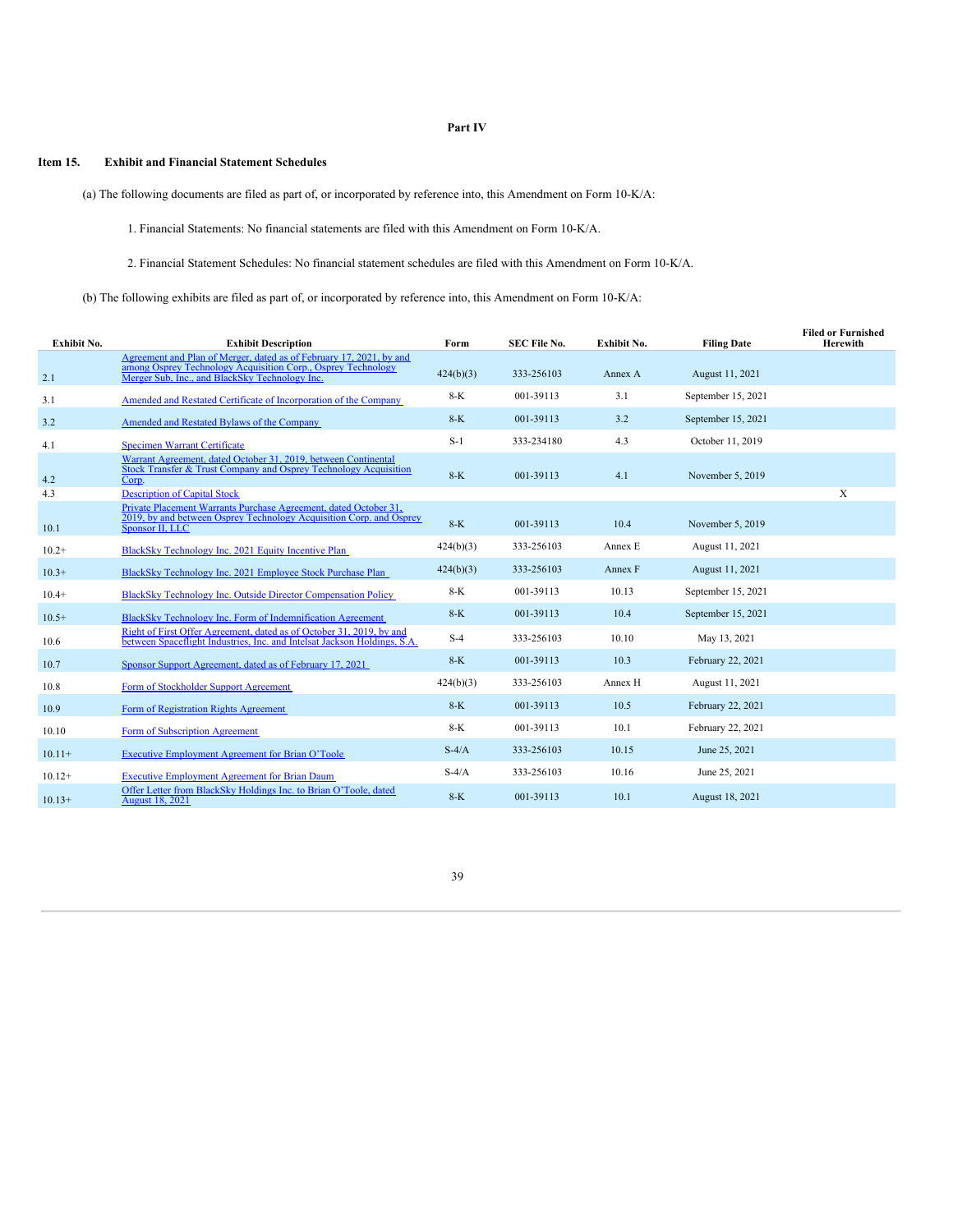| $10.14+$ | Offer Letter from BlackSky Holdings Inc. to Johan Broekhuysen, dated<br><b>August 18, 2021</b>                                                                                                                                                                          | $8-K$   | 001-39113  | 10.2  | August 18, 2021    |  |
|----------|-------------------------------------------------------------------------------------------------------------------------------------------------------------------------------------------------------------------------------------------------------------------------|---------|------------|-------|--------------------|--|
| $10.15+$ | Offer Letter from BlackSky Holdings Inc. to Henry Dubois, dated August<br>18.2021                                                                                                                                                                                       | $8-K$   | 001-39113  | 10.3  | August 18, 2021    |  |
| $10.16+$ | Offer Letter from BlackSky Holdings Inc. to Chris Lin, dated August 18,<br>2021                                                                                                                                                                                         | $8-K$   | 001-39113  | 10.4  | August 18, 2021    |  |
| $10.17+$ | Transition and Consulting Agreement from BlackSky Holdings Inc. to<br>Brian Daum, dated August 18, 2021                                                                                                                                                                 | $8-K$   | 001-39113  | 10.5  | August 18, 2021    |  |
| 10.18    | Amended and Restated Loan and Security Agreement, dated October 31.<br>2019, by and between Intelsat Jackson Holdings SA, Seahawk SPV<br>Investment LLC, Spaceflight Industries, Inc. and its subsidiaries.                                                             | $S-4/A$ | 333-256103 | 10.17 | June 25, 2021      |  |
| 10.19    | Satellite Program Contract, dated March 12, 2018, by and between<br>LeoStella LLC and BlackSky Global LLC                                                                                                                                                               | $S-4/A$ | 333-256103 | 10.18 | June 25, 2021      |  |
| 10.20    | Amendment No. 1 to Satellite Program Contract, dated February 20, 2019,<br>by and between LeoStella LLC and BlackSky Global LLC                                                                                                                                         | $S-4/A$ | 333-256103 | 10.19 | June 25, 2021      |  |
| 10.21    | Amendment No. 2 to Satellite Program Contract, dated May 27, 2020, by<br>and between LeoStella LLC and BlackSky Global LLC                                                                                                                                              | $S-4/A$ | 333-256103 | 10.20 | June 25, 2021      |  |
| 10.22    | Palantir Subscription Agreement, dated as of September 13, 2021, by and<br>between BlackSky Holdings, Inc. and Palantir Technologies, Inc.                                                                                                                              | $8-K$   | 001-39113  | 99.2  | September 1, 2021  |  |
| 10.23    | Sponsor Support Agreement, dated as of February 17, 2021, by and among<br>BlackSky Holdings, Inc., Osprey Sponsor II, LLC, and Osprey Technology<br><b>Acquisition Corp.</b>                                                                                            | $8-K$   | 001-39113  | 10.3  | February 22, 2021  |  |
| 10.24    | First Amendment, Consent and Joinder to Amended and Restated Loan<br>and Security Agreement, dated as of September 9, 2021, by and among<br>BlackSky Holdings, Inc. and the subsidiaries named therein, Intelsat<br>Jackson Holdings SA and Seahawk SPV Investment LLC. | 8-K     | 001-39113  | 10.5  | September 15, 2021 |  |
| 10.25    | <b>BlackSky HO Lease Agreement</b>                                                                                                                                                                                                                                      | $S-1$   | 333-260458 | 10.25 | October 25, 2021   |  |
| $10.26+$ | BlackSky Technology Inc. Executive Change in Control and Severance<br>Plan, adopted August 16, 2021, and form of participation agreement<br>attached as appendix A.                                                                                                     | $8-K$   | 001-39113  | 10.6  | August 18, 2021    |  |
| 10.27    | Form of Stock Option Agreement under the BlackSky 2021 Equity<br><b>Incentive Plan</b>                                                                                                                                                                                  | $S-8$   | 333-261778 | 4.4   | December 20, 2021  |  |
| 10.28    | Form of Restricted Stock Unit Agreement under the BlackSky 2021 Equity<br><b>Incentive Plan</b>                                                                                                                                                                         | $S-8$   | 333-261778 | 4.5   | December 20, 2021  |  |
| 10.29    | Form of Stock Appreciation Right Agreement under the BlackSky 2021<br><b>Equity Incentive Plan</b>                                                                                                                                                                      | $S-8$   | 333-261778 | 4.6   | December 20, 2021  |  |
| 10.30    | 2021 Equity Incentive Plan and forms of agreements thereunder                                                                                                                                                                                                           | $S-8$   | 333-261778 | 4.7   | December 20, 2021  |  |
| 10.31    | Spaceflight, Inc. Amended and Restated 2011 Equity Incentive Plan<br>Assumed by Spaceflight Industries and forms of agreements thereunder                                                                                                                               | $S-8$   | 333-261778 | 4.9   | December 20, 2021  |  |
| 10.32    | 2014 Equity Incentive Plan and forms of agreements thereunder                                                                                                                                                                                                           | $S-8$   | 333-261778 | 4.8   | December 20, 2021  |  |
| 10.33    | Form of Restricted Stock Unit Agreement under the BlackSky 2014 Equity<br><b>Incentive Plan</b>                                                                                                                                                                         | $S-8$   | 333-261778 | 4.4   | March 4, 2022      |  |
| $10.34+$ | 2022 Executive Incentive Compensation Plan                                                                                                                                                                                                                              | $10-K$  | 001-39113  | 10.34 | March 31, 2021     |  |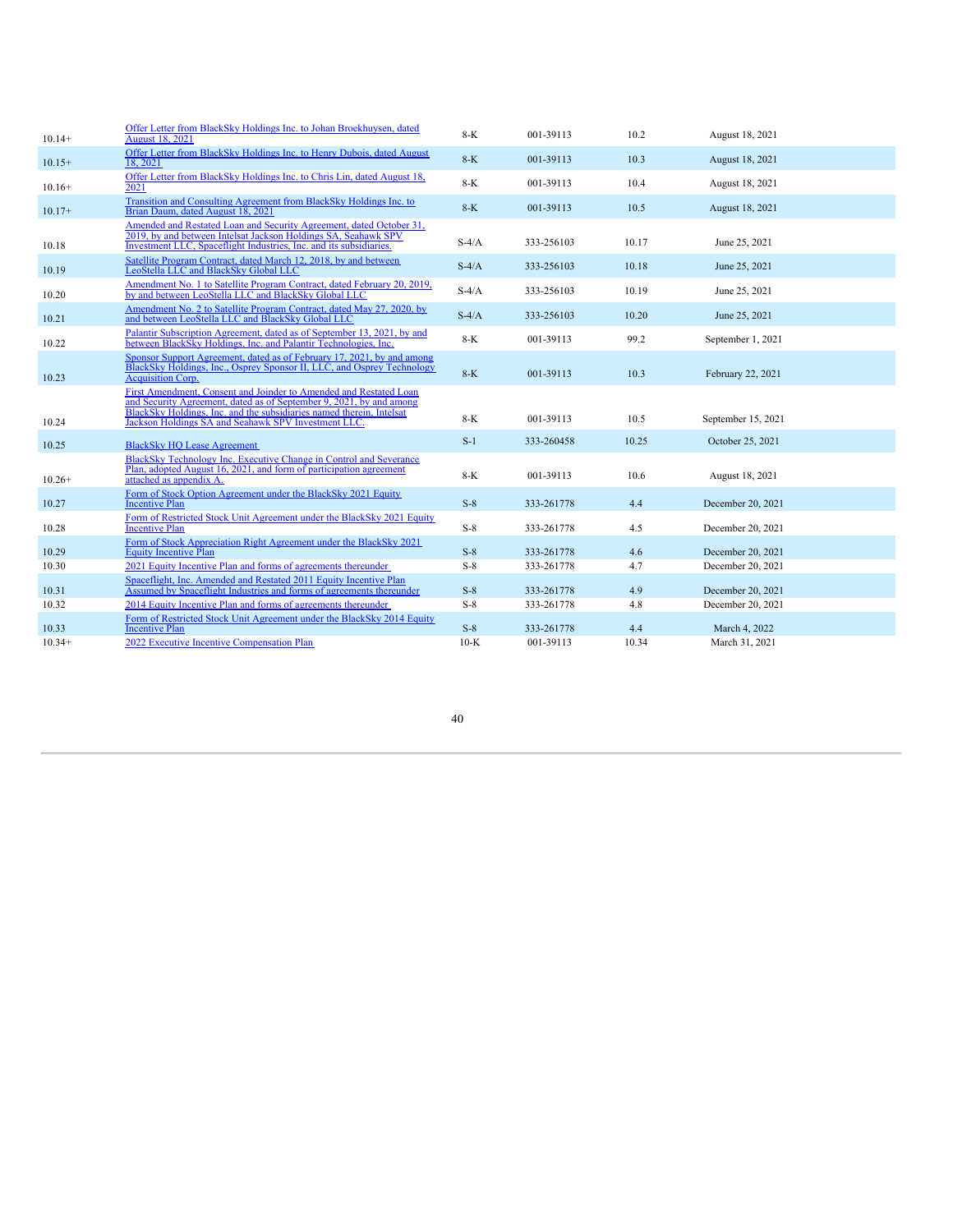| 16.1    | Letter from Marcum LLP to the SEC, dated September 14, 2021                                                                                  | $8-K$  | 001-39113  | 16.1    | September 15, 2021 |   |
|---------|----------------------------------------------------------------------------------------------------------------------------------------------|--------|------------|---------|--------------------|---|
| 21.1    | <b>List of Subsidiaries</b>                                                                                                                  | $S-1$  | 333-260458 | 21.1    | October 25, 2021   |   |
| 23.1    | Consent of Deloitte LLP, independent registered public accounting firm<br>of BlackSky Technology Inc.                                        | $10-K$ | 001-39113  | 23.1    | March 31, 2021     |   |
| 24.1    | Power of Attorney (included in signature pages hereto)                                                                                       | $10-K$ | 001-39113  | 24.1    | March 31, 2021     |   |
| 31.1    | Certification of the Company's Chief Executive Officer, Brian O'Toole,<br>pursuant to Section 302 of the Sarbanes-Oxley Act of 2002.         | $10-K$ | 001-39113  | 31.1    | March 31, 2021     |   |
| 31.2    | Certification of the Company's Chief Financial Officer, Johan<br>Broekhuysen, pursuant to Section 302 of the Sarbanes-Oxley Act of<br>2002.  | $10-K$ | 001-39113  | 31.2    | March 31, 2021     |   |
| 31.3    | Certification of the Company's Chief Executive Officer, Brian O'Toole,<br>pursuant to Section 302 of the Sarbanes-Oxley Act of 2002.         |        |            |         |                    | X |
| 31.4    | Certification of the Company's Chief Financial Officer, Johan<br>Broekhuysen, pursuant to Section 302 of the Sarbanes-Oxley Act of<br>2002.  |        |            |         |                    | X |
| 32.1    | Certification of the Company's Chief Executive Officer, Brian O'Toole,<br>pursuant to Section 906 of the Sarbanes-Oxley Act of 2002.         | $10-K$ | 001-39113  | 32.1    | March 31, 2021     |   |
| 32.2    | Certification of the Company's Chief Financial Officer, Johan<br>Broekhuysen, pursuant to Section 906 of the Sarbanes- Oxley Act of<br>2002. | $10-K$ | 001-39113  | 32.2    | March 31, 2021     |   |
| 101.INS | <b>Inline XBRL Instance Document</b>                                                                                                         | $10-K$ | 001-39113  | 101.INS | March 31, 2021     |   |
| 101.SCH | Inline XBRL Taxonomy Extension Schema Document                                                                                               | $10-K$ | 001-39113  | 101.SCH | March 31, 2021     |   |
| 101.CAL | Inline XBRL Taxonomy Extension Calculation Linkbase Document                                                                                 | $10-K$ | 001-39113  | 101.CAL | March 31, 2021     |   |
| 101.DEF | Inline XBRL Taxonomy Extension Definition Linkbase Document                                                                                  | $10-K$ | 001-39113  | 101.DEF | March 31, 2021     |   |
| 101.LAB | Inline XBRL Taxonomy Extension Label Linkbase Document                                                                                       | $10-K$ | 001-39113  | 101.LAB | March 31, 2021     |   |
| 101.PRE | Inline XBRL Taxonomy Extension Presentation Linkbase Document                                                                                | $10-K$ | 001-39113  | 101.PRE | March 31, 2021     |   |
| 104     | Cover Page Interactive Data File (formatted as Inline XBRL and<br>contained in Exhibit 101)                                                  |        |            |         |                    | X |

+ Indicates management contract or compensatory plan.

# **Item 16. Form 10-K Summary**

None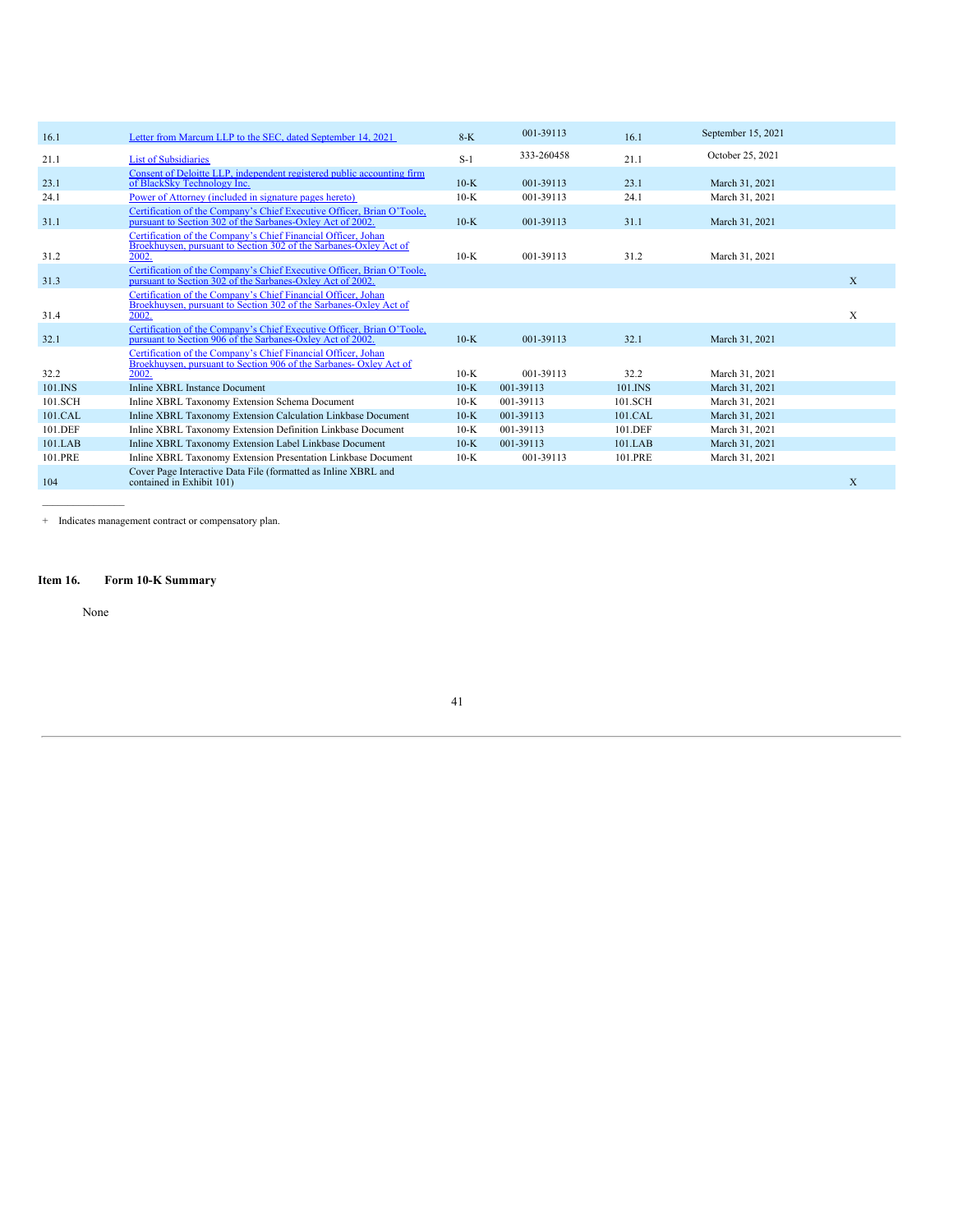# **Signatures**

Pursuant to the requirements of Section 13 or 15(d) of the Securities Exchange Act of 1934, the Registrant has duly caused this Report to be signed on its behalf by the undersigned, thereunto duly authorized.

# **BlackSky Technology Inc.**

<span id="page-41-0"></span>

Date: May 2, 2022 By: /s/ Brian O'Toole Brian O'Toole

President and Chief Executive Officer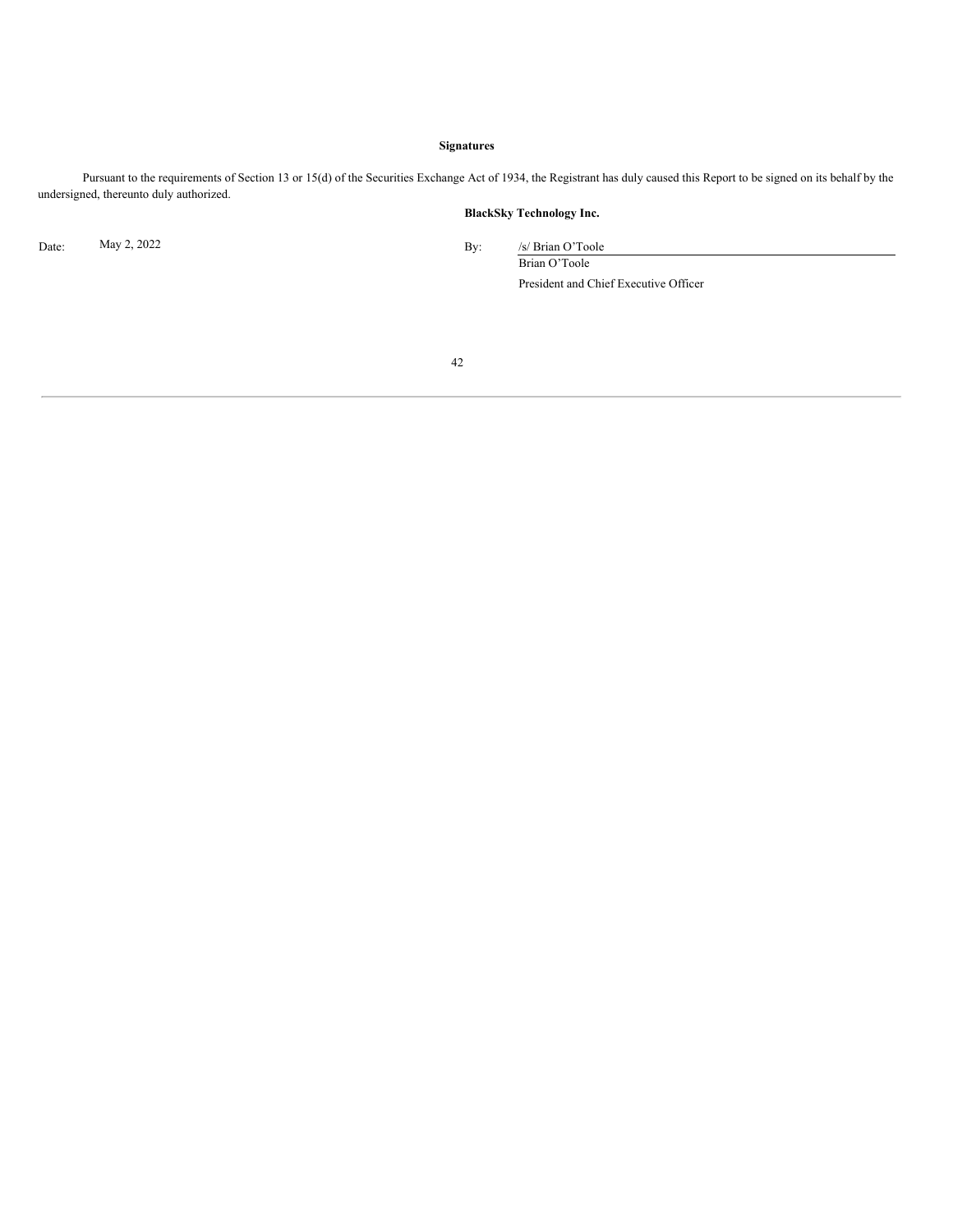# **CERTIFICATION OF CHIEF EXECUTIVE OFFICER PURSUANT TO EXCHANGE ACT RULE 13a-14(a)**

I, Brian O'Toole, certify that:

- 1. I have reviewed this Amendment No. 1 to the Annual Report on Form 10-K/A of BlackSky Technology Inc.; and
- 2. Based on my knowledge, this report does not contain any untrue statement of a material fact or omit to state a material fact necessary to make the statements made, in light of the circumstances under which such statemen

<span id="page-42-0"></span>Date: May 2, 2022

By: /s/ Brian O'Toole\_\_\_\_\_\_\_\_\_\_\_\_\_\_\_\_\_\_\_ Brian O'Toole President and Chief Executive Officer (Principal Executive Officer)

**Exhibit 31.3**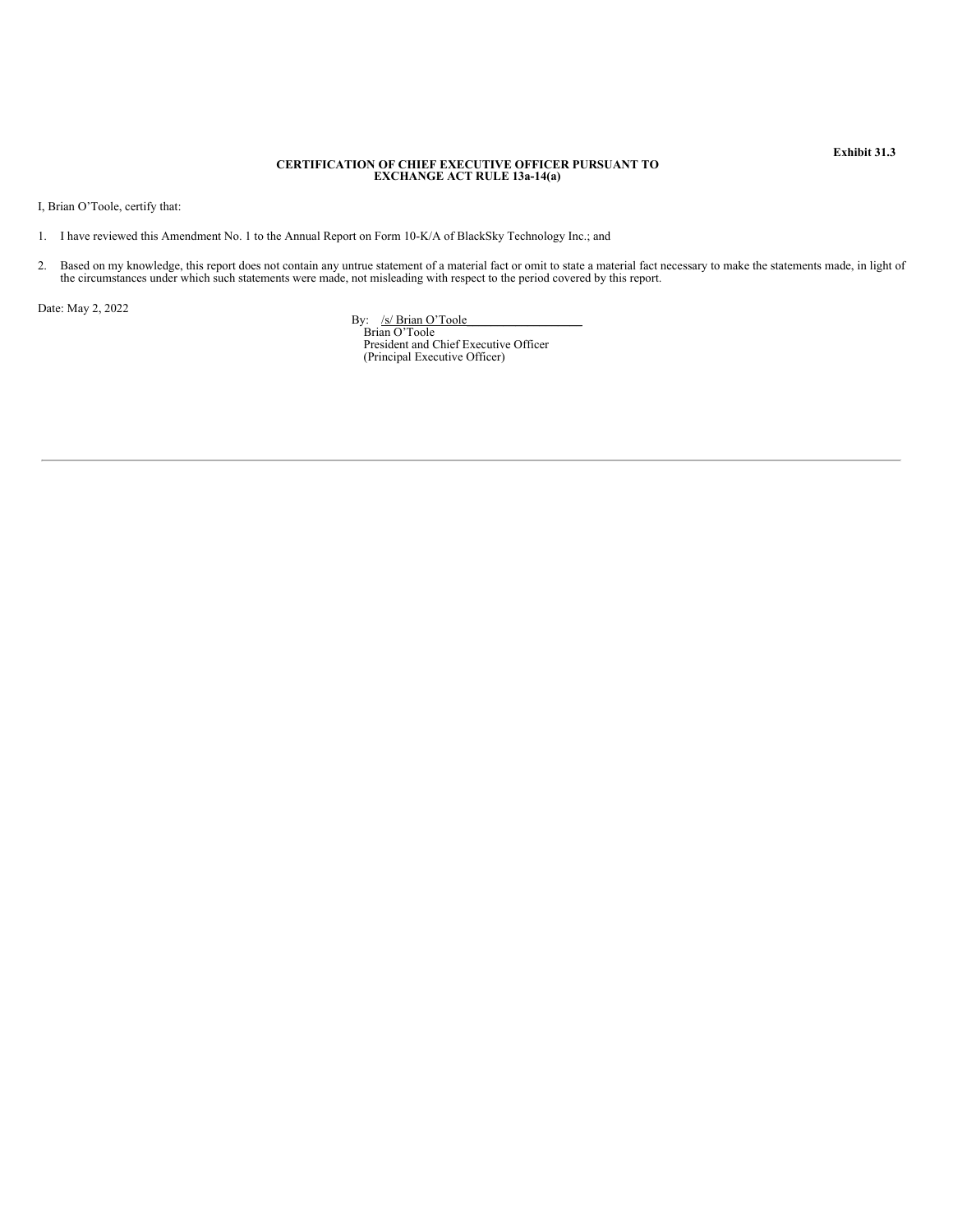# **CERTIFICATION OF CHIEF FINANCIAL OFFICER PURSUANT TO EXCHANGE ACT RULE 13a-14(a)**

I, Johan Broekhuysen, certify that:

- 1. I have reviewed this Amendment No. 1 to the Annual Report on Form 10-K/A of BlackSky Technology Inc.; and
- 2. Based on my knowledge, this report does not contain any untrue statement of a material fact or omit to state a material fact necessary to make the statements made, in light of the circumstances under which such statemen

Date: May 2, 2022

By: /s/ Johan Broekhuysen<br>Johan Broekhuysen

Chief Financial Officer (Principal Financial Officer)

**Exhibit 31.4**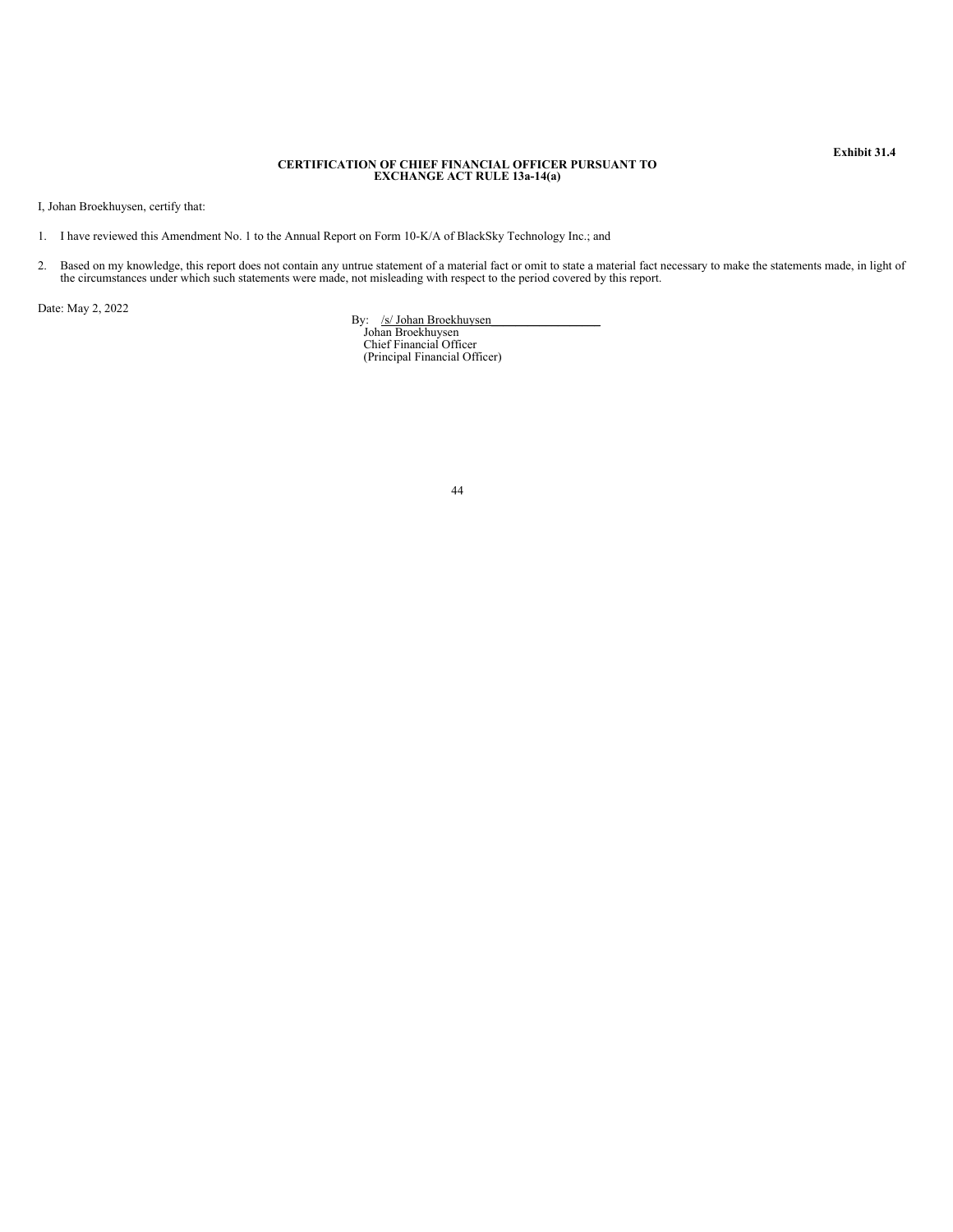# **DESCRIPTION OF CAPITAL STOCK**

The following description of the capital stock of BlackSky Technology Inc., a Delaware corporation ("us," "our," "we," "BlackSky" or the "Company") is a summary of the material terms of our common stock as specified in our amended and restated certificate of incorporation and amended and restated bylaws currently in effect. Because the following description is only a summary, it does not contain all of the information that may be important to you. For a complete description of matters set forth herein, you should refer to the amended and restated certificate of incorporation and the amended and restated bylaws, each previously filed with the Securities and Exchange Commission and incorporated by reference as an exhibit to the Annual Report on Form 10-K, as well as to the applicable provisions of the Delaware General Corporation Law ("DGCL").

#### **General**

The authorized capital stock of BlackSky consists of 400,000,000 shares, \$0.0001 par value per share, of which: 300,000,000 shares are designated as Class A common stock (the "Class A Common Stock") Common Stock; and 100,000,000 shares are designated as preferred stock.

#### **Class A Common Stock**

The amended and restated certificate of incorporation authorizes one class of common stock, the Class A Common Stock.

#### *Dividend Rights*

The DGCL permits a corporation to declare and pay dividends out of "surplus" or, if there is no "surplus", out of its net profits for the fiscal year in which the dividend is declared and/or the preceding fiscal year. "Surplus" is defined as the excess of the net assets of the corporation over the amount determined to be the capital of the corporation by the board of directors. The capital of the corporation is typically calculated to be (and cannot be less than) the aggregate par value of all issued shares of capital stock. Net assets equals the fair value of the total assets minus total liabilities. The DGCL also provides that dividends may not be paid out of net profits if, after the payment of the dividend, capital is less than the capital represented by the outstanding stock of all classes having a preference upon the distribution of assets. Delaware common law also imposes a solvency requirement in connection with the payment of dividends.

Subject to preferences that may apply to any shares of our preferred stock outstanding at the time, the holders of our Class A Common Stock will be entitled to receive<br>dividends out of funds legally available if our board directors may determine.

#### *Voting Rights*

Holders of our Class A Common Stock are entitled to one vote for each share held as of the record date for the determination of the stockholders entitled to vote on such matters, including the election and removal of directors, except as otherwise required by law. Under Delaware law, the right to vote cumulatively does not exist unless the certificate of incorporation specifically authorizes cumulative voting. Our amended and restated certificate of incorporation does not authorize cumulative voting and provides that no stockholder will be permitted to cumulate votes at any election of directors.

# *Right to Receive Liquidation Distributions*

If we become subject to a liquidation, dissolution, or winding-up, the assets legally available for distribution to our stockholders would be distributable ratably among the holders of our Class A Common Stock and any participating series of our preferred stock outstanding at that time, subject to prior satisfaction of all outstanding debt and liabilities and the preferential rights of and the payment of liquidation preferences, if any, on any outstanding shares of our preferred stock.

#### *Other Matters*

All outstanding shares of our Class A Common Stock will be fully paid and nonassessable. Our Class A Common Stock will not be entitled to preemptive rights and will not be subject to redemption or sinking fund provisions.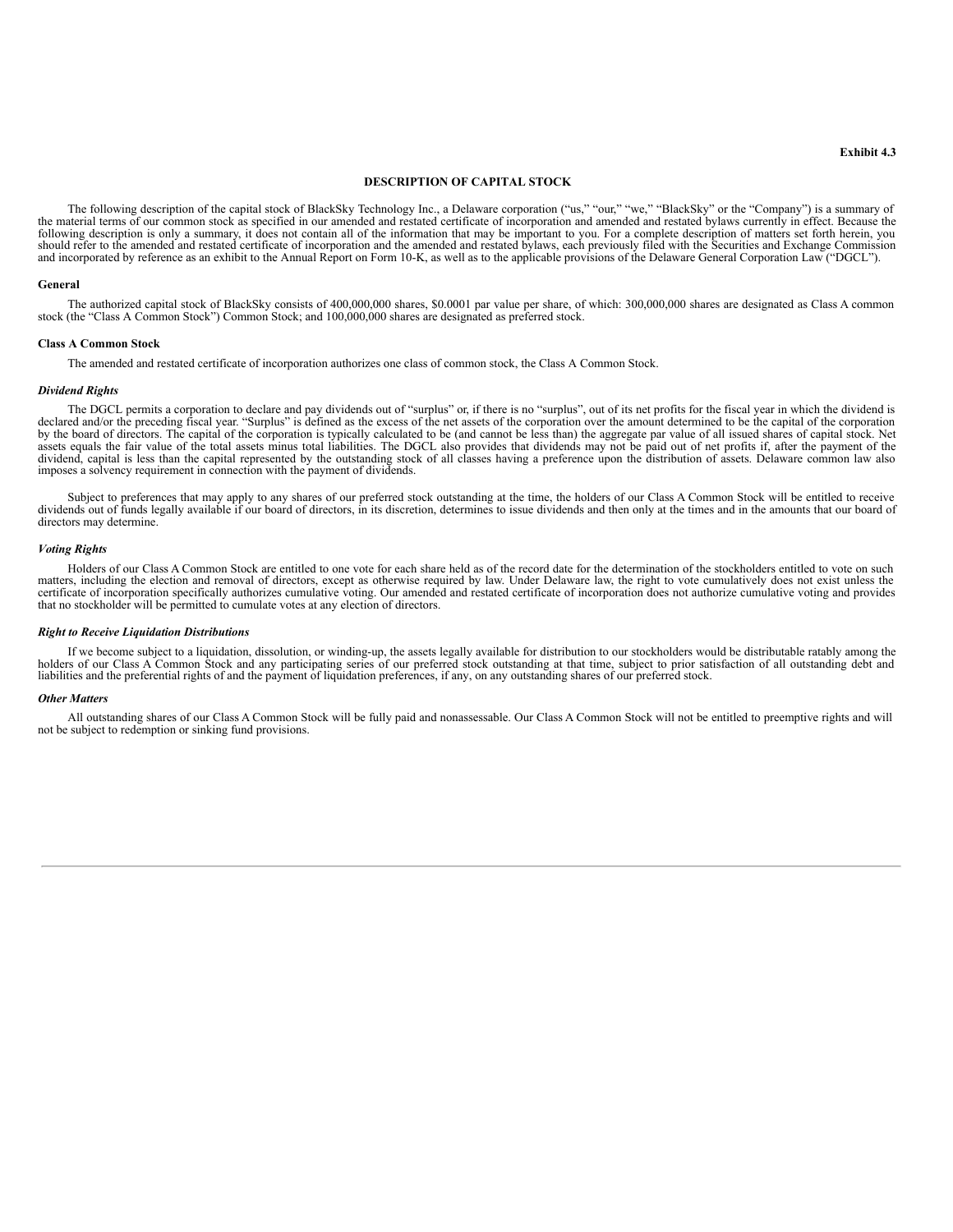# **Preferred Stock**

Our board of directors are authorized, subject to limitations prescribed by the DGCL, to issue preferred stock in one or more series, to establish from time to time the number of shares to be included in each series, and to fix the designation, powers, preferences, and rights of the shares of each series and any of its qualifications, limitations, or restrictions, in each case without further vote or action by our stockholders. Our board of directors are empowered to increase or decrease the number of shares of any series of preferred stock, but not below the number of shares of that series then outstanding, without any further vote or action by our stockholders. Our board of directors are able to authorize the issuance of preferred stock with The issuance of preferred stock, while providing flexibility in connection with possible acquisitions and other corporate purposes, could, among other things, have the effect of delaying, deferring, or preventing a change in control of BlackSky and might adversely affect the market price of our Class A Common Stock and the voting and other rights of the holders of our Class A Common Stock. There are currently no plans to issue any shares of preferred stock.

#### **Warrants**

#### *Public Warrants*

As of December 31, 2021, there were an aggregate of 15,812,500 Public Warrants ("Public Warrants" and together with the Private Placement Warrants, as defined below, the "Warrants") outstanding which entitle the holder to acquire Class A Common Stock. Each whole Public Warrant entitles the registered holder to purchase one share of Class A Common Stock at an exercise price of \$11.50 per share, subject to adjustment as discussed in *"—Anti-Dilution Adjustments*" below. The Public Warrants are exercisable, subject to the registration conditions in the next paragraph and our obligation to have a registration statement declared effective covering the issuance of the shares issuable upon exercise of the warrants as discussed below. The Public Warrants will expire on September 9, 2026, at 5:00 p.m. New York City time, or earlier upon redemption or liquidation.

We are not be obligated to deliver any shares of Class A Common Stock pursuant to the exercise of a Public Warrant and we have no obligation to settle such Public Warrant exercise unless a registration statement under the Stock issuable upon exercise of the Public Warrants is then effective and a current prospectus relating to those shares of Class A Common Stock is available, subject to satisfaction of our obligations described below with respect to registration. No Public Warrant is exercisable for cash or on a cashless basis, and we are not obligated to issue any shares to holders seeking to exercise their Warrants, unless the issuance of the shares upon such exercise is registered or qualified under the securities laws of the state of the exercising holder, or an exemption from registration is available. In the event that the conditions in the two immediately preceding sentences are not satisfied with respect to a<br>Public Warrant, the holder of such Public W

A registration statement covering the issuance of the shares of Class A Common Stock issuable upon exercise of the warrants was declared effective on December 16, 2021 and we have agreed to maintain a current prospectus relating to those shares of Class A Common Stock until the warrants expire or are redeemed. Notwithstanding the above, if the Class A Common Stock is at the time of security" under Section 18(b)(1) of the Securities Act, we may, at our option, require holders of Public Warrants who exercise their Public Warrants to do so on a "cashless" basis" in accordance with Section 3(a)(9) of the Securities Act and, in the event we so elect, we will not be required to file or maintain in effect a registration statement for the registration of the Class A Common Stock issuable upon exercise of the Warrants, but will use our best efforts to register or qualify the shares issuable upon the exercise of the Public Warrants under applicable blue sky laws to the extent an exemption is not available.

#### *Private Placement Warrants*

Except as set forth below, the terms of the Private Placement Warrants (the "Private Placement Warrants"), including the exercise period and expiration date, are identical<br>to the Public Warrants. 4,162,500 of the Private P and are then exercisable at an exercise price of \$20.00 per share, each subject to adjustment as discussed in *"—Anti-Dilution Adjustments*" below.

The Private Placement Warrants (including the Class A Common Stock issuable upon exercise of the Private Placement Warrants) are not redeemable by us for cash so long as they are held by the Sponsor or its permitted transferees except as set forth elsewhere in this prospectus. The Sponsor, or its permitted transferees, has the option to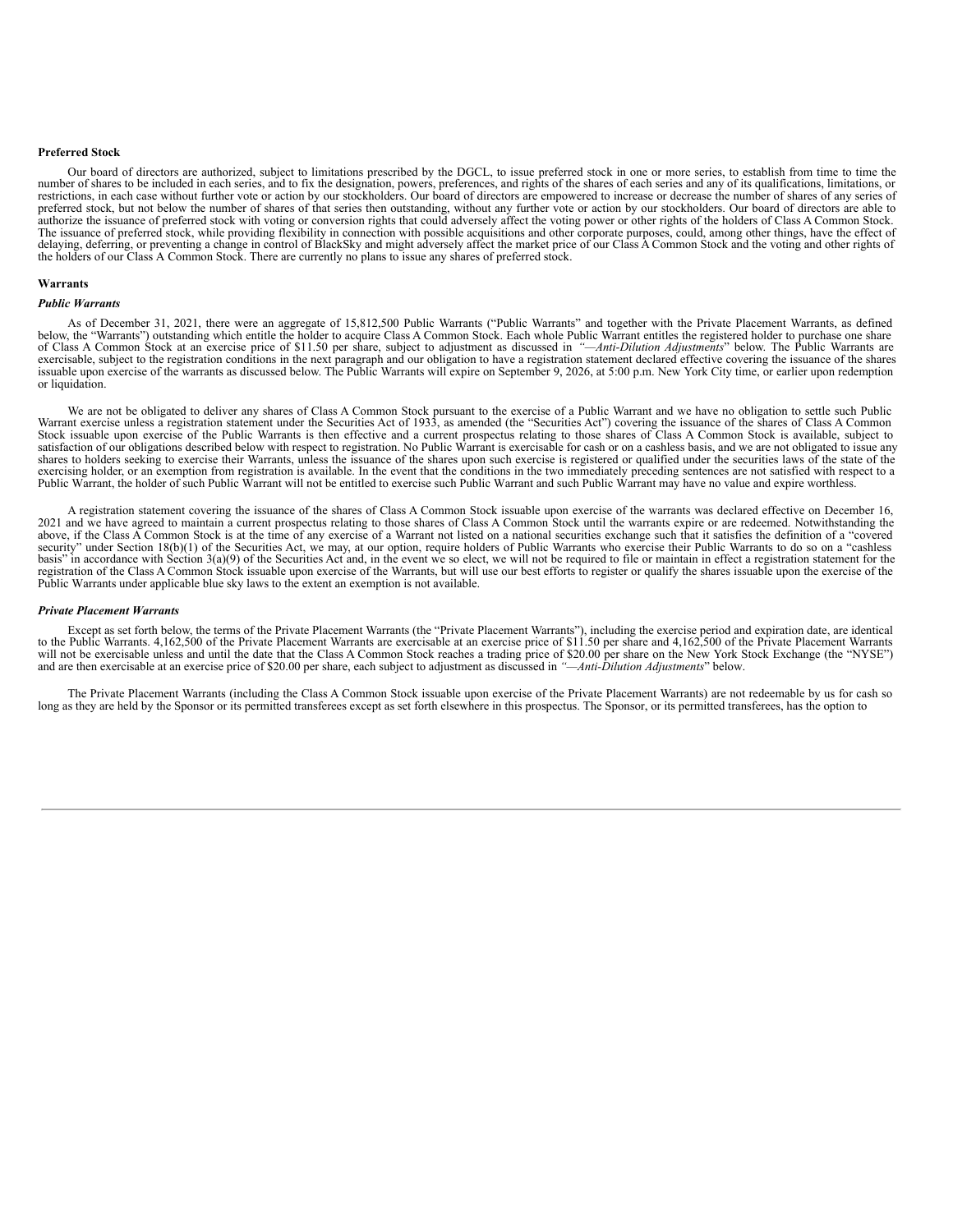exercise the Private Placement Warrants on a cashless basis and will be entitled to certain registration rights. Otherwise, and except with the \$20.00 exercise price for 4,162,500 Private Placement Warrants described above, the Private Placement Warrants have terms and provisions that are identical to those of the Public Warrants. If the Private Placement Warrants are held by holders other than the Sponsor or its permitted transferees, the Private Placement Warrants will be redeemable by us and exercisable by the holders on the same basis as the Public Warrants.

If the Sponsor or its permitted transferees elect to exercise the Private Placement Warrants on a cashless basis, they would pay the exercise price by surrendering their<br>Warrants for that number of shares of Class A Common notice of exercise is sent to the holders of Warrants. If such holders remain affiliated with us, their ability to sell our securities in the open market will be significantly limited.<br>We will have policies in place that p permitted to sell our securities, an insider cannot trade in our securities if he or she is in possession of material non-public information. Accordingly, unlike public stockholders who could exercise their Warrants and sell the shares of Class A Common Stock received upon such exercise freely in the open market in order to recoup the cost of such exercise, the insiders could be significantly restricted from selling such securities.

#### *Redemption of Warrants*

*Redemption of Warrants when the price per share of Class A Common Stock equals or exceeds \$18.00.*

Once the Warrants become exercisable, we may call the Warrants for redemption:

- In whole and not in part;
- At a price of \$0.01 per Warrant;
- upon a minimum of 30 days' prior written notice of redemption (the "30-day redemption period"), to each Warrant holder;
- If, and only if, the closing price of Class A Common Stock equals or exceeds \$18.00 per share (as adjusted for stock splits, stock dividends, reorganizations, recapitalizations and the like) for any 20 trading days within notice of redemption to the Warrant holders; and
- provided that there is an effective registration statement covered the shares of Class A Common Stock issuable upon exercise of the Warrants and a current prospectus relating thereto, available throughout the 30-day rede described in "—*Redemption Procedures and Cashless Exercise*."

If and when the Warrants become redeemable by us pursuant to the foregoing redemption method, we may exercise our redemption right even we are unable to register or qualify the underlying securities for sale under all applicable state securities laws.

We have established the last of the redemption criterion discussed above to prevent a redemption call unless there is at the time of the call a significant premium to the Warrant exercise price. If the foregoing conditions its Warrant prior to the scheduled redemption date. However, the price of the Class A Common Stock may fall below the \$18.00 redemption trigger price as well as the \$11.50 Warrant exercise price after the redemption notice is issued.

As described in "—*Private Placement Warrants*," these redemption rights do not apply to Private Placement Warrants if at the time of the redemption, such Private Placement Warrants continue to be held by the Sponsor or its permitted transferees.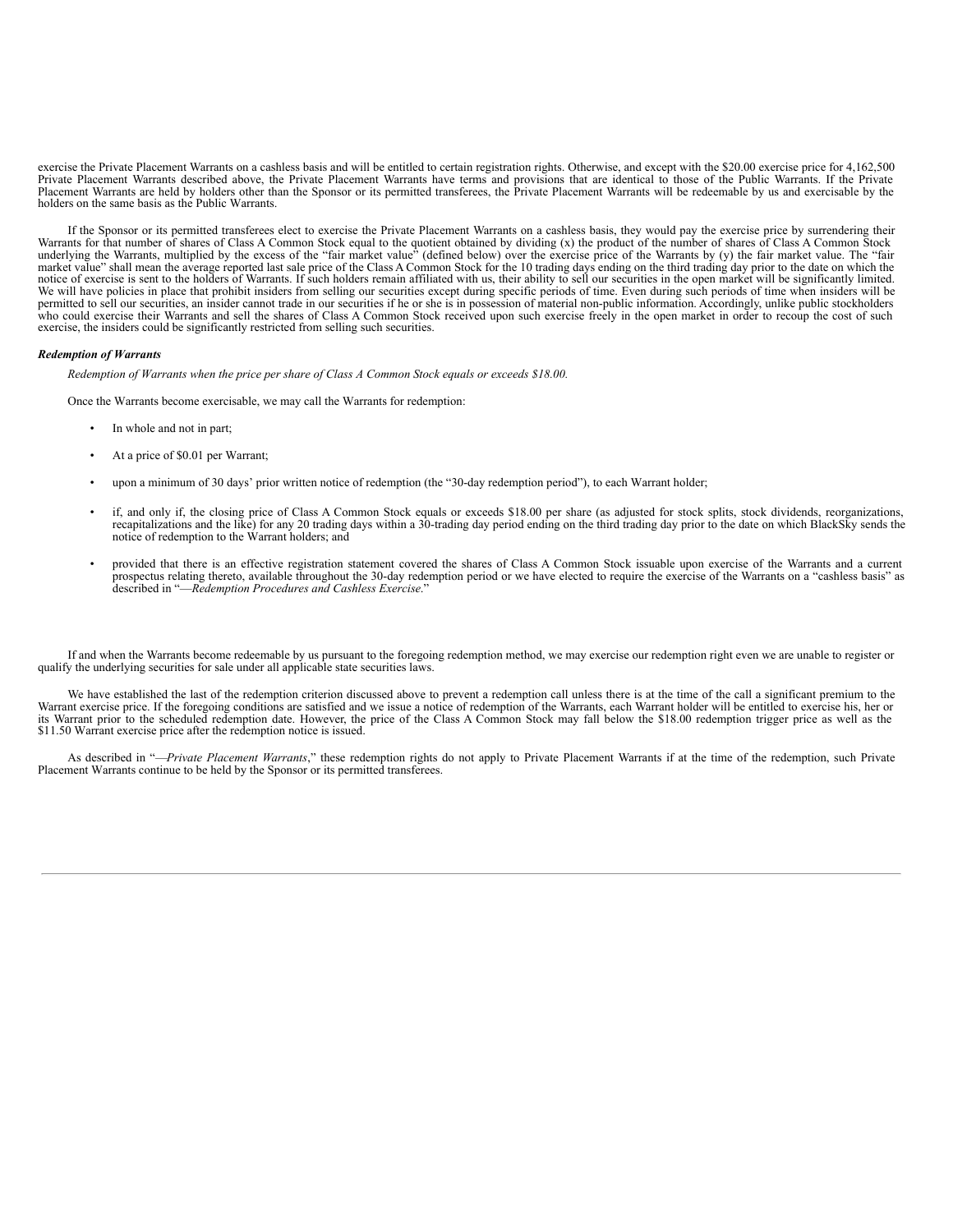#### *Redemption Procedures and Cashless Exercise*

If we call the Warrants for redemption as described above, our management will have the option to require all holders that wish to exercise Warrants to do so on a "cashless basis." The exercise price and number of shares of Class A Common Stock issuable upon exercise of the Warrants may be adjusted in certain circumstances including<br>in the event of a stock dividend, recapitalization determining whether to require all holders to exercise their Warrants on a "cashless basis", our management will consider, among other factors, our cash position, the number of determining whether to require all holders to Warrants that are outstanding and the dilutive effect on our stockholders of issuing the maximum number of shares of Class A Common Stock issuable upon the exercise of the<br>Warrants. In such event, each holder would pay the as reported during the 10 trading day period ending on the trading day prior to the date on which notice of redemption is sent to the holders of the Warrants. If our management takes advantage of this option, the notice of redemption will contain the information necessary to calculate the number of shares of Class A Common Stock to be received upon exercise of the Warrants, including the "fair market value" in such case. Requiring a cashless exercise in this manner will reduce the number of shares to be issued and thereby lessen the dilutive effect of a Warrant redemption.

A holder of a Warrant may notify us in writing in the event it elects to be subject to a requirement that such holder will not have the right to exercise such Warrant, to the extent that after giving effect to such exercise, such person (together with such person's affiliates), would beneficially own in excess of 9.8% (or such other amount as specified by the holder) of the shares of Class A Common Stock outstanding immediately after giving effect to such exercise.

#### *Exercise of Warrants*

The Warrants may be exercised upon surrender of the Warrant certificate on or prior to the expiration date at the offices of the warrant agent, with the subscription form duly executed, accompanied by full payment of the exercise price (or on a cashless basis, if applicable), by certified or official bank check payable to the warrant agent, for the number of Warrants being exercised. The Warrant holders do not have the rights or privileges of holders of Class A Common Stock and any voting rights until they exercise<br>their Warrants and receive shares of Class A Common to one vote for each share held of record on all matters to be voted on by stockholders.

#### *Anti-Dilution Adjustments*

If the number of outstanding shares of Class A Common Stock is increased by a stock dividend payable in shares of Class A Common Stock, or by a split-up of shares of Class A Common Stock or other similar event, then, on the effective date of such stock dividend, split-up or similar event, the number of shares of Class A Common Stock issuable on exercise of each Warrant will be increased in proportion to such increase in the outstanding shares of Class A Common Stock. A rights offering to holders of Class A Common Stock entitling holders to purchase shares of Class A Common Stock at a price less than the "fair market value" (as defined below) will be deemed a stock dividend of a number of shares of Class A Common Stock equal to the product of (i) the number of shares of Class A Common Stock actually sold in such rights offering (or issuable under any other equity securities sold in such rights offering that are convertible into or exercisable for Class A Common Stock) multiplied by (ii) one minus the quotient of (a) the price per share of Class A Common Stock paid in such rights offering divided by (b) the fair market value. For these purposes (i) if the rights offering is for securities convertible into or exercisable for Class A Common Stock, in determining the price payable for Class A Common Stock, there will be taken into account any consideration received for such rights, as well as any additional am Common Stock as reported during the 10 trading day period ending on the trading day prior to the first date on which the shares of Class A Common Stock trade on the applicable exchange or in the applicable market, regular way, without the right to receive such rights.

In addition, if we, at any time while the Warrants are outstanding and unexpired, shall pay a dividend or make a distribution in cash, securities or other assets to the holders of Class A Common Stock on account of such sh than (i) as described above or (ii) certain ordinary cash dividends, and in those other cases applicable per the terms of that certain Warrant Agreement, dated October 31, 2019, by and between the Company and the warrant a the effective date of such extraordinary dividend, by the amount of cash and/or the fair market value of any securities or other assets paid on each share of Class A Common Stock in respect of such extraordinary dividend.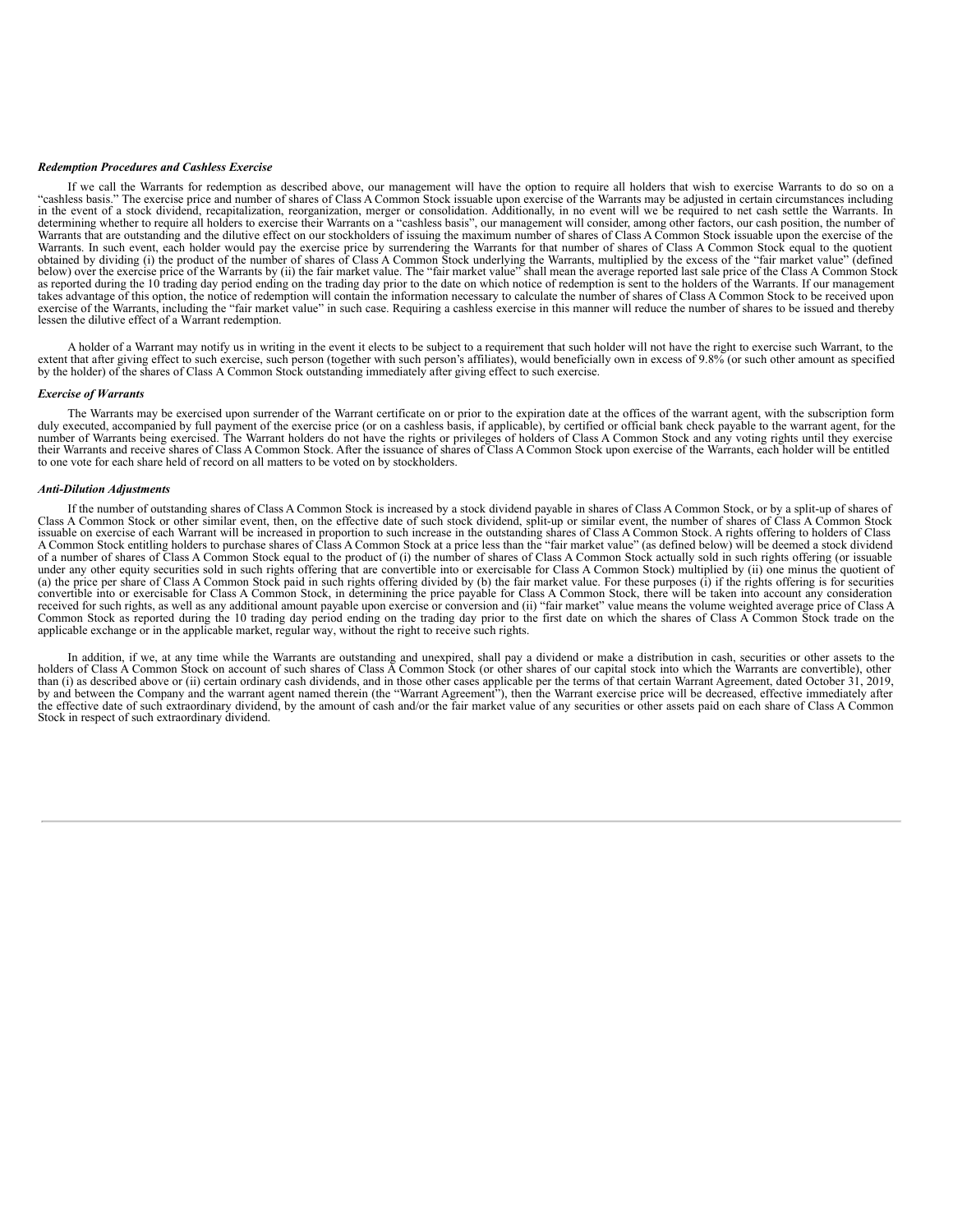<span id="page-48-0"></span>If the number of outstanding shares of our Class A Common Stock is decreased by a consolidation, combination, reverse stock split or reclassification of shares of Class A Common Stock or other similar event, then, on the effective date of such consolidation, combination, reverse stock split, reclassification or similar event, the number of shares of Class A Common Stock issuable on exercise of each Warrant will be decreased in proportion to such decrease in outstanding shares of Class A Common Stock.

Whenever the number of shares of Class A Common Stock purchasable upon the exercise of the Warrants is adjusted, as described above, the Warrant exercise price will<br>be adjusted by multiplying the Warrant exercise price imm Common Stock purchasable upon the exercise of the Warrants immediately prior to such adjustment, and (ii) the denominator of which will be the number of shares of Class A Common Stock so purchasable immediately thereafter.

In case of any reclassification or reorganization of the outstanding shares of Class A Common Stock (other than those described above or that solely affects the par value of such shares of Class A Common Stock), or in the case of any merger or consolidation of BlackSky with or into another corporation (other than a consolidation or merger in which BlackSky is the continuing corporation and that does not result in any reclassification or reorganization of our outstanding shares of Class A Common Stock), or in the case of any sale or conveyance to another corpor BlackSky is dissolved, the holders of the Warrants will thereafter have the right to purchase and receive, upon the basis and upon the terms and conditions specified in the Warrants and in lieu of the shares of our Class A kind and amount of shares of stock or other securities or property (including cash) receivable upon such reclassification, reorganization, merger or consolidation, or upon a dissolution following any such sale or transfer, provided, however, that if such holders were entitled to exercise a right of election as to the kind or amount of securities, cash or other assets receivable upon such consolidation or merger, then the kind and amount of securities, cash or other assets for which each Warrant will become exercisable will be deemed to be the weighted average of the kind and amount received per share by such holders in such consolidation or merger that affirmatively make such election, and if a tender, exchange or redemption offer has been made to and accepted by such holders under circumstances in which, upon completion of such tender or exchange offer, the maker thereof, together with members of any group (within the meaning of Rule 13d-5(b)(1) under the Securities Exchange Act of 1934 (the "Exchange Act")) of which such maker is a part, and together with any affiliate or associate of such maker (within the meaning of Rule 12b-2 under the Exchange Act) and any members of any such group of which any such affiliate or associate is a part, own beneficially (within the meaning of Rule 13d-3 under the Exchange Act) more than 50% of the outstanding shares of Class A Common Stock, the holder of a Warrant will be entitled to receive the highest amount of cash, securities or other property to which such holder would actually have been entitled as a stockholder if such Warrant holder had exercised the Warrant prior to the expiration of such tender or exchange offer, accepted such offer and all of the common stock held by such holder had been purchased pursuant to such tender or exchange offer, subject to adjustments (from and after the consummation of such tender or exchange offer) as nearly equivalent as possible to the adjustments provided for in the Warrant Agreement, provided, further, that if less than 70% of the consideration receivable by the holders of Class A Common Stock in such a transaction is payable in the form of Class A Common Stock in the successor entity that is listed for trading on a national securities exchange or is quoted in an established overthe-counter market, or is to be so listed for trading or quoted immediately following such event, and if the registered holder of the Warrant properly exercises the Warrant within 30 days following public disclosure of such transaction, the Warrant exercise price will be reduced as specified in the Warrant Agreement based on the per share consideration minus the Black-Scholes Warrant Value (as defin

The purpose of such exercise price reduction is to provide additional value to holders of the Warrants when an extraordinary transaction occurs during the exercise period of the Warrants pursuant to which the holders of the Warrants otherwise do not receive the full potential value of the Warrants in order to determine and realize the option value<br>component of the Warrant. This formula is t quoted market price for an instrument is available.

#### *Amendments*

The Warrants were issued in registered form under a Warrant Agreement between Continental Stock Transfer & Trust Company, as warrant agent, and the Company. The Warrant Agreement provides that the terms of the Warrants may be amended without the consent of any holder to cure any ambiguity or correct any defective provision, or to add or change any other provisions with respect to matters or questions arising under the Warrant Agreement as the parties may deem necessary or desirable and that the parties deem do adversely affect the interest of the Warrant holders. All other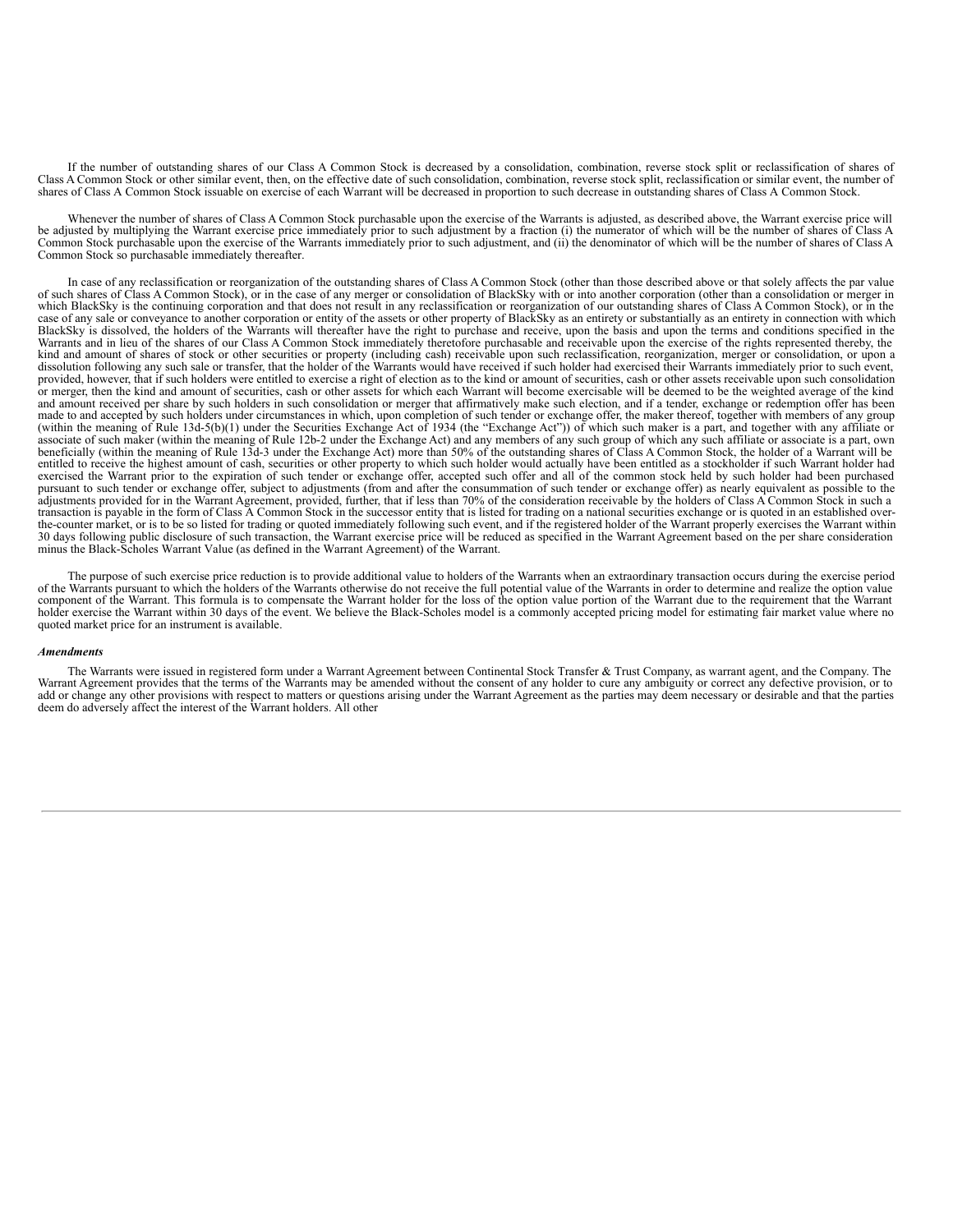modifications or amendments, including any amendment to increase the exercise price or shorten the exercise period and any amendment to the terms of only the Private Placement Warrants, requires the approval by the holders of at least 65% of the then-outstanding Public Warrants. We may lower the exercise price or extend the duration of the exercise period without the consent of the Warrant holders.

#### **Form S-8 Registration Statement**

We have filed a registration statement on Form S-8 under the Securities Act to register the shares of Class A Common Stock issued or issuable under our 2021 Equity Incentive Plan (the "2021 Plan") and our 2021 Employee Stock Purchase Plan (the "ESPP"). The Form S-8 registration statement became effective automatically upon filing.<br>The Form S-8 covers shares of Class A Common Stock un Class A Common Stock issued or issuable under our 2021 Plan or our ESPP.

#### **Anti-Takeover Provisions**

Certain provisions of Delaware law, the amended and restated certificate of incorporation, and the amended and restated bylaws, which are summarized below, may have the effect of delaying, deferring, or discouraging another person from acquiring control of BlackSky. They are also designed, in part, to encourage persons seeking to acquire control of BlackSky to negotiate first with our board of directors.

# *Section 203 of the DGCL*

We will be governed by the provisions of Section 203 of the DGCL. In general, Section 203 of the DGCL prohibits a public Delaware corporation from engaging in a "business combination" with an "interested stockholder" (as those terms are defined in Section 203 of the DGCL) for a period of three years after the date of the transaction in which the person became an interested stockholder, unless:

- either the merger or the transaction which resulted in the stockholder becoming an interested stockholder was approved by the board of directors prior to the time that the stockholder became an interested stockholder;
- upon consummation of the transaction which resulted in the stockholder becoming an interested stockholder, the interested stockholder owned at least 85% of the voting stock of the corporation outstanding at the time the transaction commenced, excluding shares owned by directors who are also officers of the corporation and shares owned by employee stock plans in which employee participants do not have the right to determine confidentially whether shares held subject to the plan will be tendered in a tender or exchange offer; or
- at or subsequent to the time the stockholder became an interested stockholder, the merger was approved by our board of directors and authorized at an annual or special meeting of the stockholders, and not by written consent, by the affirmative vote of at least two-thirds of the outstanding voting stock which is not owned by the interested stockholder.

In general, Section 203 defines a "business combination" to include mergers, asset sales, and other transactions resulting in financial benefit to a stockholder and an "interested stockholder" as a person who, together with affiliates and associates, owns, or, within the prior three years, did own, 15% or more of our outstanding voting stock. These provisions may have the effect of delaying, deferring, or preventing changes in control of BlackSky.

#### *Classified Board of Directors*

The amended and restated certificate of incorporation provides that our board of directors is divided into three classes, designated Class I, Class II and Class III. The term of the initial Class I directors shall terminate on the date of the first annual meeting of stockholders, the term of the initial Class II directors shall terminate on the date of the second annual meeting of stockholders, and the term of the initial Class III directors shall terminate on the date of the third annual meeting of stockholders. At each annual meeting of stockholders, successors to the class of directors whose term expires at that annual meeting will be elected for a three-year term.

#### *Removal of Directors*

The amended and restated certificate of incorporation provides that stockholders may only remove a director for cause and only by a vote of no less than 66 2/3% of the voting power of the issued and outstanding capital stock entitled to vote in the election of directors, voting together as a single class.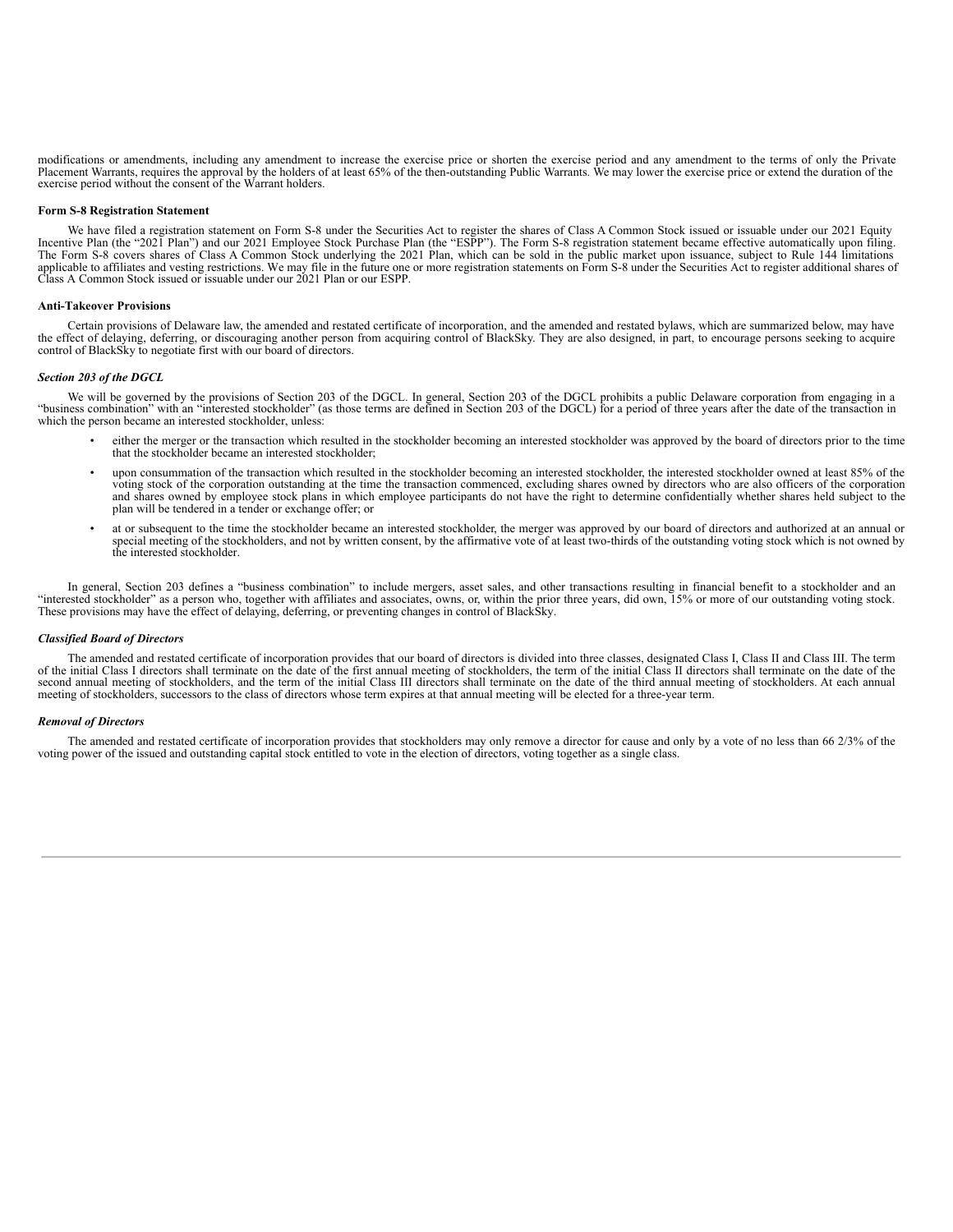#### *Board of Directors vacancies*

The amended and restated certificate of incorporation and amended and restated bylaws authorize only a majority of the remaining members of our board of directors, although less than a quorum, to fill vacant directorships, including newly created seats. In addition, subject to the rights of holders of any series of preferred stock, the number of directors constituting our board of di increasing the size of our board of directors and then gaining control of our board of directors by filling the resulting vacancies with its own nominees. This will make it more difficult to change the composition of our board of directors and will promote continuity of management.

#### *Stockholder action; special meeting of stockholders*

The amended and restated certificate of incorporation and amended and restated bylaws provides that stockholders may not take action by written consent but may only take action at annual or special meetings of the stockholders. As a result, a holder controlling a majority of our capital stock would not be able to amend the amended and restated bylaws, amend the amended and restated certificate of incorporation or remove directors without holding a meeting of the stockholders called in accordance with the amended and restated certificate of incorporation and amended and restated bylaws. The amended and restated certificate of incorporation and amended and restated bylaws further provide that special meetings of our stockholders may be called only by a majority of our board of directors, the Chairperson of our board of directors, or our Chief Executive Officer or President, thus prohibiting of a proposal or for stockholders controlling a majority of our capital stock to take any action, including the removal of directors.

### *Advance notice requirements for stockholder proposals and director nominations*

The amended and restated certificate of incorporation provides that advance notice of stockholder nominations for the election of directors and of business to be brought<br>by stockholders before any meeting of the stockholde notice procedures for stockholders seeking to bring business before the annual meeting of stockholders or to nominate candidates for election as directors at the annual meeting of stockholders. The amended and restated bylaws also specify certain requirements regarding the form and content of a stockholder's notice. These provisions might preclude stockholders from bringing matters before the annual meeting of stockholders or from making nominations for directors at the annual meeting of stockholders if the proper procedures are not followed. These provisions may also discourage or deter a potential acquirer from conducting a solicitation of proxies to elect the acquirer's own slate of directors or otherwise attempting to obtain control of BlackSky.

#### *No cumulative voting*

The DGCL provides that stockholders are not entitled to cumulate votes in the election of directors unless a corporation's certificate of incorporation provides otherwise. The amended and restated certificate of incorporation does not provide for cumulative voting and provides that no stockholder will be permitted to cumulate votes at any election of directors.

#### *Amendment of amended and restated certificate of incorporation provisions*

Any amendment of certain provisions in the amended and restated certificate of incorporation will require approval by holders of at least 66 2/3% of the voting power of the then outstanding voting securities entitled to vote thereon, voting together as a single class. These provisions include, among others, provisions related to the board composition, board removal rights, cumulative voting rights, and provisions related to stockholder action and advance notice, in each case as summarized above.

#### *Authorized but Unissued Capital Stock*

Delaware law does not require stockholder approval for any issuance of authorized shares. However, the listing requirements of the NYSE, which would apply if and so long as the Class A Common Stock remains listed on the NY including future public offerings, to raise additional capital or to facilitate acquisitions.

One of the effects of the existence of unissued and unreserved common stock may be to enable our board of directors to issue shares to persons friendly to current management, which issuance could render more difficult or discourage an attempt to obtain control of BlackSky by means of a merger, tender offer, proxy contest or otherwise and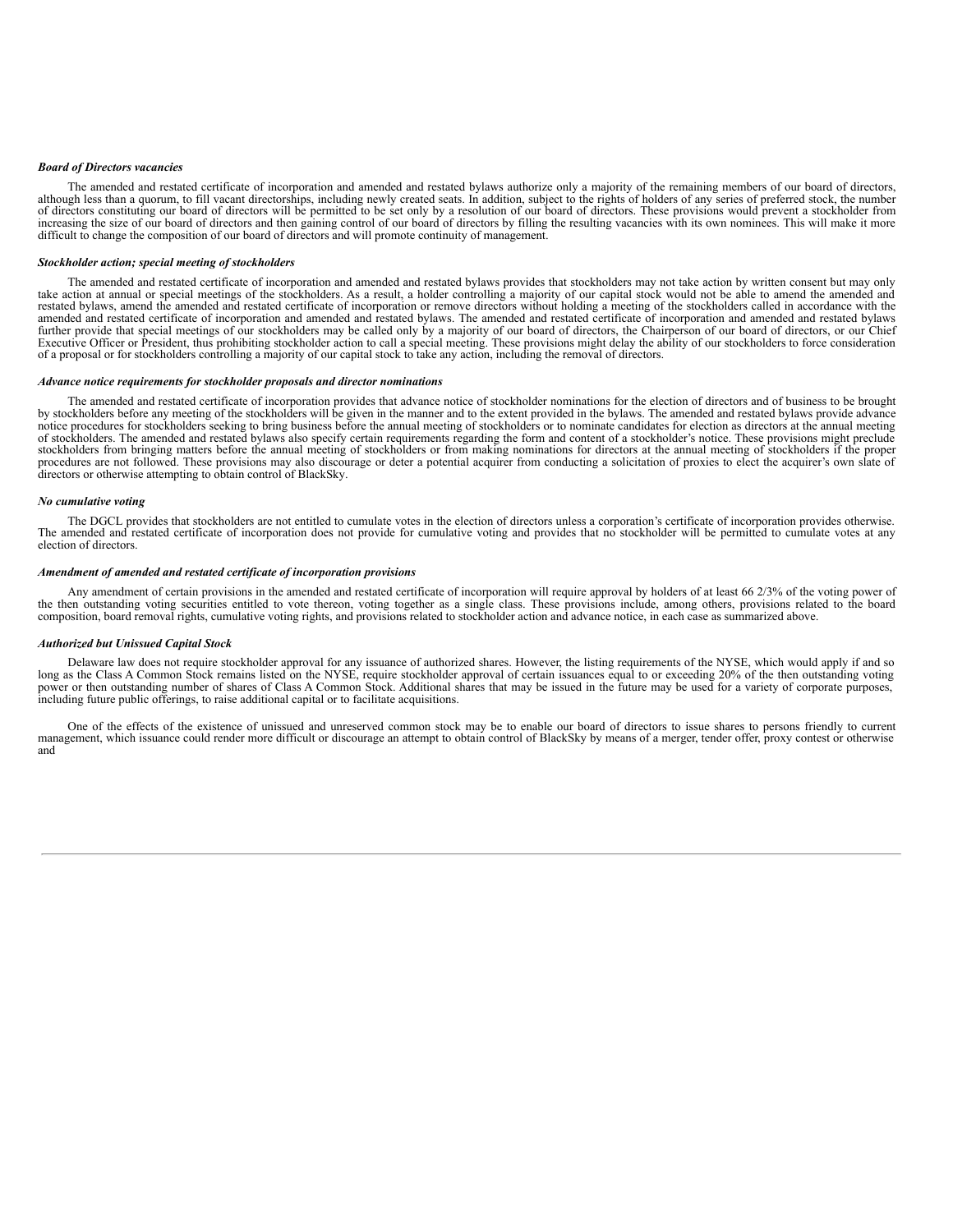thereby protect the continuity of management and possibly deprive stockholders of opportunities to sell their shares of Class A Common Stock at prices higher than prevailing market prices.

### **Dissenters' Rights of Appraisal and Payment**

Under the DGCL, with certain exceptions, our stockholders have appraisal rights in connection with a merger or consolidation of BlackSky. Pursuant to the DGCL, stockholders who properly request and perfect appraisal rights in connection with such merger or consolidation will have the right to receive payment of the fair value of their<br>shares as determined by the Delaware Court of

#### **Stockholders' Derivative Actions**

Under the DGCL, any of our stockholders may bring an action in our name to procure a judgment in our favor, also known as a derivative action, provided that the stockholder bringing the action is a holder of our securities at the time of the transaction to which the action relates or such stockholder's stock thereafter devolved by operation of law.

# **Exclusive Forum**

The amended and restated certificate of incorporation provides that, unless otherwise consented to by us in writing, the Court of Chancery of the State of Delaware (or, if the Court of Chancery does not have jurisdiction, another State court in Delaware or the federal district court for the District of Delaware) will, to the fullest extent permitted by law be the sole and exclusive forum for the following types of actions or proceedings: (i) any derivative action or proceeding brought on our behalf; (ii) any action asserting a claim of breach of a duty (including any fiduciary duty) owed by any of our current or former directors, officers, stockholders, employees or agents to us or our stockholders;<br>(iii) any action arising pursuant to any provi asserting a claim against us or any of our current or former directors, officers, stockholders, employees or agents governed by the internal affairs doctrine of the State of<br>Delaware, in each such case unless the Court of by the same plaintiff asserting the same claims because such court lacked personal jurisdiction over an indispensable party named as a defendant therein. The amended and restated certificate of incorporation further provides that, unless otherwise consented to by us in writing to the selection of an alternative forum, the federal district courts of the United States will, to the fullest extent permitted by law, be the sole and exclusive forum for the resolution of any complaint against any person in connection with any offering of our securities, asserting a cause of action arising under the Securities Act. Any person or entity purchasing or otherwise acquiring any interest in our securities shall be deemed to have notice of and consented to this

#### **Limitations on Liability and Indemnification of Directors and Officers**

The DGCL authorizes corporations to limit or eliminate the personal liability of directors to corporations and their stockholders for monetary damages for breaches of directors' fiduciary duties, subject to certain exceptions. Our amended and restated certificate of incorporation includes a provision that eliminates the personal liability of directors for monetary damages for any breach monetary damages from a director for breach of fiduciary duty as a director, including breaches resulting from grossly negligent behavior. However, exculpation does not apply to any director if the director has acted in ba his or her actions as a director.

Our amended and restated certificate of incorporation provides that we must indemnify, to the fullest extent permitted by applicable law, any of our directors or officers who was or is a party or is threatened to be made a party to any threatened, pending or completed action, suit or proceeding, whether civil, criminal, administrative or investigative (a "Proceeding") by reason of the fact that he or she is or was our director or officer or is or was serving at our request as a director, officer, employee or agent of another corporation, partnership, joint venture, trust or other enterprise, including service with respect to employee benefit plans, against expenses (including attorneys' fees), judgments, fines and amounts paid in settlement actually and reasonably incurred by such person in connection with any such Proceeding. We are required to indemnify a person in connection with a Proceeding (or part thereof) initiated by such person only if the Proceeding (or part thereof) was, or is, authorized by the board of directors.

We have the power to indemnify, to the fullest extent permitted by applicable law, any of our directors, officers, employees or agents who was or is a party or is threatened to be made a party to any Proceeding by reason of the fact that he or she is or was our director, officer, employee or agent or is or was serving at our request as a director, officer,